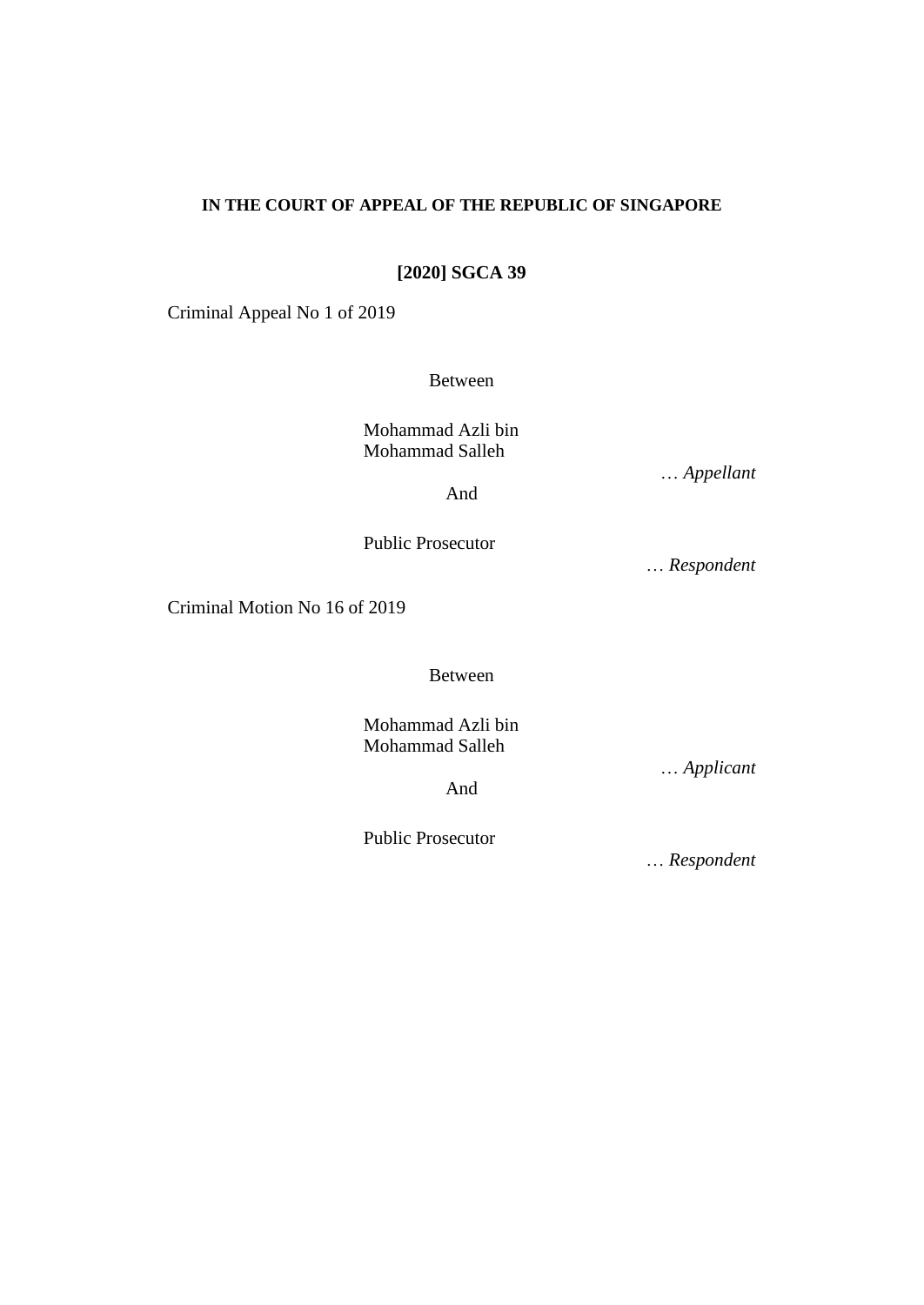Criminal Appeal No 2 of 2019

#### Between

Roszaidi bin Osman

Public Prosecutor

… *Appellant*

And

… *Respondent*

Criminal Motion No 17 of 2019

# Between

Roszaidi bin Osman

… *Applicant*

And

Public Prosecutor

… *Respondent*

In the matter of Criminal Case No 11 of 2018

Between

Public Prosecutor

And

- (1) Aishamudin bin Jamaludin
- (2) Mohammad Azli bin Mohammad Salleh
- (3) Roszaidi bin Osman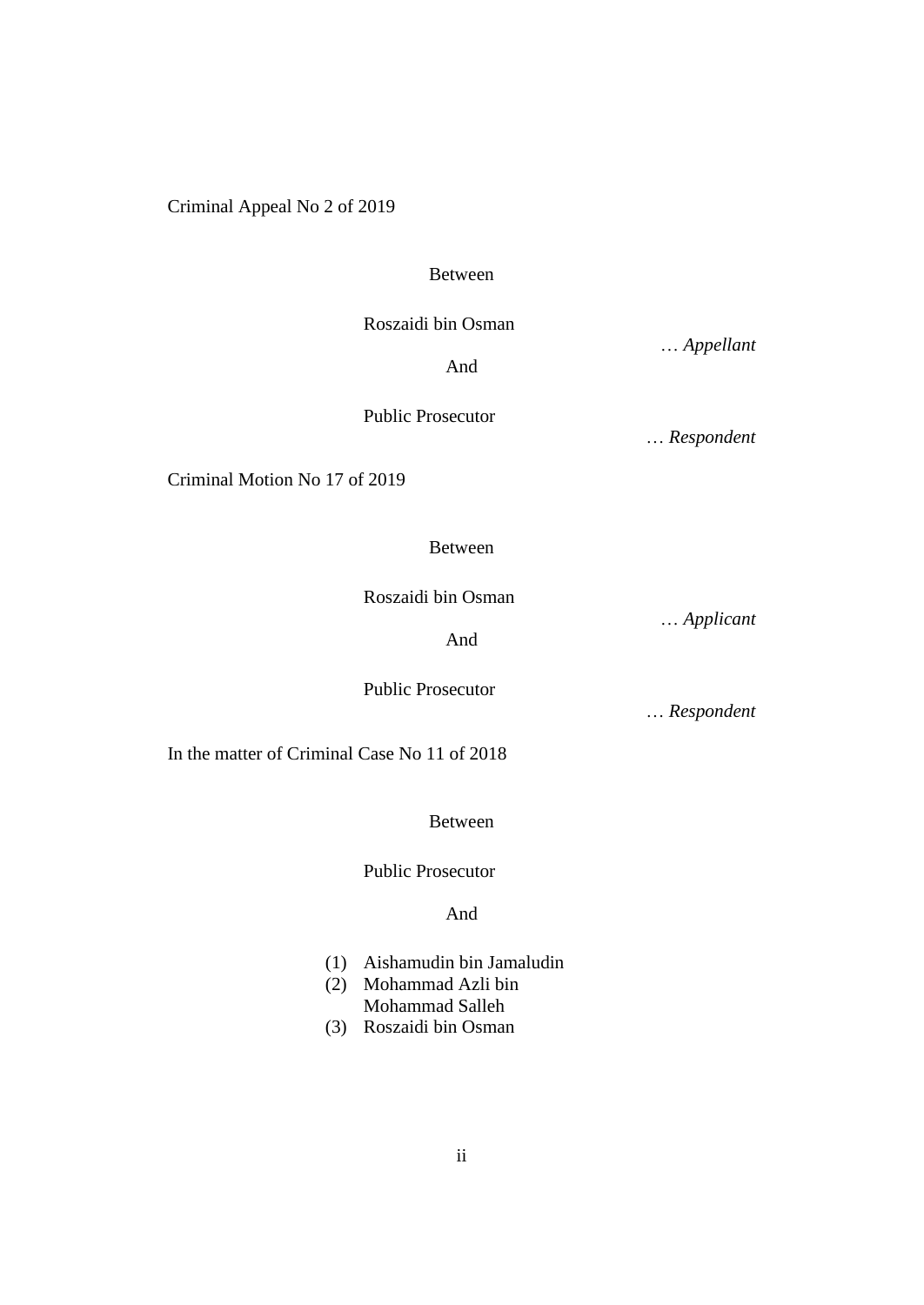# **JUDGMENT**

[Criminal Law] — [Statutory offences] — [Misuse of Drugs Act]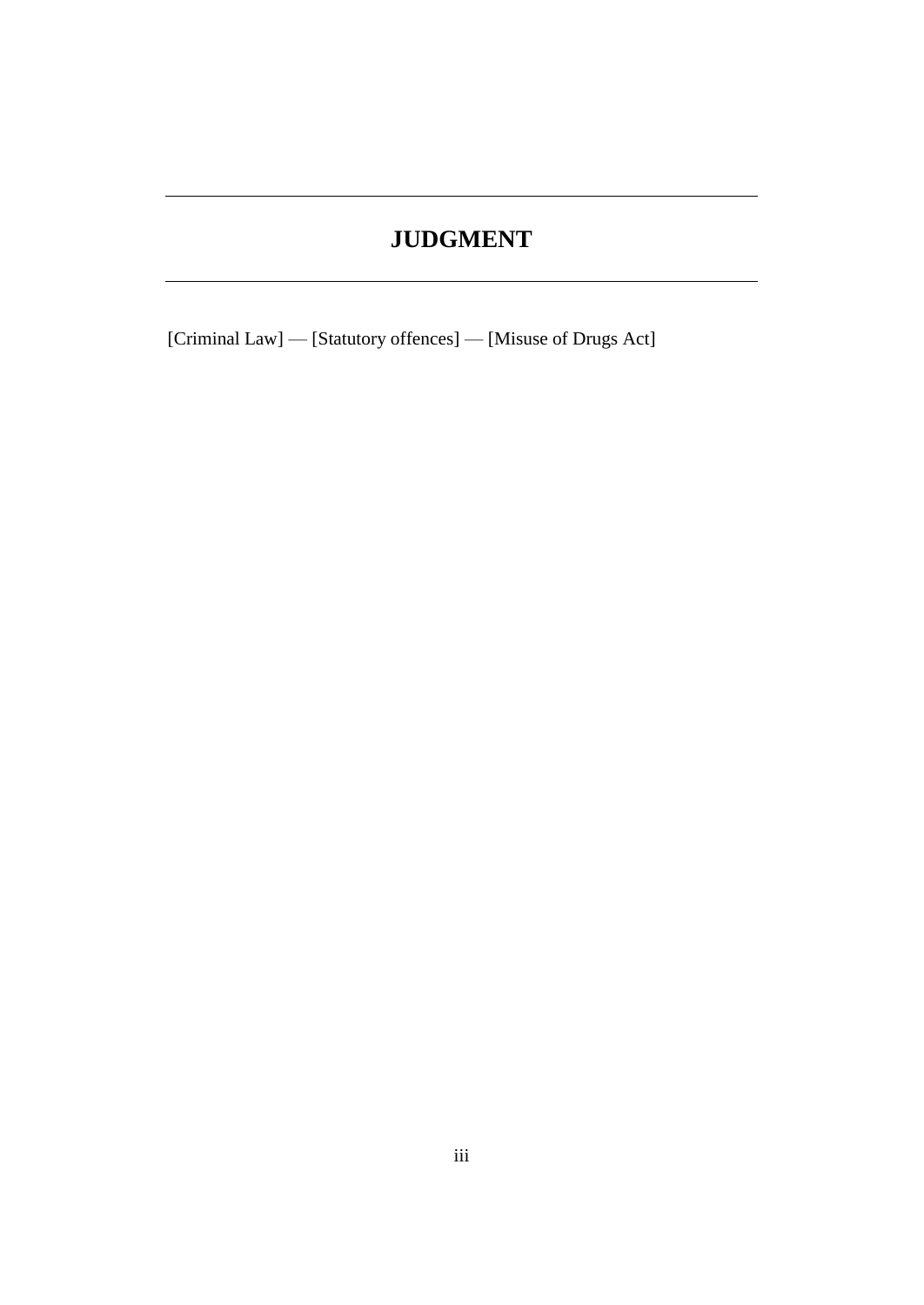**This judgment is subject to final editorial corrections approved by the court and/or redaction pursuant to the publisher's duty in compliance with the law, for publication in LawNet and/or the Singapore Law Reports.**

# **Mohammad Azli bin Mohammad Salleh v Public Prosecutor and another appeal and other matters**

#### **[2020] SGCA 39**

Court of Appeal — Criminal Appeal Nos 1 and 2 of 2019 and Criminal Motion Nos 16 and 17 of 2019 Sundaresh Menon CJ, Andrew Phang Boon Leong JA, Judith Prakash JA, Tay Yong Kwang JA and Steven Chong JA 17 February 2020

23 April 2020 Judgment reserved.

#### **Sundaresh Menon CJ (delivering the judgment of the court):**

1 On the night of 6 October 2015, Mohammad Azli bin Mohammad Salleh ("Azli") drove Roszaidi bin Osman ("Roszaidi") to Bulim Avenue in his rented car. There, Roszaidi collected a red plastic bag from Aishamudin bin Jamaludin ("Aishamudin") and Suhaizam bin Khariri ("Suhaizam"), who were in the cabin of a trailer truck. The red plastic bag contained two packets of diamorphine, which is commonly referred to as "heroin", as well as three packets of methamphetamine, which is commonly referred to as "ice". Azli then drove Roszaidi to the vicinity of his residence in Jurong West, where Roszaidi handed a "Starmart" plastic bag containing the two packets of diamorphine and two of the packets of methamphetamine from the red plastic bag to his wife, Azidah binti Zainal ("Azidah"). The two packets of diamorphine, which we will refer to as "the Drugs", contained a total of not less than 32.54g of diamorphine. This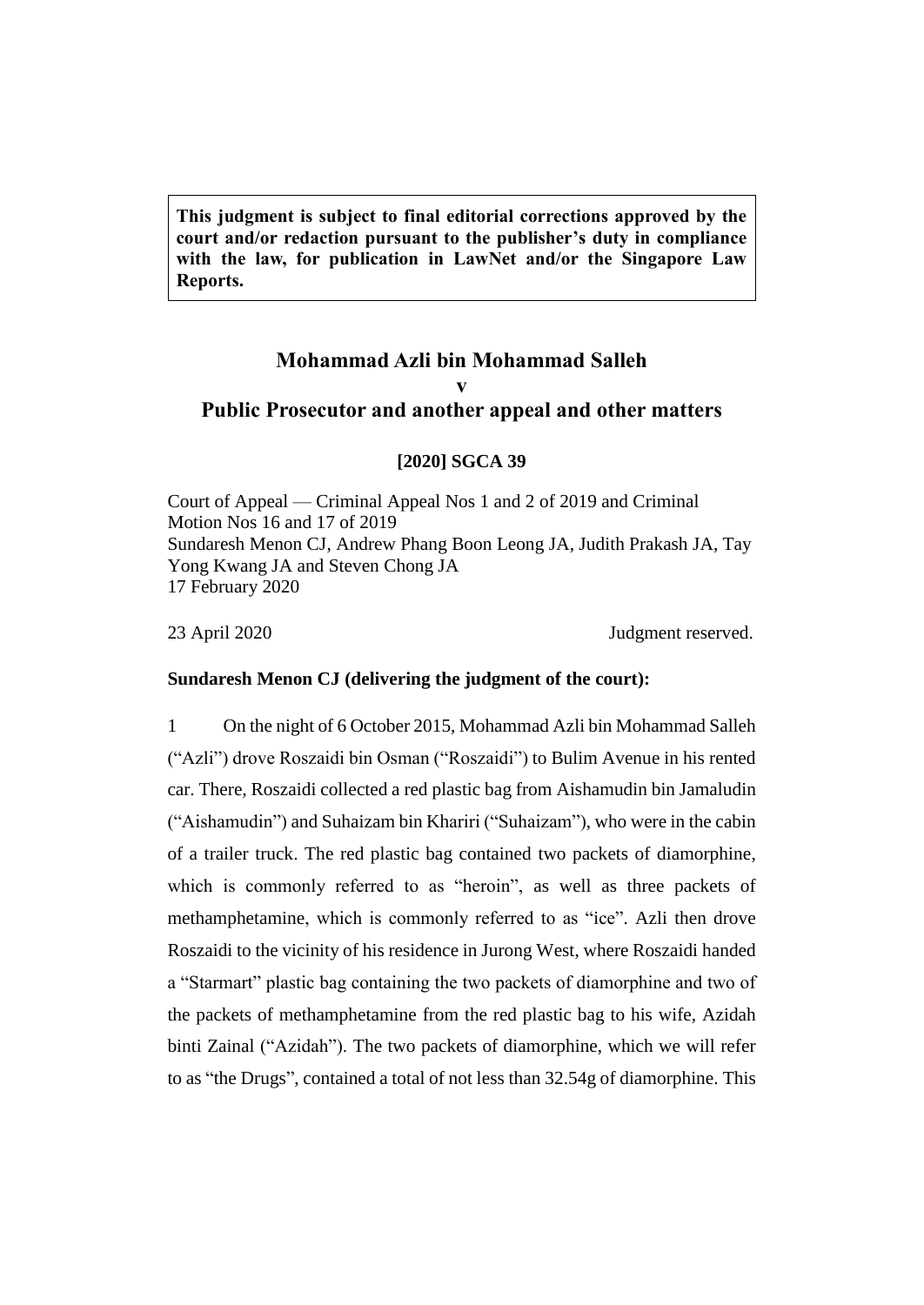formed the subject matter of the charges under the Misuse of Drugs Act (Cap 185, 2008 Rev Ed) ("MDA") against Azli, Roszaidi and Aishamudin, who were tried jointly for their role in trafficking the Drugs.

(a) Roszaidi was charged under s  $5(1)(a)$  of the MDA for trafficking by giving the Drugs to Azidah.

(b) Azli was charged under s  $5(1)(a)$  read with s 12 of the MDA for abetting Roszaidi to traffic in the Drugs by intentionally aiding him – namely, by driving him to Bulim Avenue to collect the Drugs, and then to Jurong West to deliver the Drugs to Azidah.

(c) Aishamudin was charged under s 5(1)(*a*) of the MDA read with s 34 of the Penal Code (Cap 224, 2008 Rev Ed) for delivering the Drugs to Roszaidi in furtherance of a common intention with Suhaizam.

2 At the end of the trial, the High Court Judge ("the Judge") convicted Azli and Roszaidi on their respective charges. The Judge amended the charge against Aishamudin to a non-capital charge, and convicted him of the amended charge.

3 In CA/CCA 1 & 2/2019, Azli and Roszaidi respectively appeal against their conviction and sentence. Azli also filed CA/CM 16/2019 ("CM 16/2019"), and Roszaidi filed CA/CM 17/2019 ("CM 17/2019"), both seeking leave to rely on additional grounds of appeal. In CA/CCA 4/2019, the Prosecution appeals against the Judge's amendment and reduction of the charge against Aishamudin. We heard these appeals and applications together. At the end of the hearing, we indicated to Roszaidi that we would dismiss his appeal against conviction, and remit the issue of whether he qualified for the alternative sentencing regime under s 33B(3) of the MDA to the Judge for additional psychiatric evidence to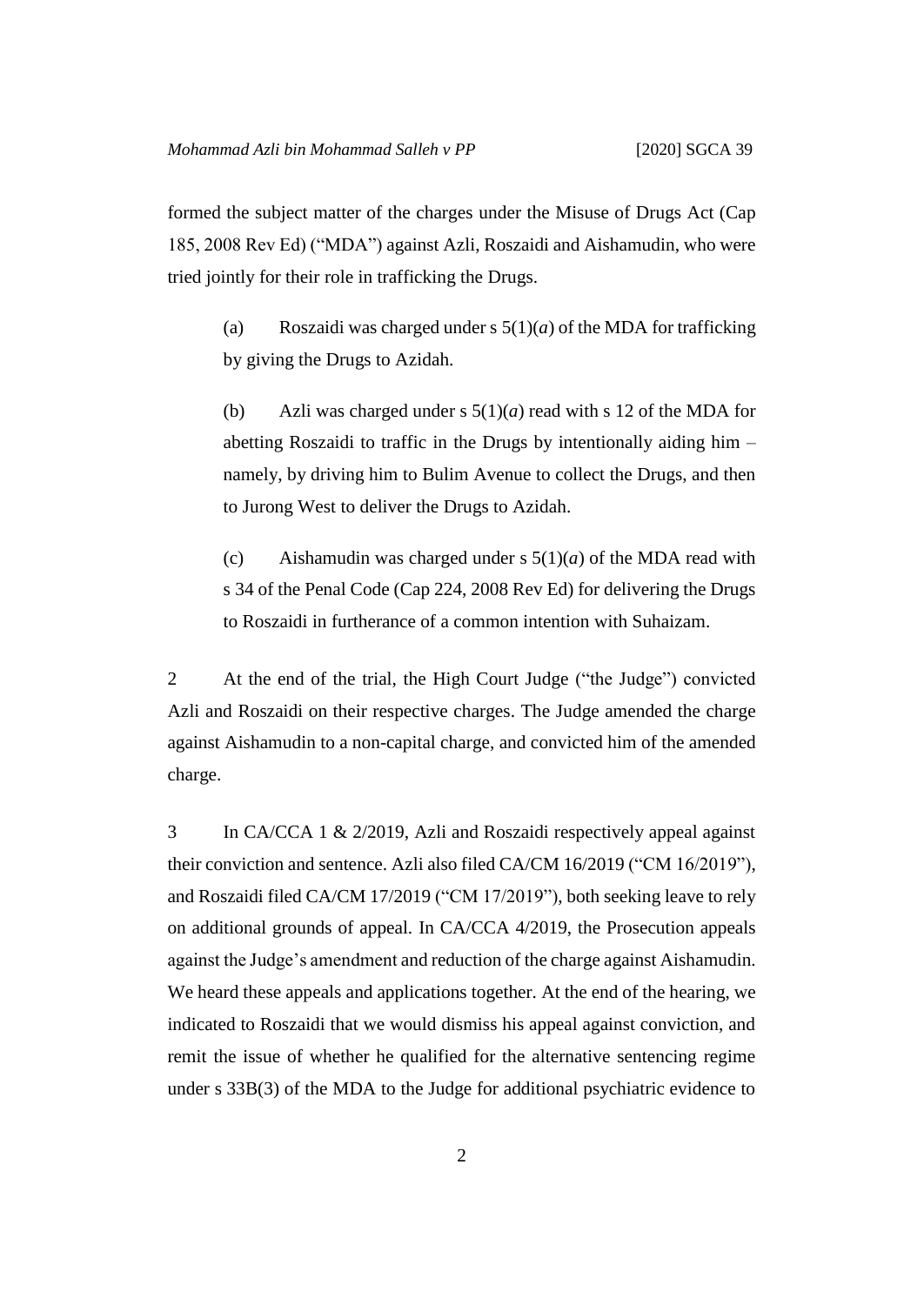be taken under s 392(1) of the Criminal Procedure Code (Cap 68, 2012 Rev Ed) ("CPC"). In doing so, we also allowed CM 17/2019. We reserved judgment for the appeals in relation to Azli and Aishamudin. In this judgment, we provide our reasons for our decision in relation to Roszaidi's appeal and his application in CM 17/2019, and give our decision in relation to Azli's appeal and his application in CM 16/2019. We will address the Prosecution's appeal in respect of Aishamudin in a separate judgment which we will deliver at a later date.

#### **Facts**

4 On 6 October 2015, Aishamudin and Suhaizam drove into Singapore in a trailer truck. They had with them a red plastic bag. At trial, Aishamudin contended that the red plastic bag contained only methamphetamine. However, before us he did not contest the Judge's finding that it also contained the Drugs (*Public Prosecutor v Aishamudin bin Jamaludin and others* [2019] SGHC 8 ("GD") at [30]). For the purposes of the present judgment, we do not go further into the facts relating to Aishamudin's involvement, except to the extent that they are relevant to Azli and Roszaidi.

5 Sometime after 9 pm that day, Aishamudin and Suhaizam drove the trailer truck into Bulim Avenue and parked it along the road. Unknown to them, officers from the Central Narcotics Bureau ("CNB") were tailing the truck. A car driven by Azli also turned into Bulim Avenue. Roszaidi was in the rear passenger seat along with Muhammad Mirwazy bin Adam ("Mirwazy"). Azli parked the car near the truck. Roszaidi alighted from the car and collected the red plastic bag from Aishamudin before returning to the car. At around 9.50pm, both vehicles left Bulim Avenue, tailed by CNB officers.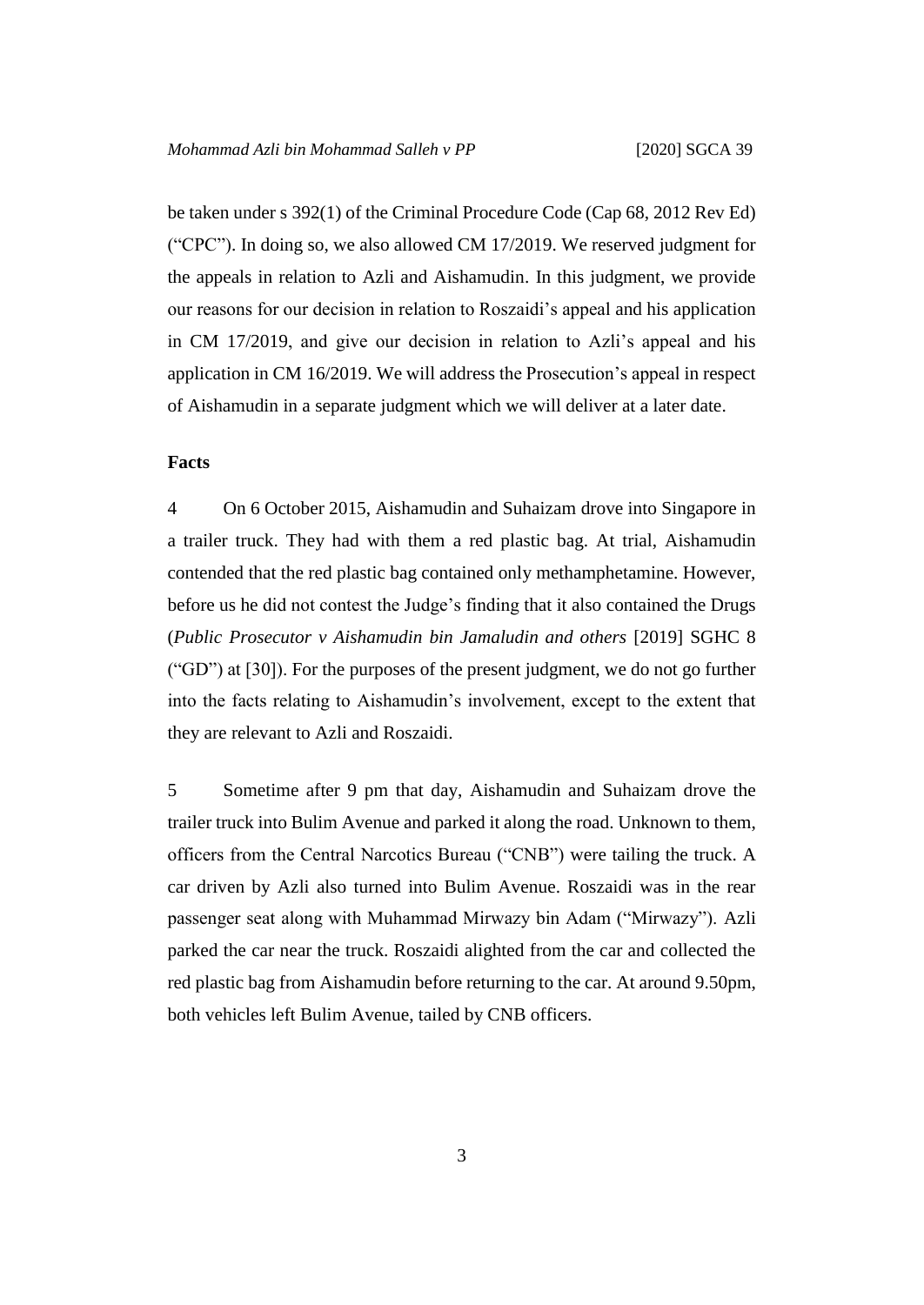6 Azli dropped Mirwazy off first. Mirwazy was arrested shortly thereafter (GD at [4]). Azli then drove to Jurong West Street 91, where Azidah was waiting along the side of the road with a yellow paper bag. Roszaidi had placed the Drugs and two of the packets of methamphetamine into a "Starmart" plastic bag. He took the yellow paper bag from Azidah, placed the "Starmart" plastic bag inside it, and handed it back to Azidah. He asked her to bring the bag up to their apartment. Azli then drove off with Roszaidi. Azidah was arrested shortly afterwards by CNB officers. The Drugs and the two packets of methamphetamine were found in her possession.

7 Roszaidi later alighted from Azli's car, after which they were each arrested at different locations (GD at [5]). Upon Azli's arrest, the car was searched by CNB officers, resulting in the seizure of a number of items found to contain methamphetamine. A digital weighing scale as well as some empty paper and plastic packets ("the drug paraphernalia") were also seized from a compartment located on the driver's door of the car.

8 The other persons involved in these events were dealt with separately:

(a) Suhaizam pleaded guilty to a charge of trafficking in not less than 14.99g of diamorphine by delivering the Drugs to Roszaidi in furtherance of a common intention with Aishamudin. He was sentenced to 25 years' imprisonment and 15 strokes of the cane, and his appeal against sentence was dismissed by the High Court.

(b) Azidah pleaded guilty to one charge of having in her possession not less than 14.99g of diamorphine for the purpose of trafficking, and one charge of consumption of methamphetamine. She was sentenced to a total of 25 years' imprisonment.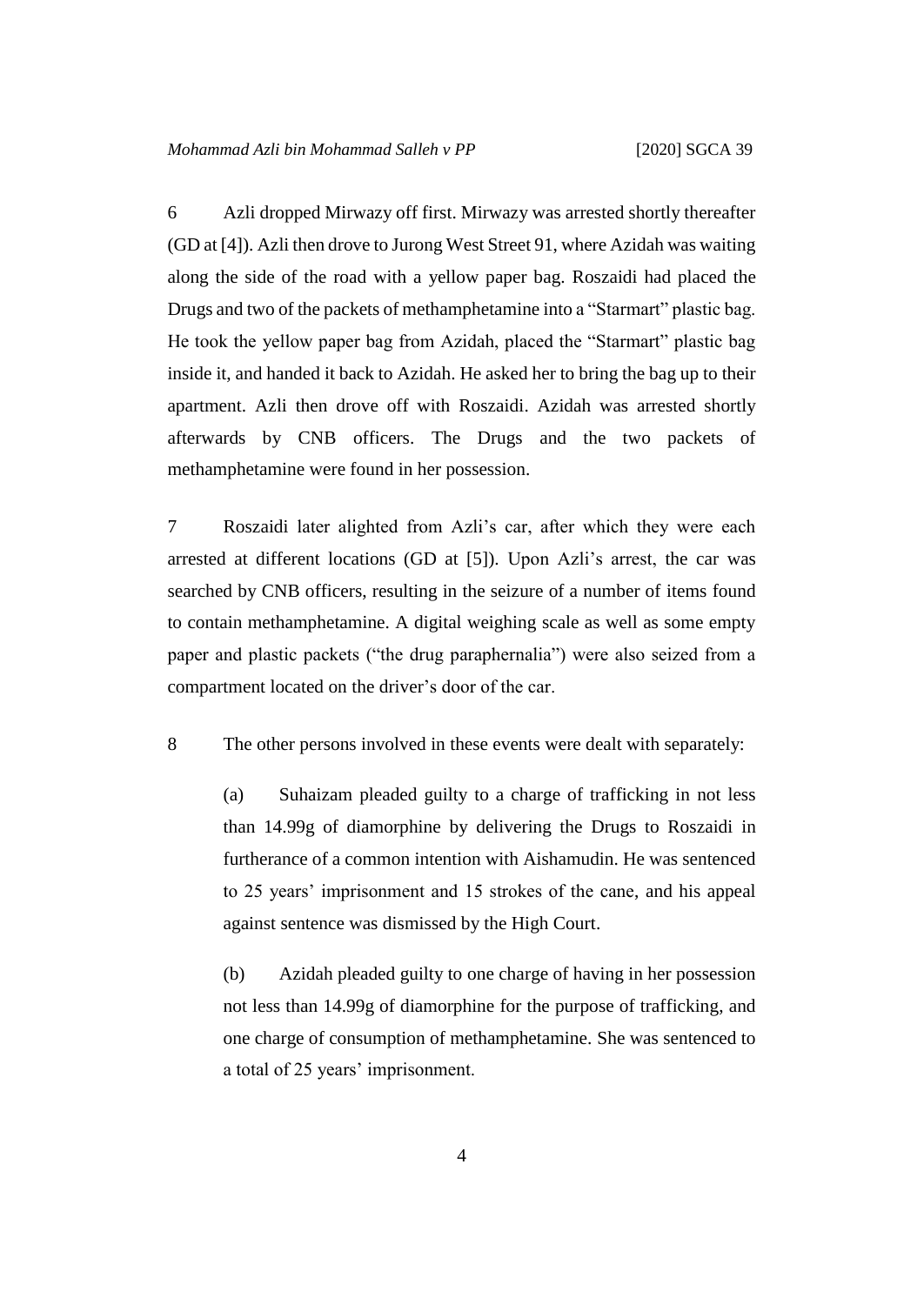(c) Mirwazy pleaded guilty to a charge of drug possession, amongst other offences, and was sentenced to a total of three years and six months' imprisonment.

#### **The decision below**

9 The Judge found that Roszaidi had collected the Drugs from Aishamudin, and had placed them in the "Starmart" plastic bag in the car before handing them to Azidah (GD at [21]). Roszaidi's defence at trial was a denial of knowledge of what the Drugs in fact were. Since Roszaidi was in possession of the Drugs, the presumption of knowledge under s 18(2) of the MDA was engaged. The Judge found Roszaidi's denial of knowledge to be inconsistent with his own investigative statements, as well as the evidence given by others, including Aishamudin and Mirwazy, against him. The Judge therefore held that Roszaidi had failed to rebut the s 18(2) presumption. The Judge accordingly convicted Roszaidi of the charge against him and sentenced him to the death penalty. The question of alternative sentencing under s 33B of the MDA does not appear to have been considered or addressed.

10 The Prosecution's case against Azli was that he abetted Roszaidi pursuant to an agreement to drive Roszaidi around that night knowing that Roszaidi was going to collect and/or deliver diamorphine (GD at [12]). Azli's primary defence was that he knew nothing about Roszaidi's drug activities. The Judge found, however, that Azli knew that Roszaidi would be transporting drugs that night, and had consented to Roszaidi bringing into the car drugs of any nature (GD at [18]). The Judge rejected Azli's assertion in his cautioned statement that he thought Roszaidi was collecting methamphetamine, finding it to be unsupported (GD at [19]). The Judge therefore found Azli to be in joint possession of the Drugs with Roszaidi under s 18(4) of the MDA. The Judge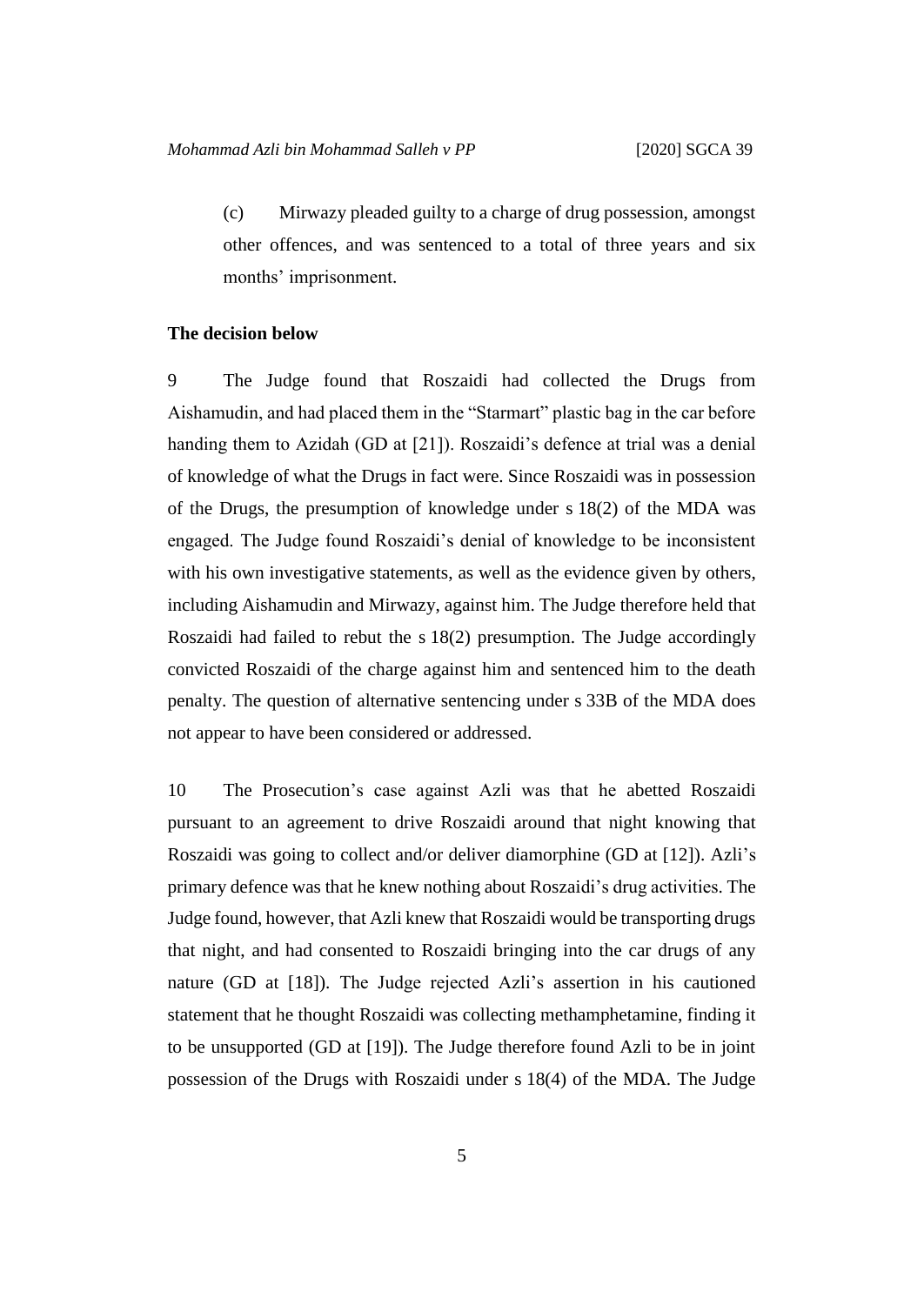further found that the presumption of knowledge under s 18(2) of the MDA applied against Azli, and that Azli could not rebut this presumption. Finally, the Judge found that Azli had the opportunity to enquire about the nature of the drugs Roszaidi was dealing with that night, but deliberately declined to do so. The Judge therefore convicted Azli of the charge and sentenced him to the death penalty (GD at [20]). Again, the question of alternative sentencing under s 33B of the MDA does not appear to have been considered or addressed.

#### **Roszaidi's appeal against conviction**

11 On appeal, Roszaidi submitted that he did not have the intention to traffic the Drugs to Azidah. Instead, his intention was for Azidah to keep the Drugs safely and subsequently to return them to him, and his own intention upon reclaiming the Drugs was to return them to the trafficker who had originally arranged for him to collect the Drugs, known to him as "Is Cangeh". Roszaidi submitted that his evidence as to this intention was unchallenged. Roszaidi relied on our decision in *Ramesh a/l Perumal v Public Prosecutor and another appeal* [2019] 1 SLR 1003 ("*Ramesh a/l Perumal*"), where we held (at [110] and [125]) that an offender acting with such an intent might well not fall within the scope of the offence of trafficking. In essence, as Roszaidi's counsel, Mr Eugene Thuraisingam ("Mr Thuraisingam"), put his case at the hearing before us, Roszaidi had resiled from his original intention to traffic in the Drugs. In the alternative, Roszaidi submitted that his intentions in relation to the Drugs at the time of his arrest were inchoate, as he had yet to receive instructions from Is Cangeh as to what to do with them. Roszaidi further submitted that he did not intend to possess or traffic in a capital quantity of drugs.

12 The main difficulty with Roszaidi's claim to have resiled from his original intention to traffic in the Drugs was that he never in fact stated that this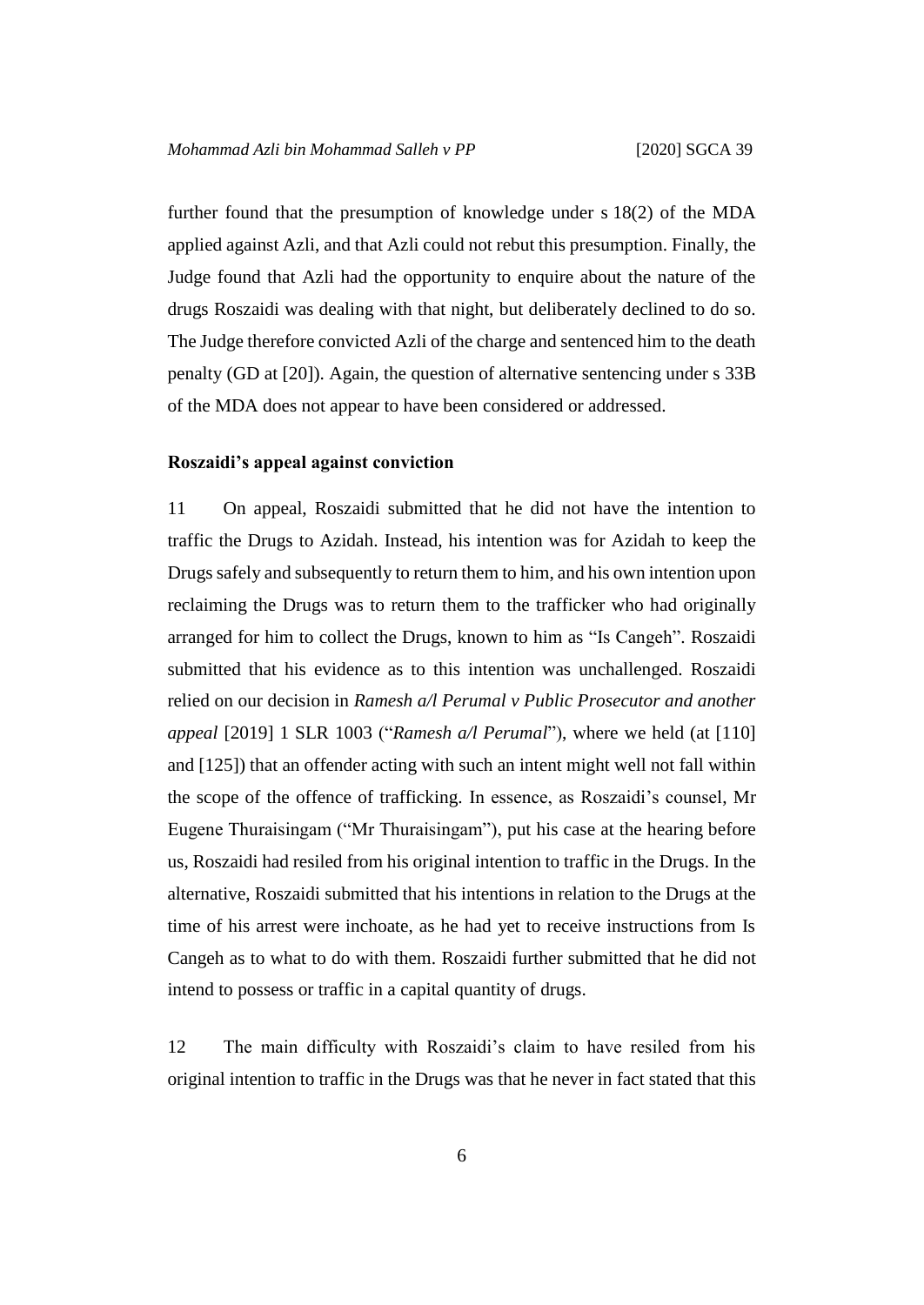had happened until late in the trial – while he was being cross-examined. Instead, the consistent thread across Roszaidi's investigative statements was that he had been waiting all along for Is Cangeh to give him instructions as to the onward delivery of the Drugs.

13 In Roszaidi's cautioned statement recorded under s 23 of the CPC, he said:

The thing is not mine. I received instructions from a Malaysian person … I have helped him several times and on that day I told him that I do not want but he forced me, he said *the thing is already in Singapore cannot bring it back in*. I was confused and scared I will be framed, *at last I helped him*. My friend that drove the car is only a driver. … Before I was arrested, in the car, *[Is Cangeh] did call me and say somebody will call me and take the thing from me*. Azidah do not know anything. I only asked her to take the thing and keep it for a ||while for me. [emphasis] added]

It was clear from this statement that Roszaidi ultimately intended to do as Is Cangeh instructed. It was also clear that Roszaidi had no basis to think that this would result in the Drugs being returned to Is Cangeh, since in the statement he said Is Cangeh had informed him that the Drugs could not be brought back out of Singapore.

14 In his first long statement recorded under s 22 of the CPC on 14 October 2015, Roszaidi said that he had called Is Cangeh upon receiving the Drugs to ask him why there was "so many". Is Cangeh told him to "just hold" the Drugs for a while until someone called him, and Roszaidi said "okay". This part of the statement was read out to Roszaidi at trial in his examination-in-chief, and he confirmed that it was accurate. Before us, Mr Thuraisingam sought to rely on an earlier part of the same statement, in which Roszaidi said that he "wanted to finish the job quickly" because he felt that the Drugs were "a lot". Roszaidi had also explained in his evidence-in-chief that he did not throw the Drugs away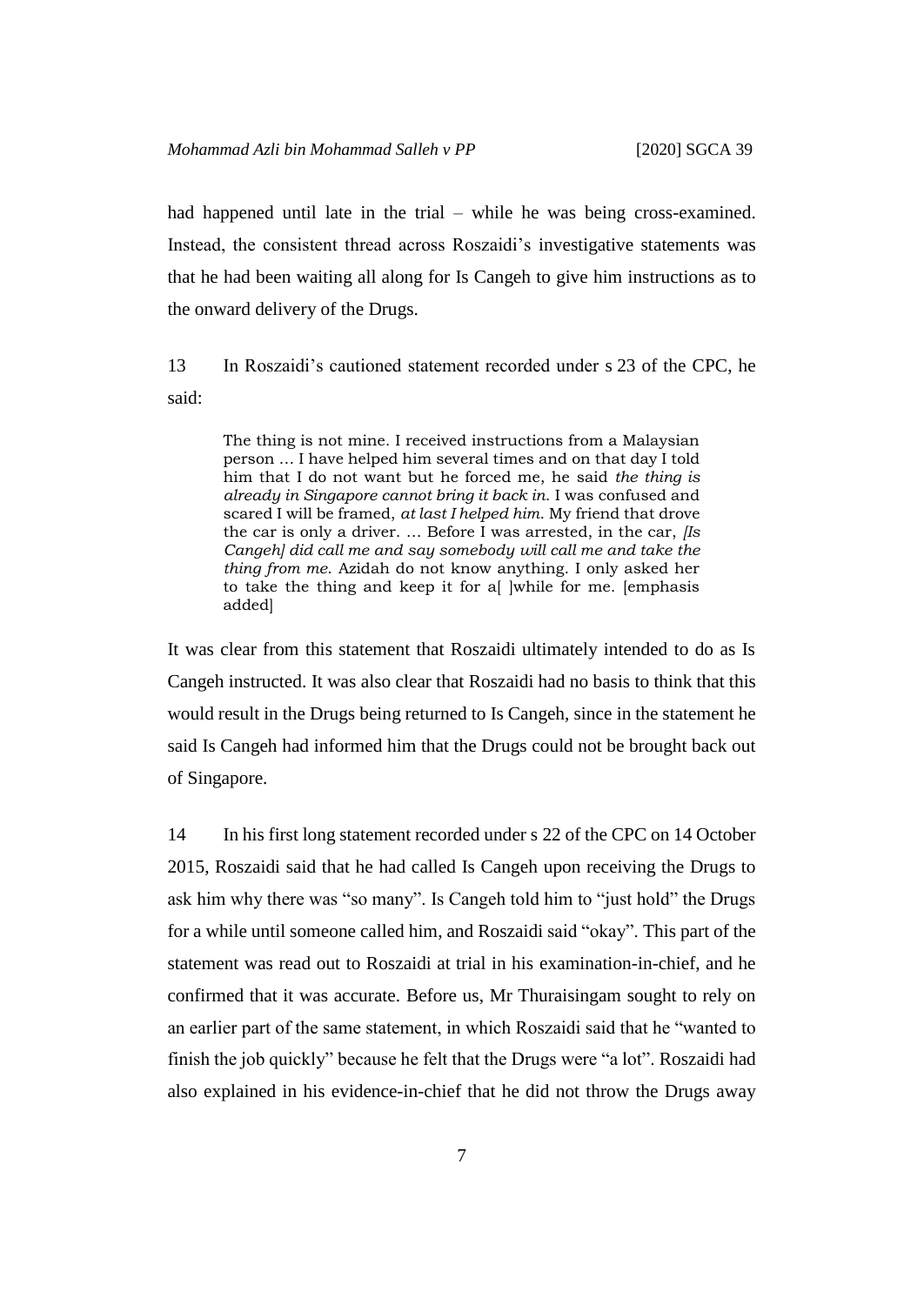because he was "in a panic[ked] state" and had also made the "assumption" that Is Cangeh would ask his gang to beat him up if he did so.

15 As we pointed out to Mr Thuraisingam, it was not sufficient for Roszaidi to say that he was scared and that he found the quantity of the Drugs to be excessive. This did not amount to resiling from an intention to traffic in the Drugs. In fact, Roszaidi's evidence up to that point suggested that his intention was to the opposite effect – he instead wanted to fulfil his role in trafficking the Drugs as quickly as possible. Similarly, it was immaterial that Roszaidi passed the Drugs on to Azidah for safekeeping if he did not further explain what purpose he hoped this would achieve or what he would do with the Drugs after he reclaimed them from her. This is clear from our decision in *Ramesh a/l Perumal* ([11] *supra*) at [125].

16 It was only in cross-examination that Roszaidi stated for the first time that his intention in calling Is Cangeh was to return to the Drugs to him. This was an extremely belated change of position. Mr Thuraisingam suggested to us that this came about because Roszaidi was in an impaired state when he gave his investigative statements. But this suggestion was not tenable. Although Roszaidi was in fact assessed to have "moderately severe to severe opioid drug withdrawal" on 10 October 2015, he was subsequently warded in Changi General Hospital from 10 to 13 October 2015 and discharged with no complaints. At that point, he exhibited no drug withdrawal symptoms. Mr Thuraisingam therefore rightly conceded that there was nothing before us to suggest that Roszaidi was still in an impaired state on 14 October 2015, when he gave his first long statement. Nor was any explanation forthcoming for Roszaidi's continued failure to state this defence in his remaining investigative statements, or during his examination-in-chief at the trial. We therefore rejected Roszaidi's defence as an afterthought.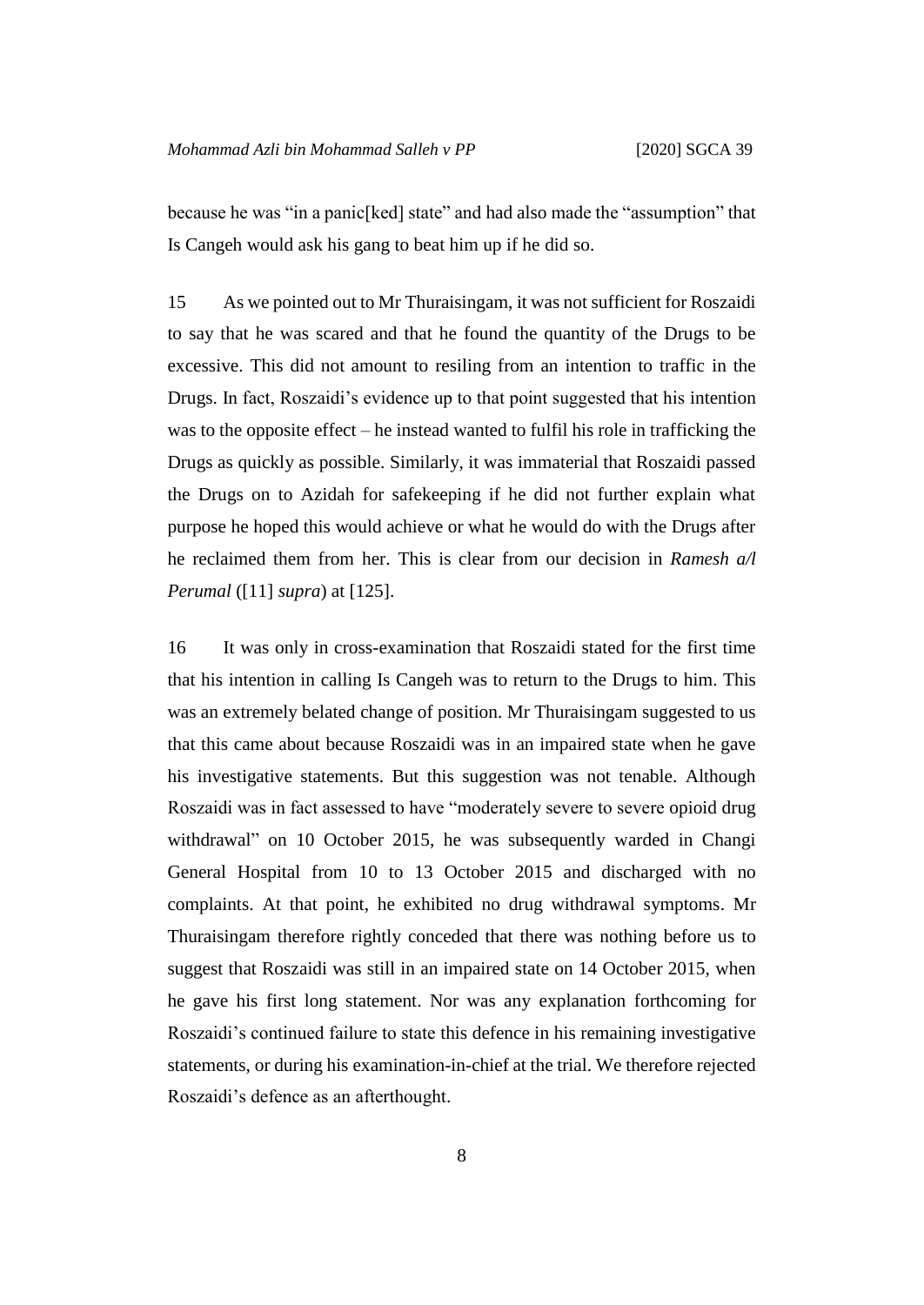17 For the same reasons, it was also clear to us that Roszaidi's alternative submission, that his intentions in relation to the Drugs were inchoate, cannot succeed. Roszaidi's understanding of his role was clearly that he would be delivering the Drugs to other persons. The only thing that had yet to be specified was the specific persons to whom the Drugs were to be delivered. This did not detract from Roszaidi's intention to traffic in the Drugs.

18 Roszaidi further submitted, invoking the rule in *Browne v Dunn* (1893) 6 R 67, that the Prosecution failed to adequately challenge his testimony that he had had a change of heart because it was not put directly to Roszaidi that his claim was a lie. We disagreed. In response to Roszaidi's evidence, the Prosecution had put to him that he had agreed to deliver the Drugs to third parties and "complete the job". This made it sufficiently clear to Roszaidi what the case was that he had to meet.

19 At the hearing before us, Roszaidi's counsel did not seriously pursue the argument that Roszaidi had no intention to deal in a capital quantity of drugs. In any case, it was clear to us that there would have been little basis for such a contention. Roszaidi has never articulated any reason for believing that Is Cangeh would not send him a quantity of drugs that was over the capital threshold, even if Is Cangeh had given him assurances when he first recruited Roszaidi that the amount of drugs involved "would not be so much [as] to get [the] death penalty". As we have explained at [14] above, Roszaidi's evidence was that on 6 October 2015 he came to the realisation that the Drugs were "a lot", but decided to complete the job anyway. In fact, Roszaidi claimed that there was a prior occasion on which Is Cangeh had sent him a large amount of drugs, and Roszaidi threw the drugs away because he felt "cheated" by Is Cangeh after having been assured that he would not be dealing in capital quantities of drugs. This would only further undermine any basis for Roszaidi's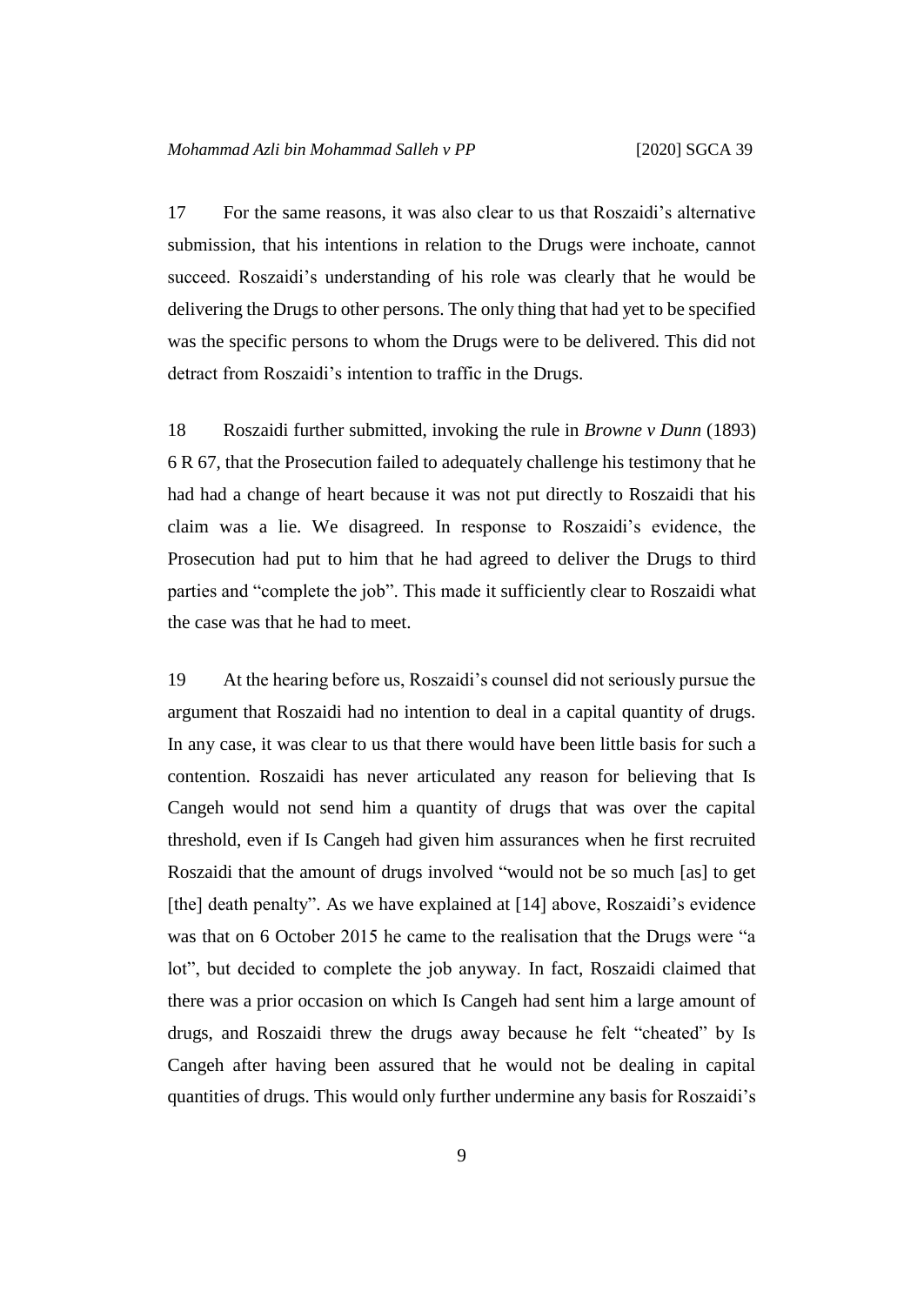belief that the Drugs did not exceed the threshold for the death penalty on this occasion.

20 As we saw no reason to doubt that Roszaidi knowingly possessed the Drugs and had trafficked in them by delivering them to Azidah, we affirmed his conviction and dismissed this part of his appeal.

#### **Roszaidi's appeal against sentence**

21 By CM 17/2019, Roszaidi sought leave to rely on a further ground of appeal, namely, that he was eligible for the alternative sentencing regime under s 33B(3) of the MDA, and should therefore have been sentenced to life imprisonment under s 33B(1)(*b*) of the MDA.

#### 22 Section 33B(3) of the MDA provides:

(3) The requirements referred to in subsection (1)(*b*) are that the person convicted proves, on a balance of probabilities, that —

> (*a*) his involvement in the offence under section 5(1) or 7 was restricted —

> > (i) to transporting, sending or delivering a controlled drug;

> > (ii) to offering to transport, send or deliver a controlled drug;

> > (iii) to doing or offering to do any act preparatory to or for the purpose of his transporting, sending or delivering a controlled drug; or

> > (iv) to any combination of activities in subparagraphs (i), (ii) and (iii); and

(*b*) he was suffering from such abnormality of mind (whether arising from a condition of arrested or retarded development of mind or any inherent causes or induced by disease or injury) as substantially impaired his mental responsibility for his acts and omissions in relation to the offence under section 5(1) or 7.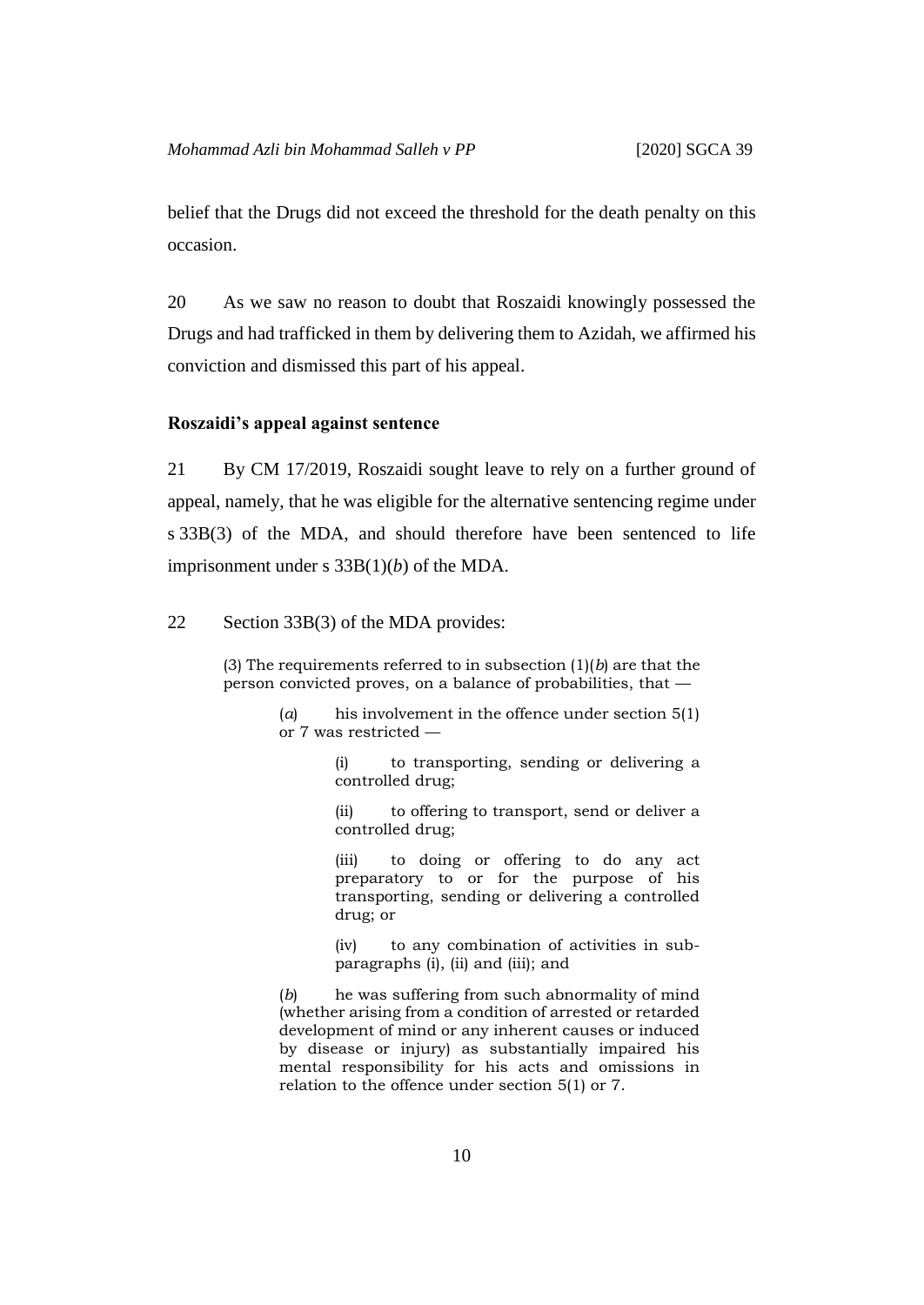23 To fall within the scope of s 33B(3) of the MDA, Roszaidi would therefore have to prove, on the balance of probabilities, that:

(a) his involvement in the offence was restricted to the acts enumerated in s  $33B(3)(a)$ , which we will refer to for convenience as acting as a "mere courier"; and

(b) he satisfied the three cumulative requirements under s  $33B(3)(b)$ of the MDA (see *Nagaenthran a/l K Dharmalingam v Public Prosecutor and another appeal* [2019] 2 SLR 216 ("*Nagaenthran*") at [21]):

> (i) he was suffering from an abnormality of mind ("the first limb");

> (ii) the abnormality of mind: (a) arose from a condition of arrested or retarded development of mind; (b) arose from any inherent causes; or (c) was induced by disease or injury ("the second limb"); and

> (iii) the abnormality of mind substantially impaired his mental responsibility for his acts and omissions in relation to his offence ("the third limb").

24 Roszaidi contended that his mental responsibility for the offence was substantially impaired by his (i) substance dependence, (ii) major depressive disorder, and/or (iii) moderately severe to severe opioid drug withdrawal. However, in his submissions, Roszaidi relied only on his substance dependence for the purposes of this ground of appeal.

25 It appeared from the record of the proceedings below that the issue of the alternative sentencing regime under s 33B of the MDA was never canvassed.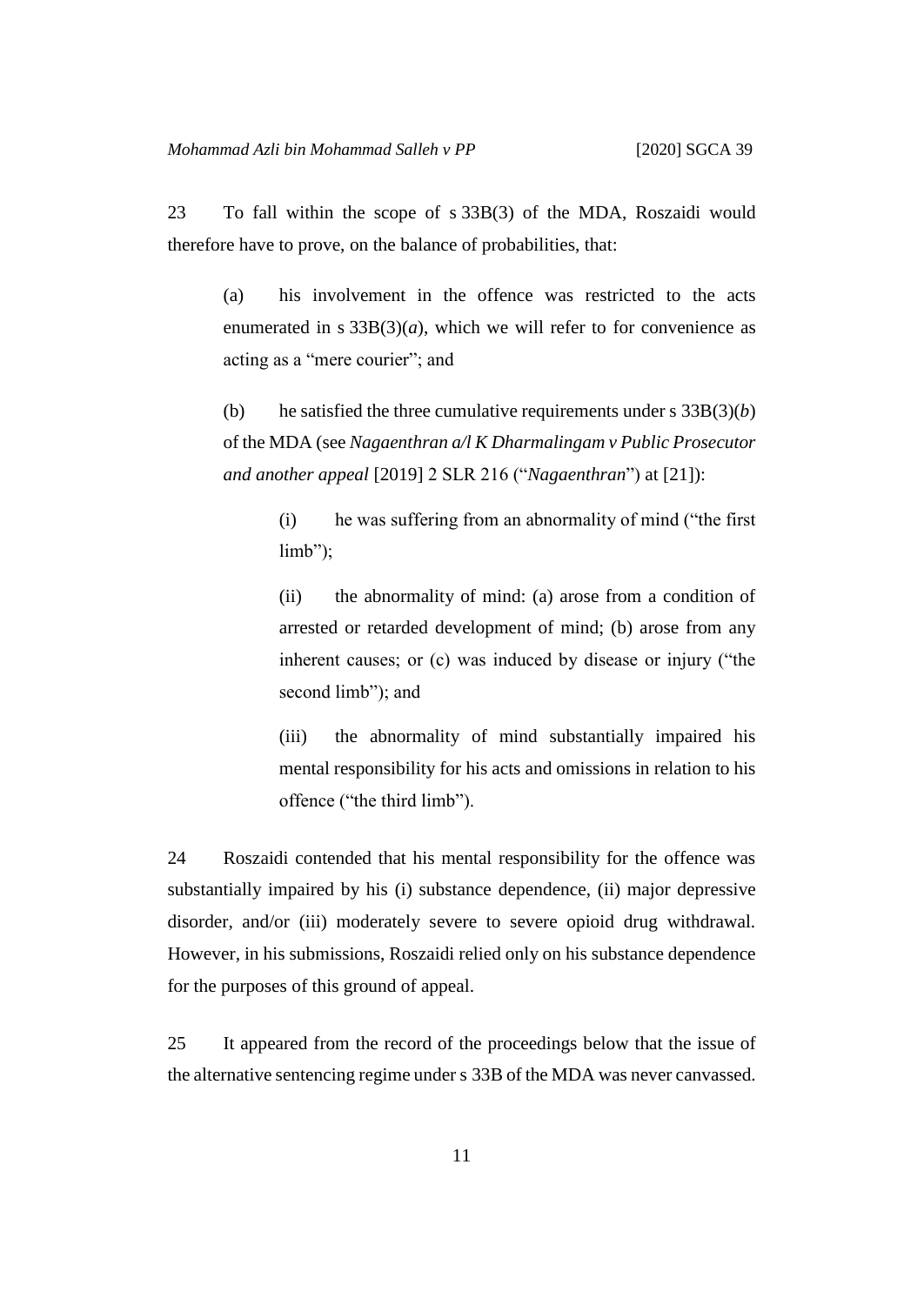Roszaidi was represented by different counsel at the trial, and the possibility that he might fall within the scope of s 33B(3) did not appear to have been raised by his then-counsel, the Prosecution, or the Judge. We will return to this point at [34] below. Unsurprisingly as a result, the evidence that would have been relevant for the consideration of the issues under  $s$  33B(3) – particularly, the psychiatric evidence which would be crucial under s  $33B(3)(b)$  – was uneven to say the least. We therefore proceeded under s 392(1) of the CPC to admit additional evidence in relation to Roszaidi's psychiatric conditions prior to hearing the appeal. After considering the additional evidence and the parties' submissions at the hearing of the appeals, we decided to remit the case to the Judge under s 392(1) of the CPC for further psychiatric evidence to be taken.

#### *The evidence below*

26 We begin with the evidence adduced at the trial. In our judgment, that evidence established that Roszaidi was a mere courier within the meaning of s  $33B(3)(a)$  of the MDA, and provided a sufficient basis to think that Roszaidi could come within the ambit of s  $33B(3)(b)$  of the MDA, so as to justify taking additional evidence.

27 At the outset, we observe that s  $33B(3)(a)$  of the MDA speaks in terms of the accused person's "involvement *in the offence*" [emphasis added]. Since the sole charge against Roszaidi relates only to the Drugs (meaning the two packets of diamorphine), and not to the bundles of methamphetamine which he also received from Aishamudin, the s 33B(3)(*a*) analysis was confined to Roszaidi's actions in relation to the Drugs only.

28 As set out at [5]–[6] above, Roszaidi's actions in relation to the Drugs involved collecting them (in the red plastic bag) from Aishamudin, placing the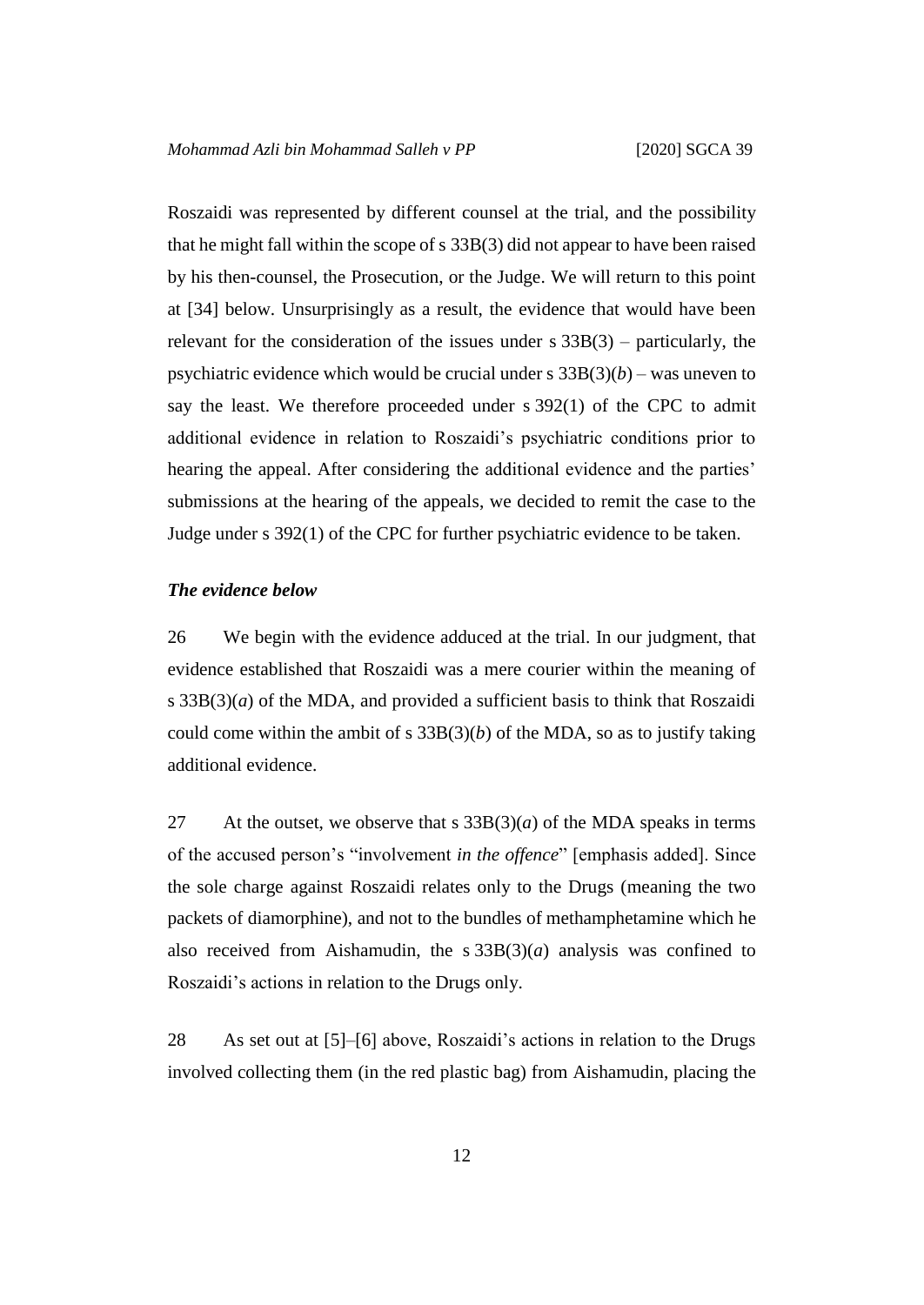Drugs into a "Starmart" plastic bag, and handing them to Azidah in the yellow paper bag. Although the Judge referred to Roszaidi's act of transferring the Drugs from the red plastic bag to the "Starmart" plastic bag as "repack[ing]" (GD at [8]), it was clear to us that this was an act purely preparatory to or facilitative of the delivery of the Drugs, and fell within the ambit of s  $33B(3)(a)$ (see *Zainudin bin Mohamed v Public Prosecutor* [2018] 1 SLR 449 at [82]). Roszaidi's intentions were confined to delivering the Drugs to an unidentified person on the arrangement of Is Cangeh. Roszaidi was therefore clearly able to prove on a balance of probabilities that he was a mere courier within the meaning of s  $33B(3)(a)$  of the MDA.

29 For the purposes of CM 17/2019, Roszaidi relied on a psychiatric report dated 13 November 2015 prepared by Dr Bharat Saluja ("Dr Saluja") of the Institute of Mental Health ("Dr Saluja's Original Report") as evidence that he was suffering from an abnormality of mind at the material time. Dr Saluja had diagnosed Roszaidi with (a) "mental and behavioural disorder due to dependence o[n] multiple substances" (which we refer to as "substance dependence") and (b) major depressive disorder. Whether these conditions, or a combination of them, amounted to an abnormality of mind within the prescribed causes under the second limb is a question that turns primarily on psychiatric evidence, which was largely missing from the evidence below.

30 As for the third limb under s 33B(3)(*b*), Roszaidi submitted that his substance dependence substantially impaired his mental responsibility because he needed to continue trafficking in heroin (which, as noted above, is the common name for diamorphine) so that he could continue consuming heroin himself from the bundles that he would traffic. We could see some support for this contention from Dr Saluja's clinical notes, which had been admitted at trial, and in Roszaidi's testimony. Dr Saluja had recorded that Roszaidi "never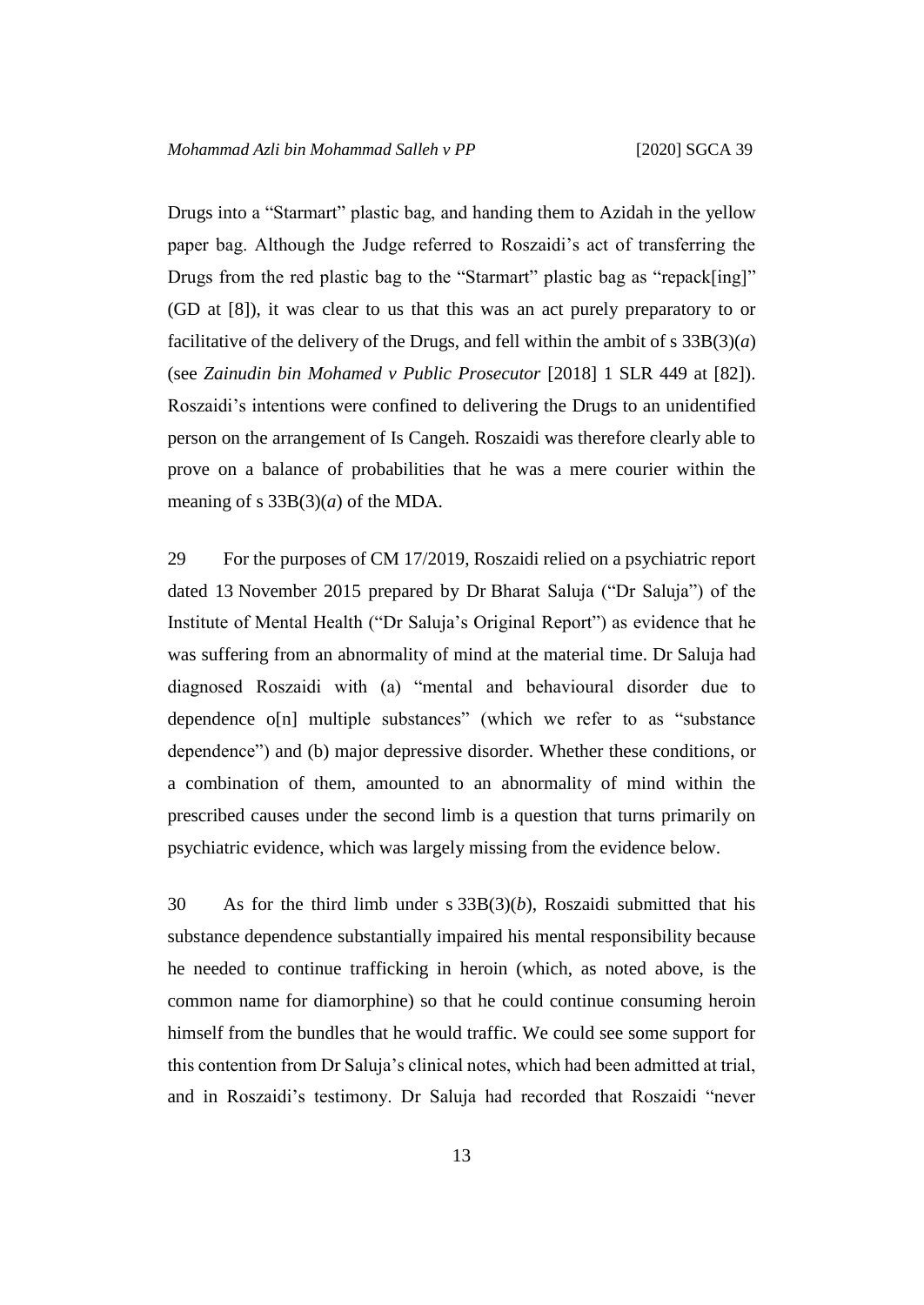bought heroin" because he "never had money", and that he could consume heroin and methamphetamine with "no limit" on the day he trafficked in the Drugs because he could just "steal from the packet". This was also reflected in Roszaidi's oral testimony, and, interestingly, the case put to him by the Prosecution in cross-examination:

- Q … For every job that you did for [Is Cangeh], you informed CNB officers, you did not ask him of the quantity of heroin and Ice that you were going to collect from the other person. Isn't that correct?
- A Yes. It's true. Because I trust him. Moreover, he's my friend. And also *I need the supply of drugs from him to satisfy my drug addiction*. This is not a matter of lying. I really regret what I had did---had done because of my stupid act. Because of my stupidity, my---Azli and my wife are involved in this case. …
- …
- Q Now, you were willing to take the risk of collecting drugs from strangers *because you wanted to be paid for each job and you wanted to be able to consume a portion of the drugs that you collected*. Isn't that so? *That is the reason why you did it*. Isn't that correct?
- …

A (In English) Okay, correct.

[emphasis added]

31 In *Nagaenthran*, we recognised that "what in fact amounts to a substantial impairment of mental responsibility is largely a question of commonsense to be decided by the trial judge as the finder of fact" (at [33]). The impairment must be "real and material", and must have had an "influence" on the offender's actions, although it need not be the "cause" of the offending (*Nagaenthran* at [33]).

32 In the absence of an adequate ventilation of these issues at the trial, the issue for us was whether there was sufficient basis to justify having additional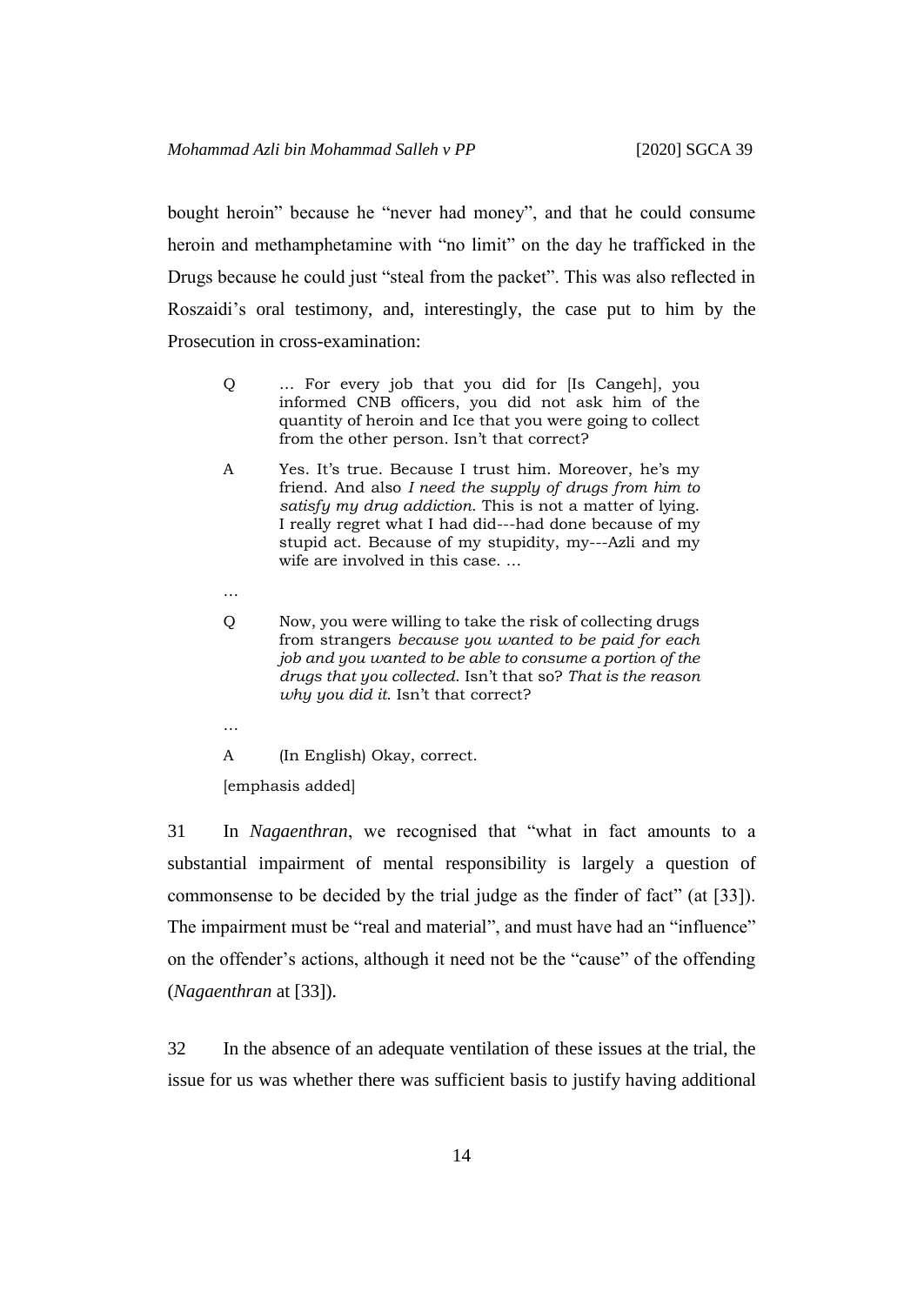evidence taken in order to supplement these gaps. We found some assistance in *Phua Han Chuan Jeffery v Public Prosecutor* [2016] 3 SLR 706 ("*Jeffery Phua*"). In *Jeffrey Phua*, the High Court held that it was possible for someone who was mentally impaired to seem normal in outward appearance and be capable of carrying out a wide range of activities (at [9]–[11]). The Court found that even if the offender knew what he was doing was wrong and risky, he may have lacked the will to resist committing the offence. As a result of the offender's condition, he "focused on getting his immediate needs met, while disregarding future consequences of his actions" (at [15]). This contrasted with the findings in cases like *Nagaenthran* and *Rosman bin Abdullah v Public Prosecutor* [2017] 1 SLR 10 ("*Rosman*"), in which the offender simply made a conscious and informed, albeit risky, decision to commit the offence (see *Nagaenthran* at [40]–[41]; *Rosman* at [54]–[56]). This comparison demonstrated that it was *plausible* that Roszaidi's circumstances in the present case may satisfy s  $33B(3)(b)$  of the MDA. In the absence of detailed and targeted psychiatric evidence on Roszaidi's mental state at the time of the offence, it is impossible to reach any definite conclusion. There was therefore good reason to take additional psychiatric evidence on these issues.

33 However, we must also address the related and equally important question of the conduct of Roszaidi's case. In *Rosman* at [6], we cautioned against the "drip-feeding" of applications under the s 33B alternative sentencing regime, and observed that this Court would not hesitate to reject such applications made for the first time on appeal. In this context, we think it important to explain why the particular circumstances of the present case do not warrant such a step. First, the offender in *Rosman* was convicted, and his conviction upheld on appeal, before s 33B of the MDA was enacted. He applied for re-sentencing under s 33B following its enactment, but in the High Court,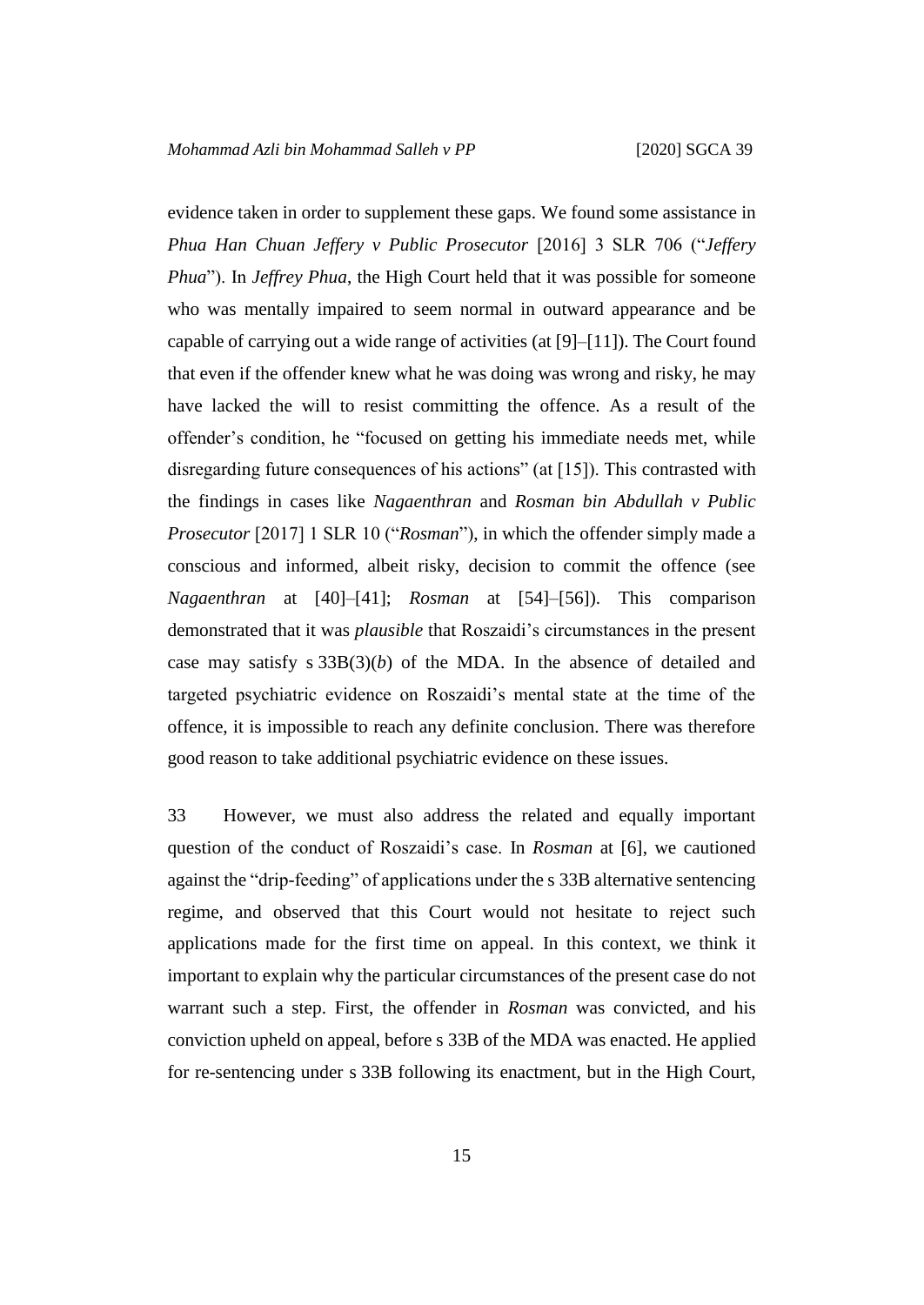he relied *solely* on s 33B(2) for this purpose (see *Rosman* at [2]). It was only in his submissions before the Court of Appeal that he sought to rely on s 33B(3) for the first time. That attempt was therefore particularly and inexcusably belated. Second, and more importantly, unlike in *Rosman*, where the existing psychiatric evidence suggested the *absence* of any mental disorder (see *Rosman* at [7]), the evidence in Roszaidi's case clearly pointed towards the existence of mental disorders which could potentially have had an effect on his offending behaviour. With respect, it seems to have been a misjudgement or oversight on the part of Roszaidi's counsel below not to have pursued this aspect of the evidence. Finally, we also considered the fact that after Mr Thuraisingam took over the conduct of Roszaidi's case on appeal, he was able to file CM 17/2019 well before the originally scheduled hearing date of the appeal. We were therefore satisfied that CM 17/2019 was filed in good faith and not in abuse of process.

34 Indeed, as we mentioned at [9], [10] and [25] above, the applicability of s 33B of the MDA as a whole in relation to either Roszaidi or Azli appeared not to have been raised before the Judge at all following their conviction on their respective capital charges. We take this opportunity to highlight the importance of ensuring that the alternative sentencing regime under ss 33B(2) and 33B(3) of the MDA is specifically canvassed in *every* trial involving a capital charge under the MDA. It is the duty of defence counsel to consider, at the earliest stage, whether their clients have a viable case under either s 33B(2) or s 33B(3), so that the necessary evidence may be adduced during the trial. If the accused person is convicted of the capital charge, the Defence, the Prosecution and the trial judge are each responsible for considering the applicability of ss 33B(2) and 33B(3) prior to sentencing. This extends to the Prosecution intimating its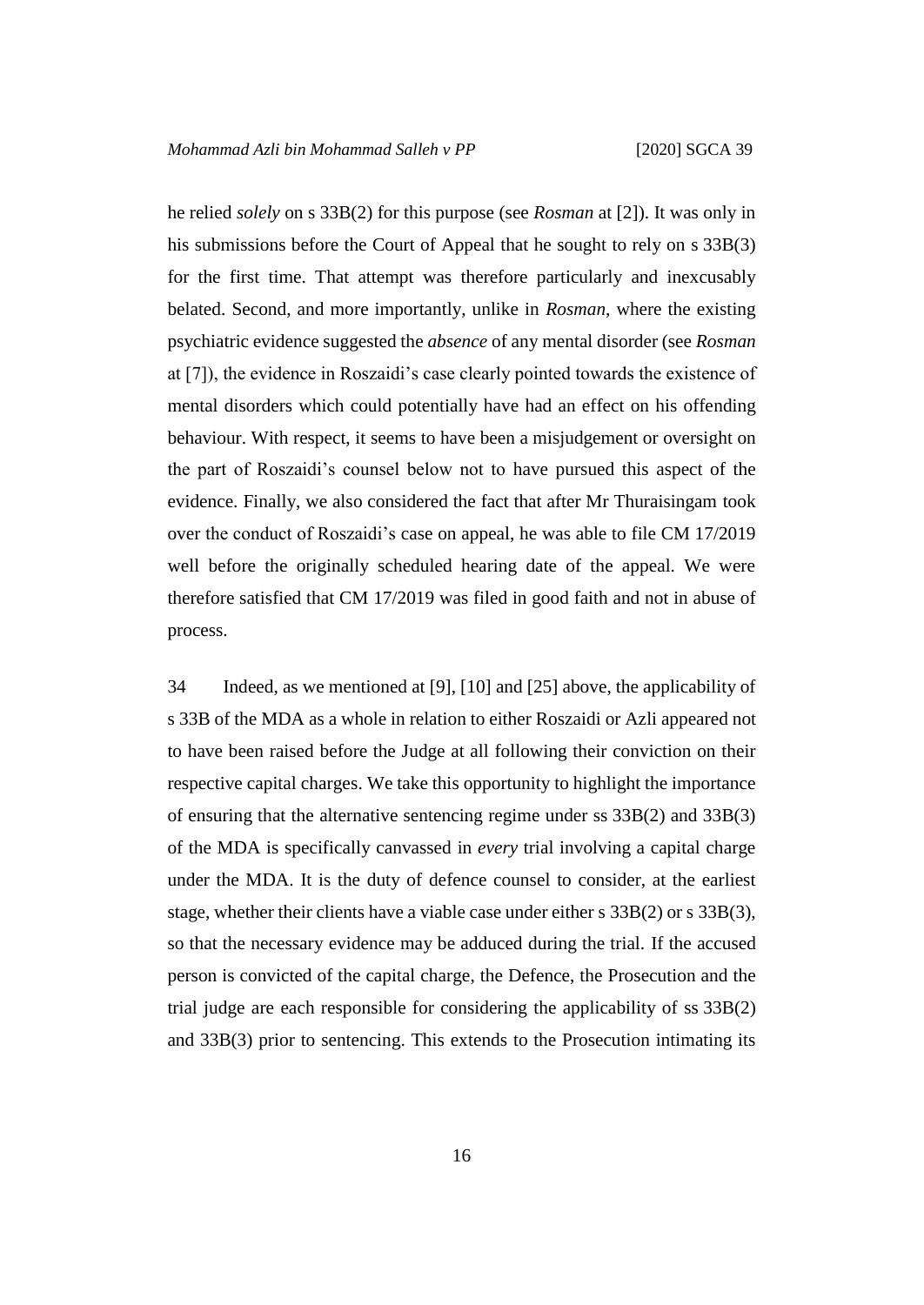position, in relevant cases, on whether it intends to issue the offender with a certificate of substantive assistance under s 33B(2)(*b*).

#### *The additional evidence on appeal*

35 As a result of this evidentiary gap, prior to the hearing of the appeals, we directed the parties to adduce additional evidence in the form of psychiatric reports (based only on the existing evidence and medical notes), addressing the following questions:

(a) Whether Roszaidi's substance dependence or major depressive disorder, or a combination of both conditions, amounted to an abnormality of mind (that is, the first limb);

(b) If so, whether any such abnormality of mind: (i) arose from a condition of arrested or retarded development of mind; (ii) arose from any inherent causes; or (iii) was induced by disease or injury (that is, the second limb); and

(c) If so, whether this abnormality of mind substantially impaired his mental responsibility in relation to his offence in the present case (that is, the third limb).

36 Dr Saluja produced a number of psychiatric reports to address these questions.

(a) In a report dated 10 October 2019, Dr Saluja stated that substance dependence is a "classifiable mental disorder", but does not arise from a condition of arrested or retarded development of mind, or from any inherent cause, or by disease or injury.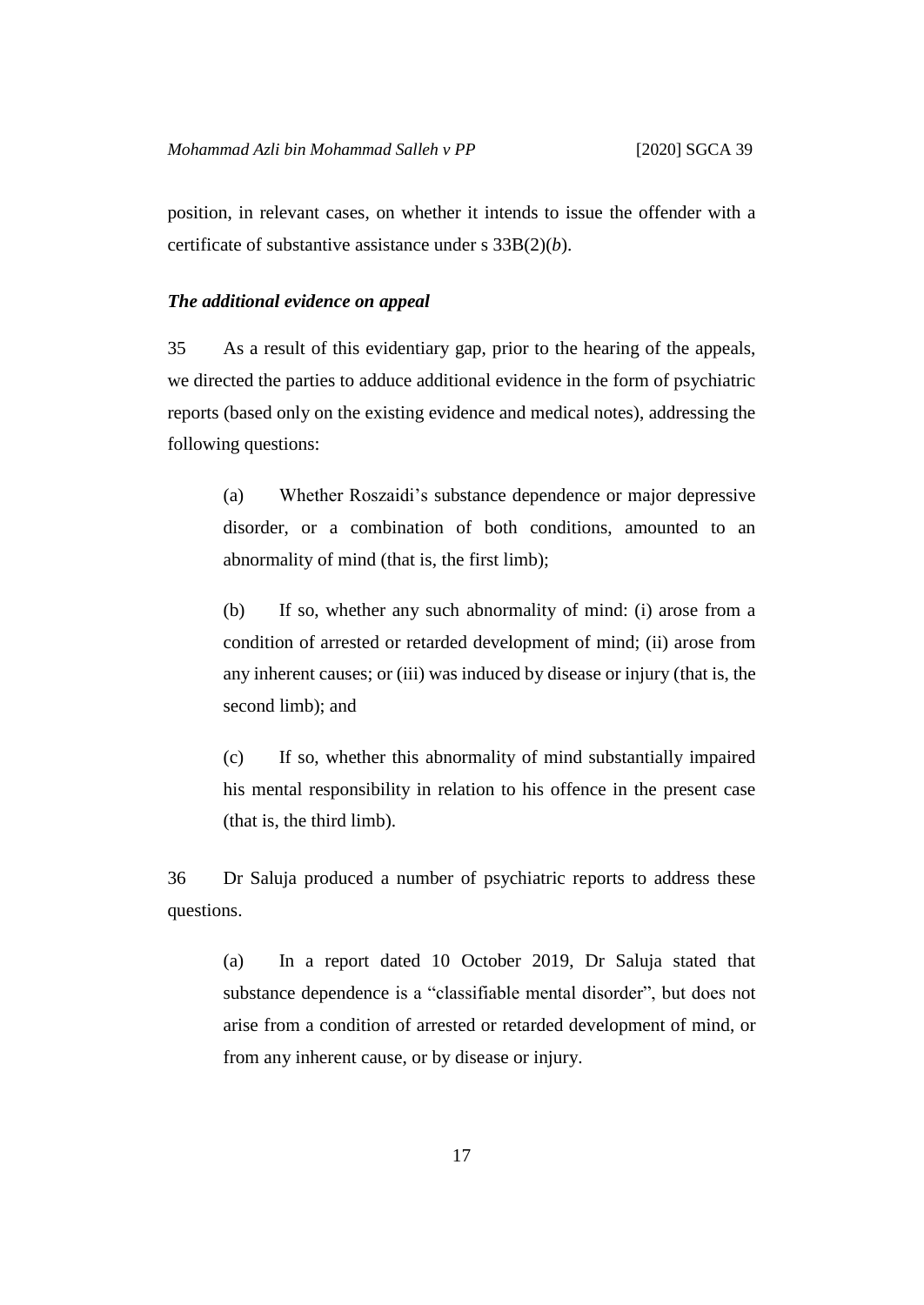(b) In a report dated 1 November 2019, Dr Saluja stated that Roszaidi's major depressive disorder amounted to an abnormality of mind, and went on to say that Roszaidi's "mental disorder" arose from an inherent cause. However, he concluded that Roszaidi's mental disorders did not substantially impair his mental responsibility for the offence.

(c) In a report dated 19 November 2019, Dr Saluja stated that Roszaidi's mental disorders did not substantially impair his mental responsibility because they "did not substantially impair his capacity to understand the nature of his acts" and Roszaidi "knew that his acts were contrary to the law".

37 We also gave Roszaidi leave to tender an expert report in reply prepared on the same basis. Roszaidi tendered a report prepared by Dr Jacob Rajesh ("Dr Rajesh") on 16 December 2019 ("Dr Rajesh's Report"), which stated that:

(a) Dr Rajesh agreed with Dr Saluja's diagnosis of major depressive disorder and substance dependence, and agreed that Roszaidi's major depressive disorder arose from an inherent cause.

(b) Dr Rajesh opined that Roszaidi was suffering from an abnormality of mind as a result of the combination of his major depressive disorder and substance dependence. The latter was exacerbated by the former in the months leading to the offence, as Roszaidi consumed drugs to self-medicate for his depression. This was described as a "dual diagnosis".

(c) In Dr Rajesh's view, as a result of the combination of Roszaidi's major depressive disorder and substance dependence, he focused on the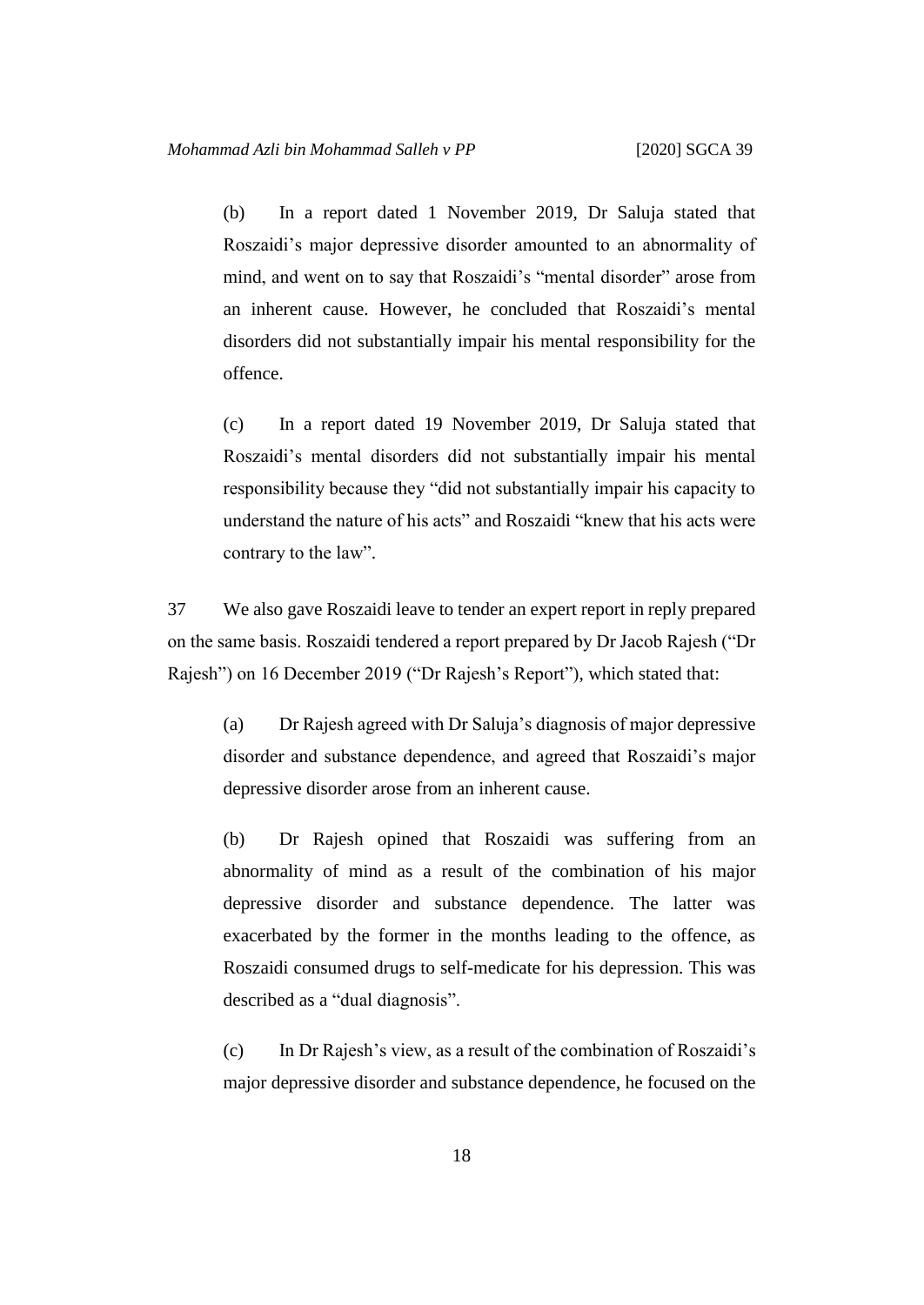"immediate short-term benefits" rather than the long-term consequences of drug trafficking at the time of the offence, so as to satisfy his drug addiction. Dr Rajesh therefore disagreed with Dr Saluja that Roszaidi's mental disorders did not substantially impair his mental responsibility.

38 In a reply report dated 14 January 2020, Dr Saluja said that Dr Rajesh's views on the impact of major depressive disorder and substance dependence were true in general, but that they were not substantiated in Roszaidi's particular case. Instead, Dr Saluja found from his interviews with Roszaidi that he knew he was transporting an illegal substance and that this was wrong, and when he thought he was being pursued, he handed the drugs to his wife. Dr Saluja concluded upon these facts that Roszaidi's mental responsibility for his acts and omissions in relation to the offence was not substantially impaired.

39 At the hearing of the appeals, it appeared to be common ground between the Prosecution and the Defence that the potentially relevant psychiatric conditions in respect of Roszaidi were major depressive disorder and substance dependence, or a combination of the two. Beyond this, the additional psychiatric reports filed by the Prosecution and the Defence seemed to raise as many questions as they answered. The reports of Dr Saluja and Dr Rajesh showed that there was a disagreement between them as to whether and how the second and third limbs would be satisfied. In the circumstances, it would not have been satisfactory for us to have decided this aspect of Roszaidi's appeal given the state of the evidence before us. The Deputy Public Prosecutor, Mr Hay Hung Chun ("Mr Hay"), also fairly accepted that it would be prudent for the issues under s 33B(3)(*b*) of the MDA to be remitted to the Judge.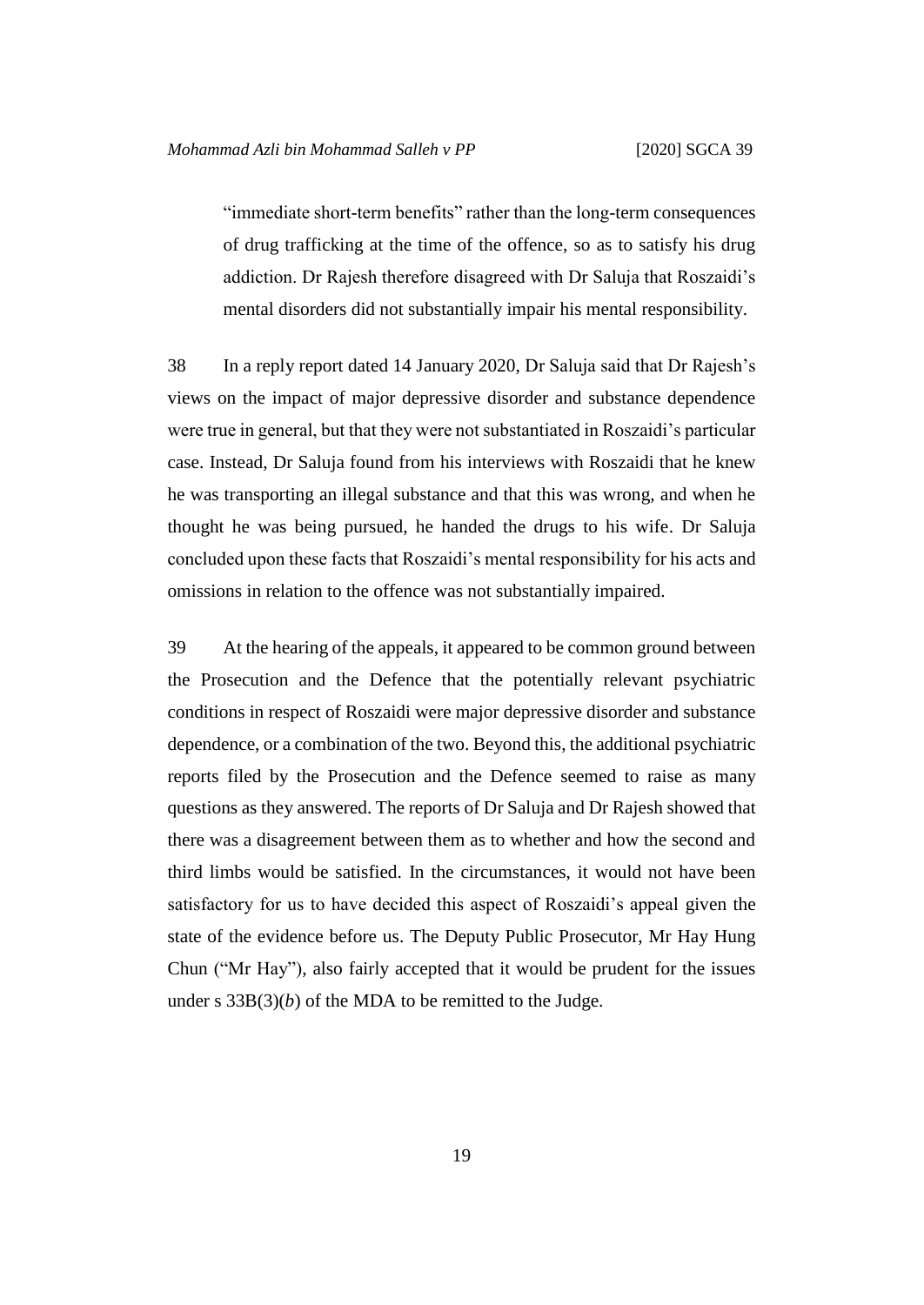### *Our directions*

40 We therefore allowed CM 17/2019 and remitted the following questions to the Judge for additional evidence to be taken pursuant to s 392(1) of the CPC:

(a) What precisely were the abnormalities of mind that Roszaidi was suffering from at the material time?

(b) Do the relevant abnormalities arise from a condition of arrested or retarded development of mind, or any inherent causes, and/or are they induced by disease or injury?

(c) Did the relevant abnormalities substantially impair Roszaidi's mental responsibility for his acts and omissions?

41 In Dr Rajesh's Report, he stated that he had interviewed Roszaidi on three occasions, but, in accordance with the court's directions, did not take the interviews into account when producing the report. Mr Thuraisingam indicated that he intended to ask Dr Rajesh to comment on his findings from these interviews before the Judge. We shared the Prosecution's concerns that this could lead to a proliferation of unhelpful evidence, especially when these interviews would have been conducted many years after the relevant events. Nevertheless, we directed Roszaidi's counsel to procure copies of Dr Rajesh's notes from his interviews and to send them to the Prosecution, so that Dr Saluja could consider whether he needed to interview Roszaidi again on behalf of the Prosecution. For purely administrative reasons, we also acceded to Mr Thuraisingam's request that we direct the Defence to obtain a further report from Dr Rajesh taking into account his interviews with Roszaidi. Although we had some reservations about the relevance of these interviews, it is ultimately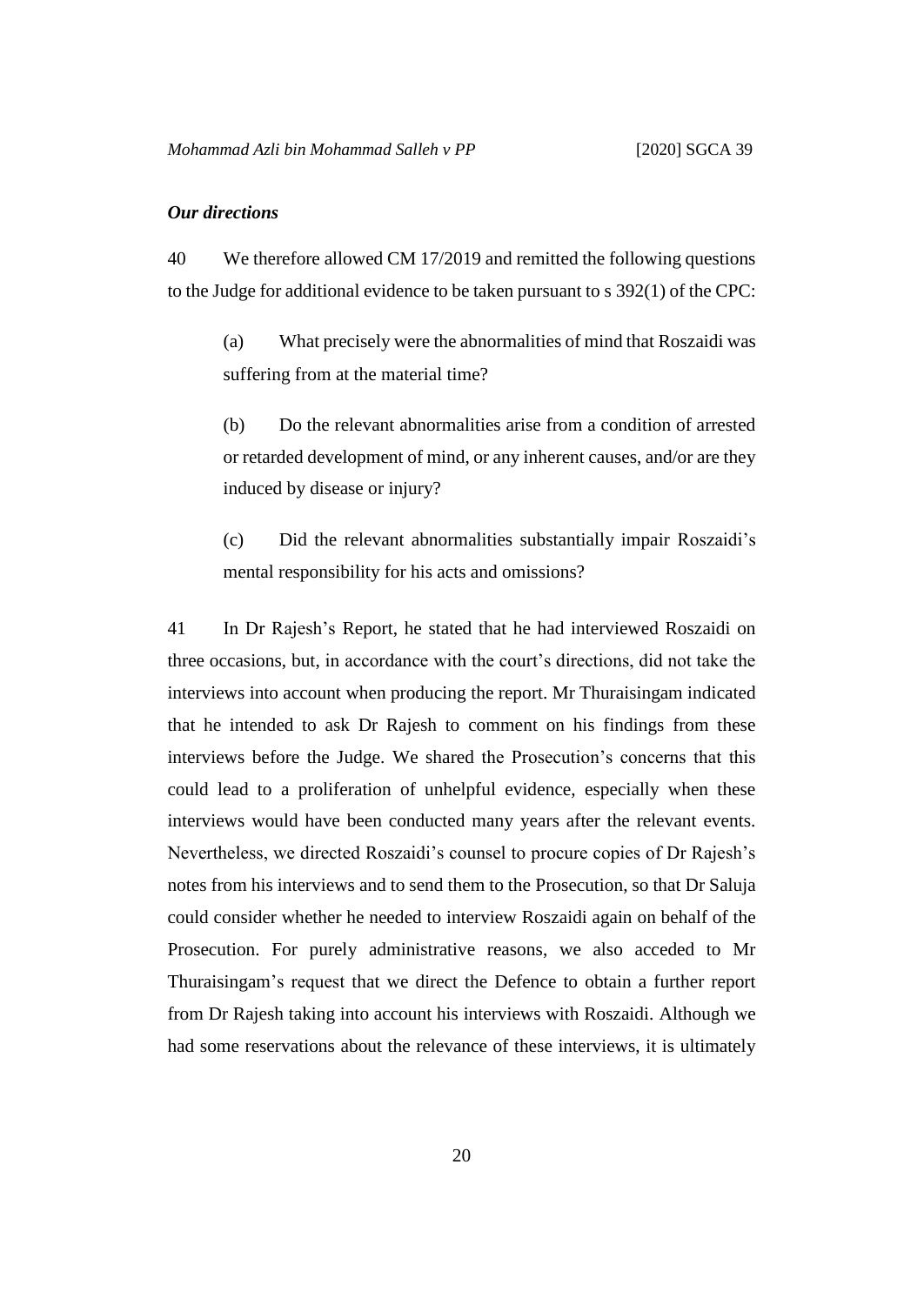for the Judge to consider what manner of evidence he should allow in his determination of the remitted issues.

42 This disposes of Roszaidi's appeal. In sum, we dismissed his appeal against conviction and remitted the issue of sentence to the Judge to receive evidence on the matters set out at [40] above and then to consider whether the alternative sentencing regime avails Roszaidi.

#### **Azli's appeal**

43 We turn to Azli's appeal. In his appeal, Azli submits that there was no agreement between him and Roszaidi to collect and deliver drugs in Singapore, and that he did not harbour any suspicion that Roszaidi had set out to collect drugs on the night of 6 October 2015. As such, Azli argues that he neither knew of nor consented to Roszaidi bringing drugs of any nature into his car. Further, even if Azli did suspect that Roszaidi was collecting drugs, this would not be sufficient to amount to knowledge and consent for the purposes of finding that he was jointly in possession of the Drugs pursuant to s 18(4) of the MDA. Azli further contends that he did not know that Roszaidi would be delivering the Drugs to Azidah.

44 Azli also filed CM 16/2019, seeking leave to argue in addition that s 18(4) of the MDA could only apply in respect of persons who were part of a group, the members of which were arrested together, and provided further that the drugs were in the possession of a member of that group at the time of arrest.

45 The charge against Azli is one of abetment by intentionally aiding Roszaidi to traffic in the Drugs. To make good that charge, the Prosecution must prove that (a) the abettor did something which facilitated the commission of the primary offence; and (b) the abettor did so intentionally, with knowledge of the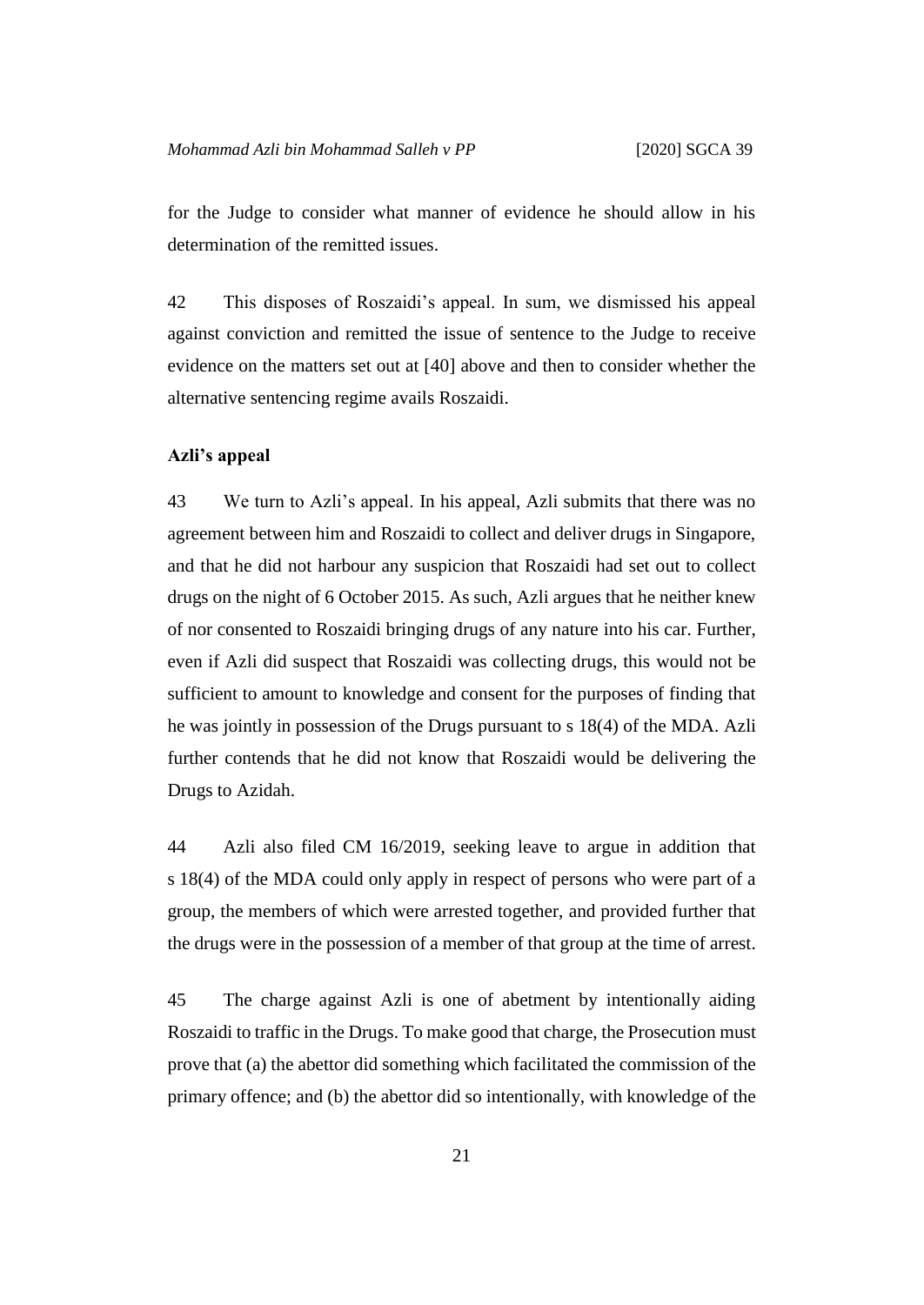circumstances constituting the offence. It is well-established that these are the elements of abetment by intentionally aiding under s 107 of the Penal Code (see *Public Prosecutor v Koh Peng Kiat* [2016] 1 SLR 753 at [24]). It is also wellestablished that abetment under s 12 of the MDA carries the same meaning as in s 107 of the Penal Code (*Chan Heng Kong and another v Public Prosecutor* [2012] SGCA 18 at [33]).

46 In the context of intentionally aiding the commission of the offence of trafficking under  $s 5(1)(a)$  of the MDA, knowledge of the circumstances constituting the offence requires knowledge: (i) that the primary offender had possession of the thing which turns out to be the drug ("the element of possession"); (ii) of the nature of the drug in the primary offender's possession ("the element of knowledge"); and (iii) that the primary offender intended to traffic in the drug.

47 A key question in the present appeal is whether Azli knew the nature of the Drugs. This includes the broader question of what exactly he had knowledge of on the day in question. Did he know that controlled drugs in general were involved? If so, was he in fact indifferent to Roszaidi collecting drugs of *whatever* nature (as the Judge had found – see [10] above)? The Prosecution has not sought to prove the fact of Azli's knowledge by successively invoking the presumptions under ss 18(1) and 18(2) of the MDA, since it is undisputed that at all relevant times the Drugs were in Roszaidi's possession, not Azli's. Instead, the Prosecution seeks to prove Azli's knowledge of the nature of the Drugs by two alternative routes: (i) proof of his actual knowledge beyond a reasonable doubt; and (ii) reliance on the presumption of knowledge under s 18(2) of the MDA by establishing Azli's joint possession of the Drugs under s 18(4) of the MDA.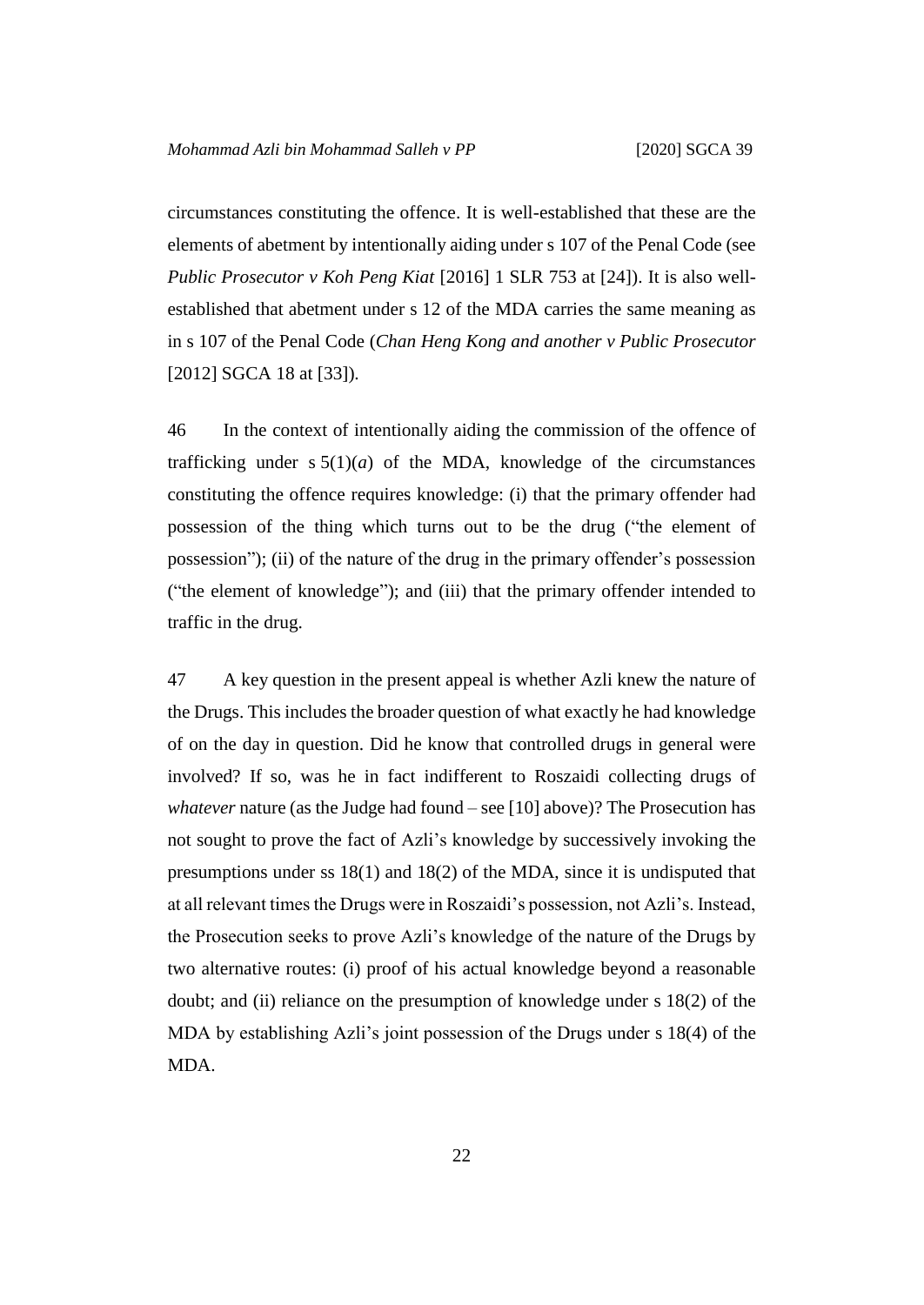48 We will first consider the second route, which requires examining the nature of the deeming provision under s 18(4) of the MDA and its relationship with the elements of the offence of trafficking, and with the presumption of knowledge under s 18(2).

#### *Joint possession under s 18(4) of the MDA*

49 Section 18 of the MDA reads:

#### **Presumption of possession and knowledge of controlled drugs**

**18.**—(1) Any person who is proved to have had in his possession or custody or under his control —

- (*a*) anything containing a controlled drug;
- (*b*) the keys of anything containing a controlled drug;

(*c*) the keys of any place or premises or any part thereof in which a controlled drug is found; or

(*d*) a document of title relating to a controlled drug or any other document intended for the delivery of a controlled drug,

shall, until the contrary is proved, be presumed to have had that drug in his possession.

(2) Any person who is proved or presumed to have had a controlled drug in his possession shall, until the contrary is proved, be presumed to have known the nature of that drug.

(3) The presumptions provided for in this section shall not be rebutted by proof that the accused never had physical possession of the controlled drug.

(4) Where one of 2 or more persons with the knowledge and consent of the rest has any controlled drug in his possession, it shall be deemed to be in the possession of each and all of them.

50 As we explained in *Adili Chibuike Ejike v Public Prosecutor* [2019] 2 SLR 254 ("*Adili*") at [40], the element of possession requires establishing that "the accused person knew that he had physical possession, custody or control of the thing that later turned out to be a drug" – we will call this "actual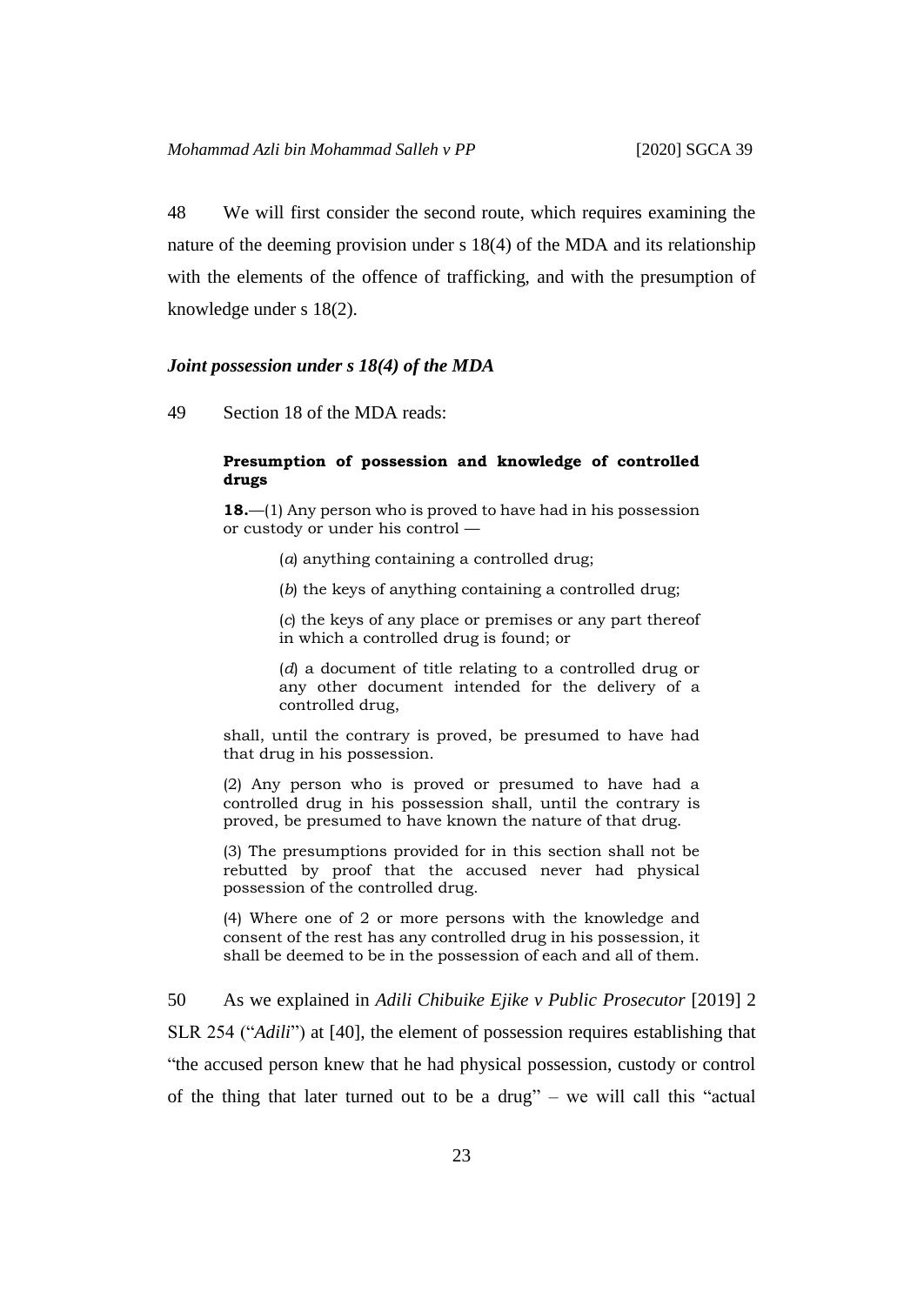possession". This may be established by proving it beyond reasonable doubt, or it may in the appropriate circumstances be presumed pursuant to s 18(1) of the MDA. Section 18(1) is a presumption of actual possession based on what has been referred to as secondary possession (*Obeng Comfort v Public Prosecutor* [2017] 1 SLR 633 at [34]): under ss  $18(1)(a)-(c)$ , the accused person is presumed to have physical possession or custody of or control over all the *contents* of a container or premises, if he is proved to have physical possession or custody of or control over that container or premises. Similarly, under s 18(1)(*d*), the accused person is presumed to have such possession, custody or control over a controlled drug in respect of which he has a document of title or of delivery.

51 The effect of s 18(4) of the MDA is to supplement the means by which the element of possession may be established by enacting a definition of joint possession pursuant to which all those who are found to be in joint possession of the drug are each held to be in actual possession of it. Section 18(4) is a deeming provision because an accused person who falls within its scope is, by virtue of s 18(4), treated in the eyes of the law as being in the same position as if he were in actual possession of the drug, even if that person did not, strictly speaking, have physical possession, custody or control of that drug. Unlike s 18(4), s 18(1) bridges an *evidential* gap by presuming that the accused person is in actual possession of the controlled drug based on the fact of secondary possession (namely, that he comes within one of the scenarios in ss  $18(1)(a)$ – (*d*)). This is evident when we consider how the s 18(1) presumption is usually rebutted – by the accused person showing that, despite proof of secondary possession, he was never in fact aware of the existence of the thing that turned out to be the controlled drug itself. The prerequisite for engaging s 18(4), on the other hand, is proof that the accused person *knew of and consented to* another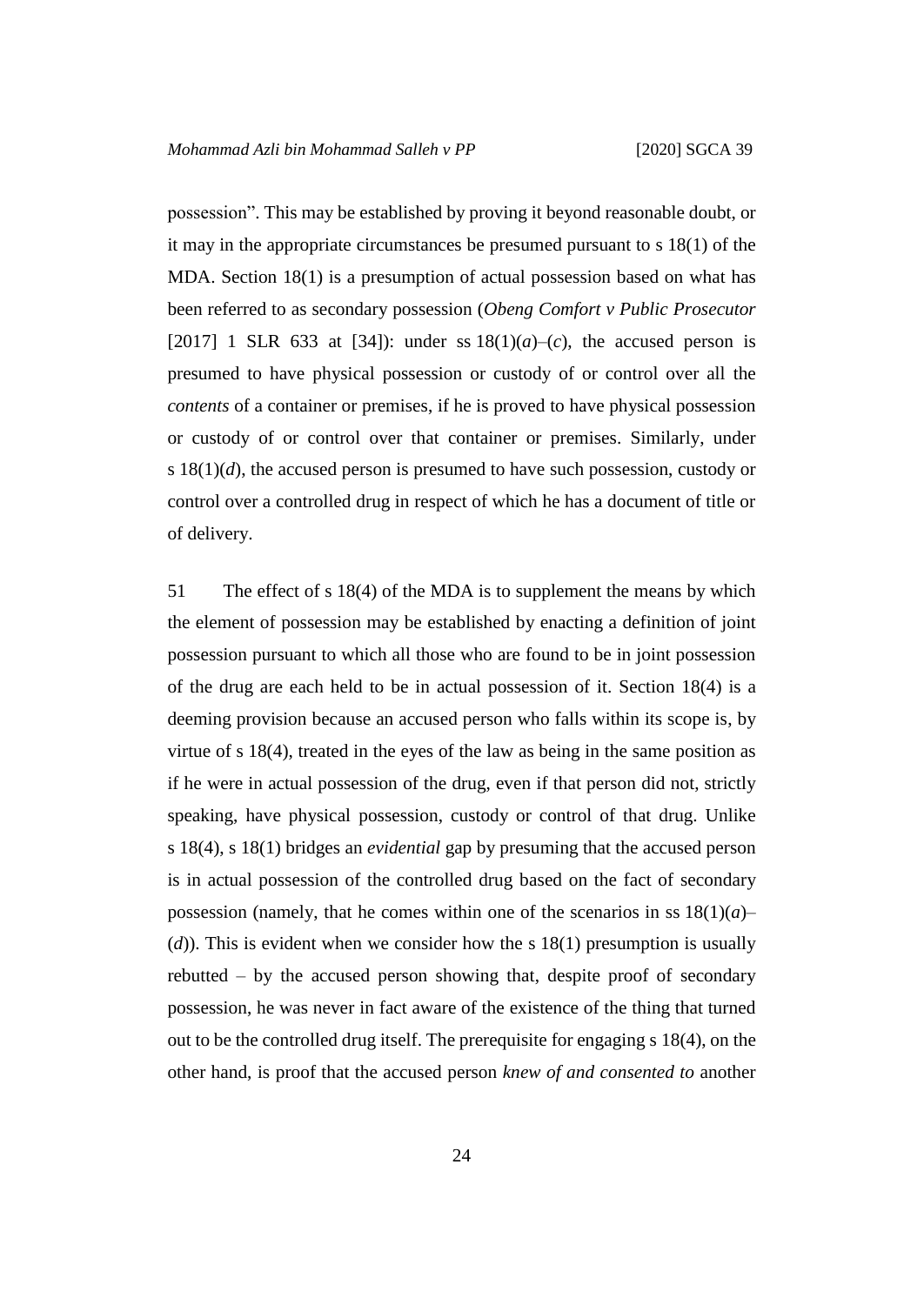person being in actual possession of the thing which turned out to be the controlled drug. This is then treated as the legal equivalent of actual possession on the part of the accused person himself. Section 18(4) is therefore not a rebuttable presumption at all, but is instead a definitional provision.

52 We turn then to the content of s 18(4) of the MDA. The local jurisprudence on the requirement of "knowledge and consent" for the purposes of s 18(4) has hitherto focused on the element of *consent*. Thus, in *Muhammad Ridzuan bin Md Ali v Public Prosecutor and other matters* [2014] 3 SLR 721 ("*Ridzuan*"), this court held that "consent" required a degree of "power or authority" [emphasis in original omitted] over the object in question (at [63]). Mere acquiescence or condonation would not suffice; rather, there had to be "some dealing between the parties in relation to the drug, such as an agreement to buy it or help in concealing it" (*Ridzuan* at [64], citing *Public Prosecutor v Lim Ah Poh* [1991] 2 SLR(R) 307 at [71]). As such, a minimal or distant role in the drug transaction would not amount to "consent" under s 18(4) (see *Moad Fadzir bin Mustaffa v Public Prosecutor and other appeals* [2019] SGCA 73 ("*Moad Fadzir*") at [97]–[98]).

#### *Knowledge under s 18(4) of the MDA*

53 The occasion has not previously arisen for a closer consideration of the element of *knowledge* in s 18(4) of the MDA – which we will refer to as "s 18(4) knowledge", to avoid confusion with the element of knowledge in the offence of trafficking itself. The obvious question is what relationship s 18(4) knowledge bears with the element of knowledge in the offence itself. Two possibilities are immediately apparent: The first is that s 18(4) knowledge is the *same* as the element of knowledge for trafficking, meaning knowledge of the nature of the drug. We refer to this as the "broad conception" of s 18(4)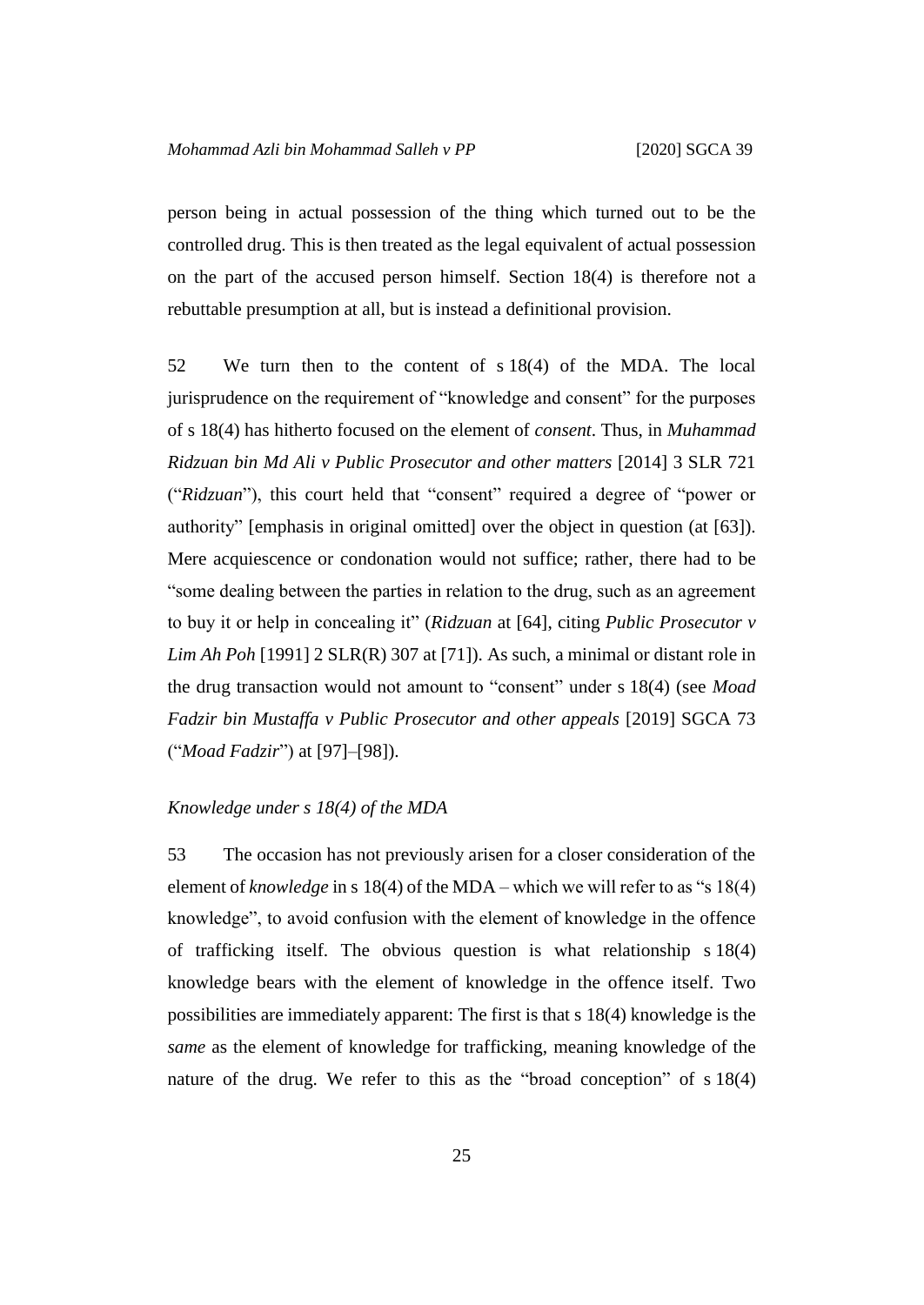knowledge. The second is that s 18(4) knowledge does not require knowledge of the nature of the drug, but only knowledge of the existence of the thing that turns out to be the drug – this is equivalent to the knowledge which is embedded within the element of *possession* (see *Adili* at [40]). We refer to this as the "narrow conception".

54 If the broad conception were adopted, then once joint possession under s 18(4) of the MDA has been established, it would mean that the elements of both possession and knowledge in the offence of trafficking would have been established. This is because although joint possession seems primarily to be concerned with the element of possession, on the broad conception referred to above, to be treated as being in joint possession one would also have to be shown to know the nature of the drug, and will therefore have satisfied the element of knowledge as well. On the other hand, if the narrow conception were adopted, joint possession under s 18(4) would match and be concerned only with the element of possession in the offence of trafficking.

55 There is, however, also a third plausible interpretation of s 18(4) which does not track the elements of the offence of trafficking, but which becomes apparent upon a closer look at the language of the provision. Section 18(4) refers to a person ("the actual possessor") having a *controlled drug* in his possession, with the knowledge and consent of other persons ("the joint possessors"). On a plain parsing of the words of s 18(4), what it seems to require is that the joint possessors *know* that the actual possessor has *a controlled drug* in his possession, and that they also *consent* to the actual possessor having that controlled drug in his possession. This would suggest that s 18(4) knowledge refers to knowledge that the object in the actual possessor's possession is *a* controlled drug (as opposed to any specific controlled drug). We will refer to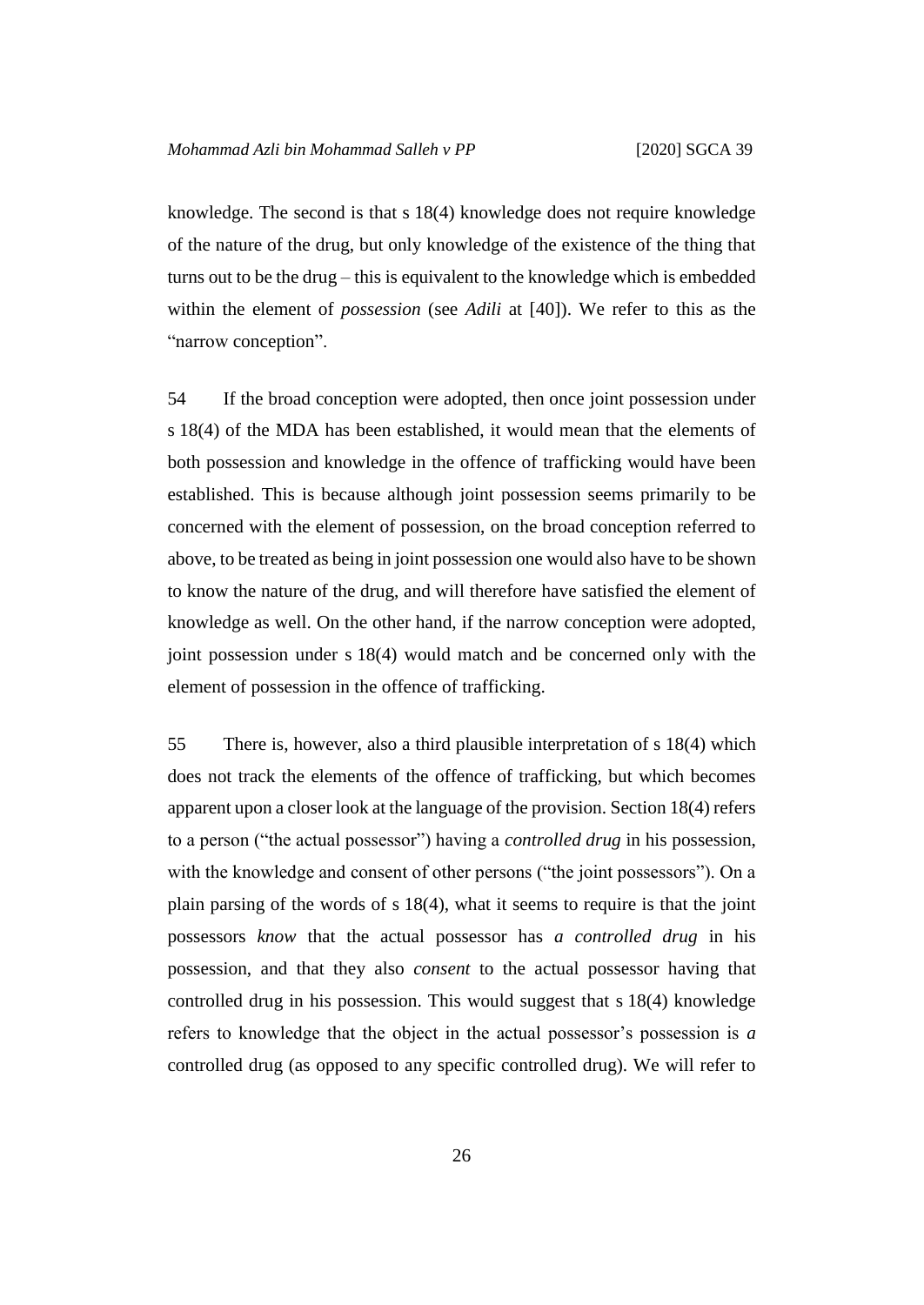this as the "intermediate conception" of s 18(4) knowledge. As we will explain below, we consider this to be the correct conception of s 18(4) knowledge.

56 As we have explained at [51] above, once joint possession is shown, then by virtue of s 18(4) of the MDA, this is treated as the legal equivalent of actual possession. It follows from this that if joint possession is established, the prerequisite for invoking the presumption of knowledge under s 18(2) would have been met – that prerequisite being that possession be proved or presumed. However, this would be irrelevant if the *broad* conception were adopted. This is because under the broad conception, the same element of knowledge that is encompassed by the presumption under s 18(2) would already have had to be established in order to invoke the deeming provision in s 18(4) in relation to joint possession. On this footing, there would never be a situation under the broad conception where s 18(4) and the s 18(2) presumption would operate cumulatively. It would follow from this that to the extent case law has applied these two provisions cumulatively, it might be seen as weighing *against* the broad conception.

57 In this context, it may be noted that the High Court has applied the s 18(2) presumption after finding joint possession under s 18(4) in a number of cases: see *Public Prosecutor v Zulkarnain bin Kemat and others* [2018] SGHC 161 at [84]; *Public Prosecutor v Suthakar J Raman and another* [2017] SGHC 142 at [16]; *Public Prosecutor v Abdul Haleem bin Abdul Karim and another* [2013] 3 SLR 734 ("*Abdul Haleem*") at [46]. However, in each of these cases, the High Court had made a finding of actual knowledge, and the reasoning involving ss 18(4) and 18(2) was in the alternative. These cases are therefore of limited value in terms of standing as authority *against* the broad conception.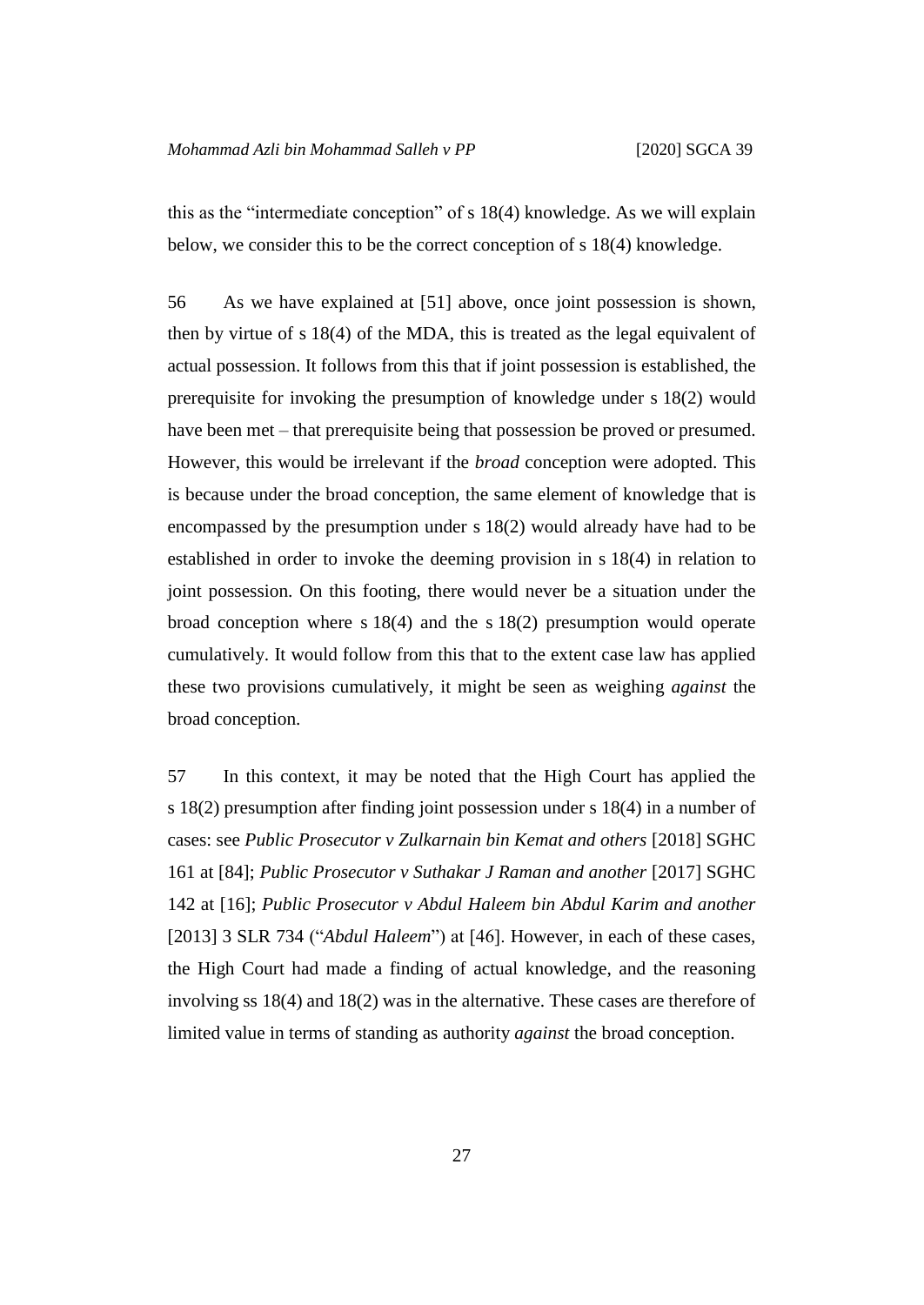58 On the other hand, some support *for* the broad conception may be found in the *obiter* comments of this court in *Ridzuan* ([52] *supra*). In *Ridzuan*, the two accused persons, Ridzuan and Abdul Haleem, were charged with trafficking in a capital quantity of heroin in furtherance of their common intention. Ridzuan had arranged for Abdul Haleem to collect drugs from a third person, and Abdul Haleem did so. On appeal, this court upheld the trial judge's primary finding that Ridzuan had actual knowledge of the nature of the drugs (*Ridzuan* at [52]). However, it went on to consider the alternative approach under s 18(4). Ridzuan's counsel contended that the "knowledge and consent" required thereunder extended to knowledge of both the *quantity* and *nature* of the drugs (see *Ridzuan* at [66]). The court accepted the premise of that argument (*Ridzuan* at [67]):

Consider the hypothetical scenario where an accused knew that another person possessed a straw of heroin and agreed to purchase it from him. However, unbeknownst to the accused, that other person also had in his possession a crate of heroin. In the circumstances, it would seem highly artificial to impute the possession of this crate of heroin to the accused pursuant to s 18(4) of the MDA. Indeed, *it could not be said that the accused had by any means known of, and consented to, the other person's possession of the crate of heroin. A similar conclusion should, in our view, follow where it is the nature of the drug (as opposed to the quantity of the drug) which is at issue.* [emphasis added]

59 The view adopted in *Ridzuan* was therefore that an accused person cannot be said to have known of and consented to another person's possession of a thing if that thing was – whether in respect of quantity or nature – outside the scope of the accused person's contemplation. This suggests support for the broad conception, albeit in *obiter*. It is worth noting that *Ridzuan* was the appeal against the trial judge's decision in *Abdul Haleem*, which, as we have pointed out at [57] above, implicitly *rejected* the broad conception.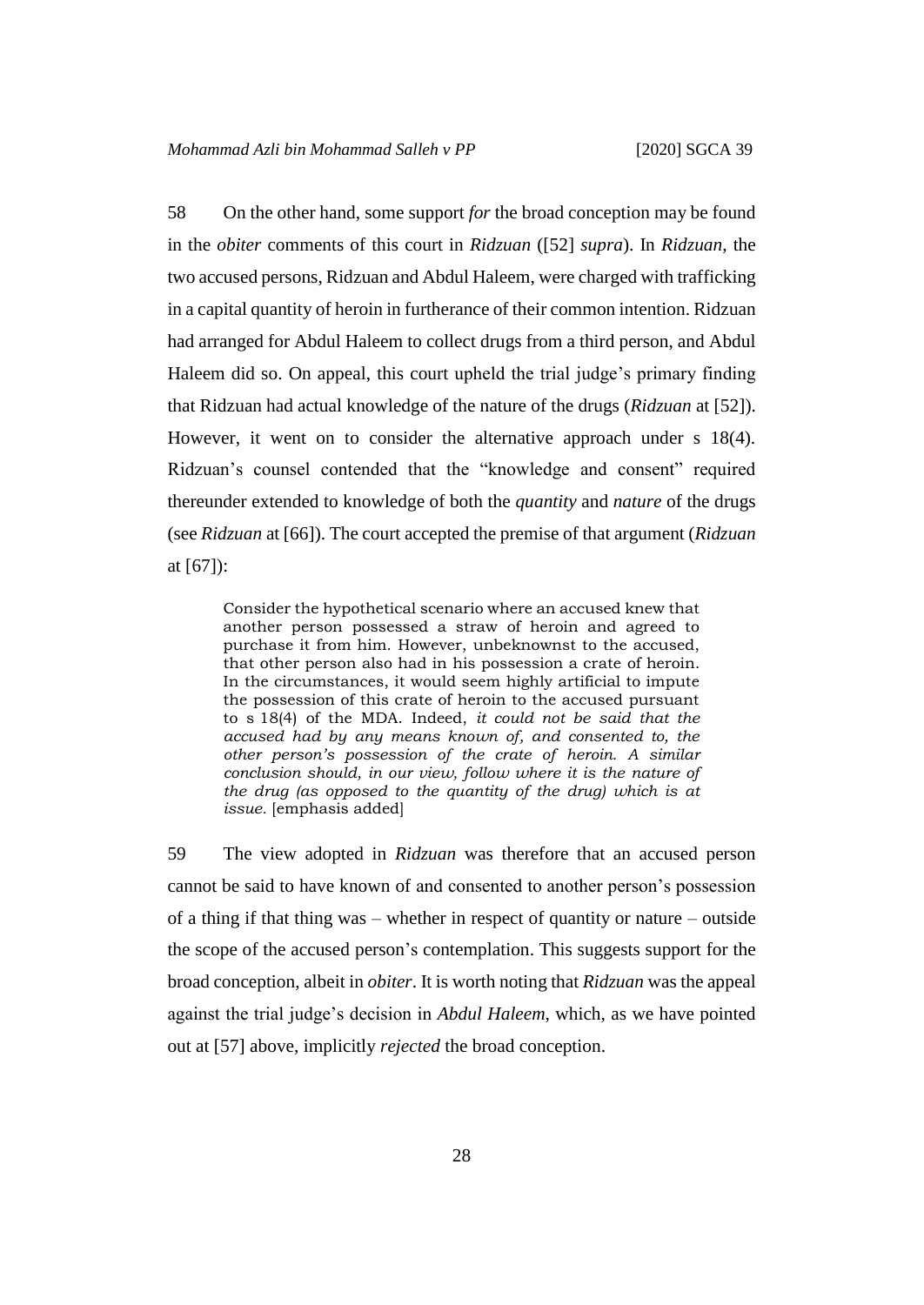60 In the present case, the Judge invoked the s 18(2) presumption after finding Azli to be in joint possession of the Drugs by virtue of s 18(4) (GD at [19]). The basis for the Judge's finding that s 18(4) applied was that "the nature of the drugs did not matter to Azli" (GD at [18]). In contrast with the cases we referred to at [57] above, the Judge did not make a finding of actual knowledge on Azli's part, and therefore relied squarely on the cumulative application of ss 18(4) and 18(2) to convict Azli. Although it is clear that the Judge thereby rejected the broad conception, it is unclear whether the Judge did so preferring the narrow or the intermediate conception in its place: had the Judge adopted the intermediate conception, it would not have been strictly relevant to find that the nature of the drugs *did not matter* to Azli, since it would have sufficed for s 18(4) knowledge simply to find that he knew they were controlled drugs in general.

61 It is evident from the foregoing discussion that the primary point of contention in choosing between the various conceptions of s 18(4) knowledge is whether the deeming of joint possession requires as a prerequisite that the joint possessor must have actual knowledge of the nature of the drug, and how this impacts upon the relevance or otherwise of the presumption of knowledge under s 18(2). Under the broad conception, knowledge of the nature of the drug must be proven under s 18(4), therefore removing the possibility of or the need for invoking the s 18(2) presumption; under the narrow and intermediate conceptions, a lesser degree of knowledge would satisfy the prerequisites of s 18(4), and the s 18(2) presumption may remain relevant and be invoked to bridge the evidential gap in order to establish knowledge of the specific nature of the drug. The choice between the possible conceptions of s 18(4) knowledge therefore also determines *whether* and *how* the s 18(2) presumption may be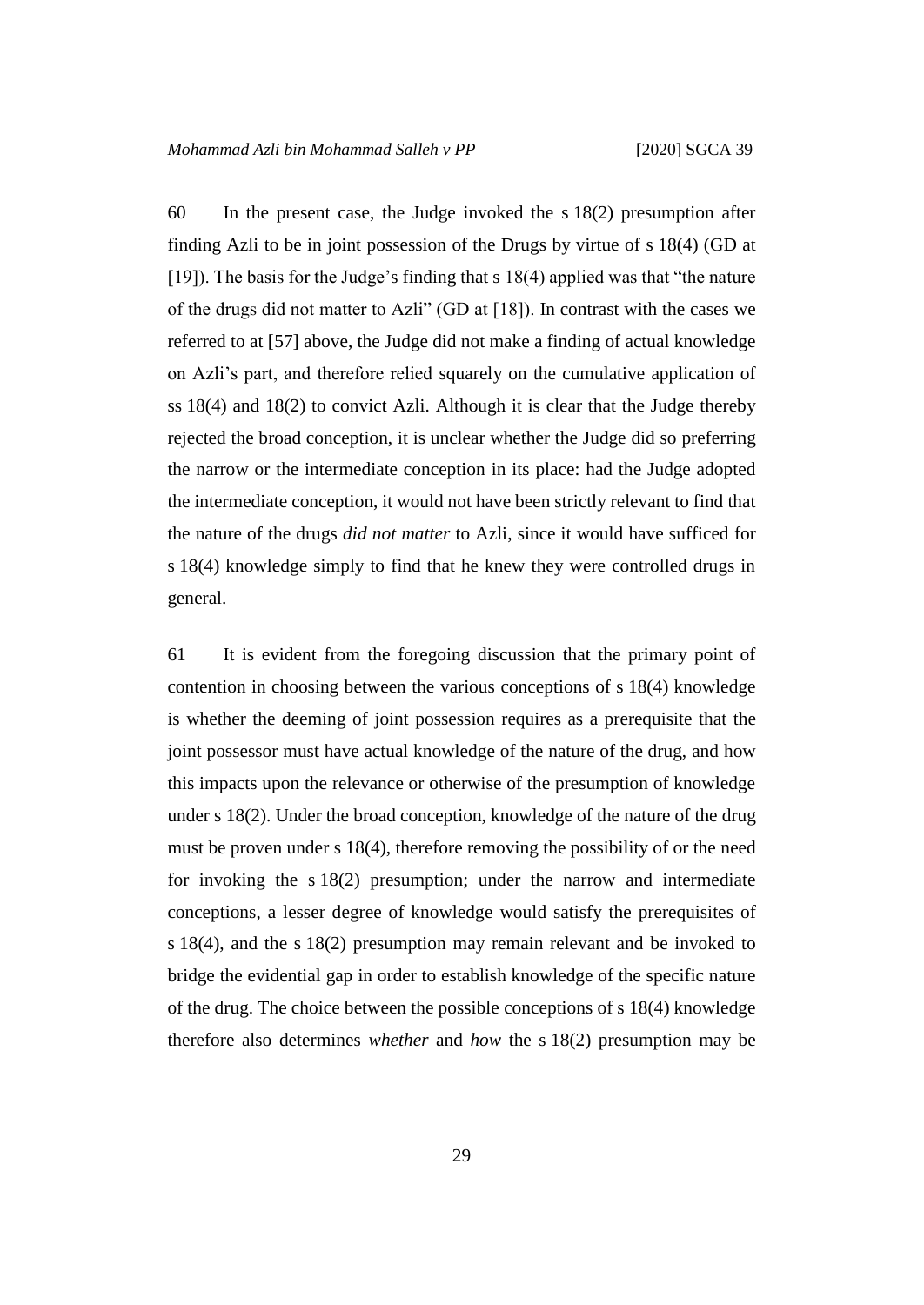engaged in circumstances where the Prosecution relies on s 18(4) to establish the element of possession.

62 Given this premise, we have no hesitation in rejecting the narrow conception. The presumptions of possession and knowledge under ss 18(1) and 18(2) were enacted to mitigate the difficulty faced by the Prosecution in proving the elements of possession and knowledge: see *Tan Kiam Peng v Public Prosecutor* [2008] 1 SLR(R) 1 at [55]. These presumptions apply in a logical and sensible fashion, in that they operate upon proof of one or more of the *indicia* of possession and knowledge. In the natural course of things, possession, custody or control over a container or premises (meaning secondary possession) will tend also to entail an awareness of the existence of the things located within it (meaning actual possession). Likewise, it is reasonable to assume that a person who is in possession of a thing will usually be aware of its nature. Of course, this is not invariably the case, and the assumptions may at times prove to be false (such as where the thing is planted in a container without the accused person's knowledge). In such circumstances, the accused has the opportunity, albeit also the burden, to show that his is a case where the ss  $18(1)$  and/or  $18(2)$ presumptions should be displaced.

63 This just cannot be said of situations which would amount to joint possession under s 18(4) of the MDA were the *narrow* conception to be adopted. The touchstone of joint possession under s 18(4) is not a physical connection (involving physical possession, custody or control) between the accused person and the thing, but rather the accused person's *consent* to *another* person being in actual possession of the thing. As we have noted at [52] above, consent within the meaning of s 18(4) requires more than passive acceptance. However, the possession of a thing by *another* person can be an entirely innocuous fact, if all one knows of is its existence and not anything of its nature.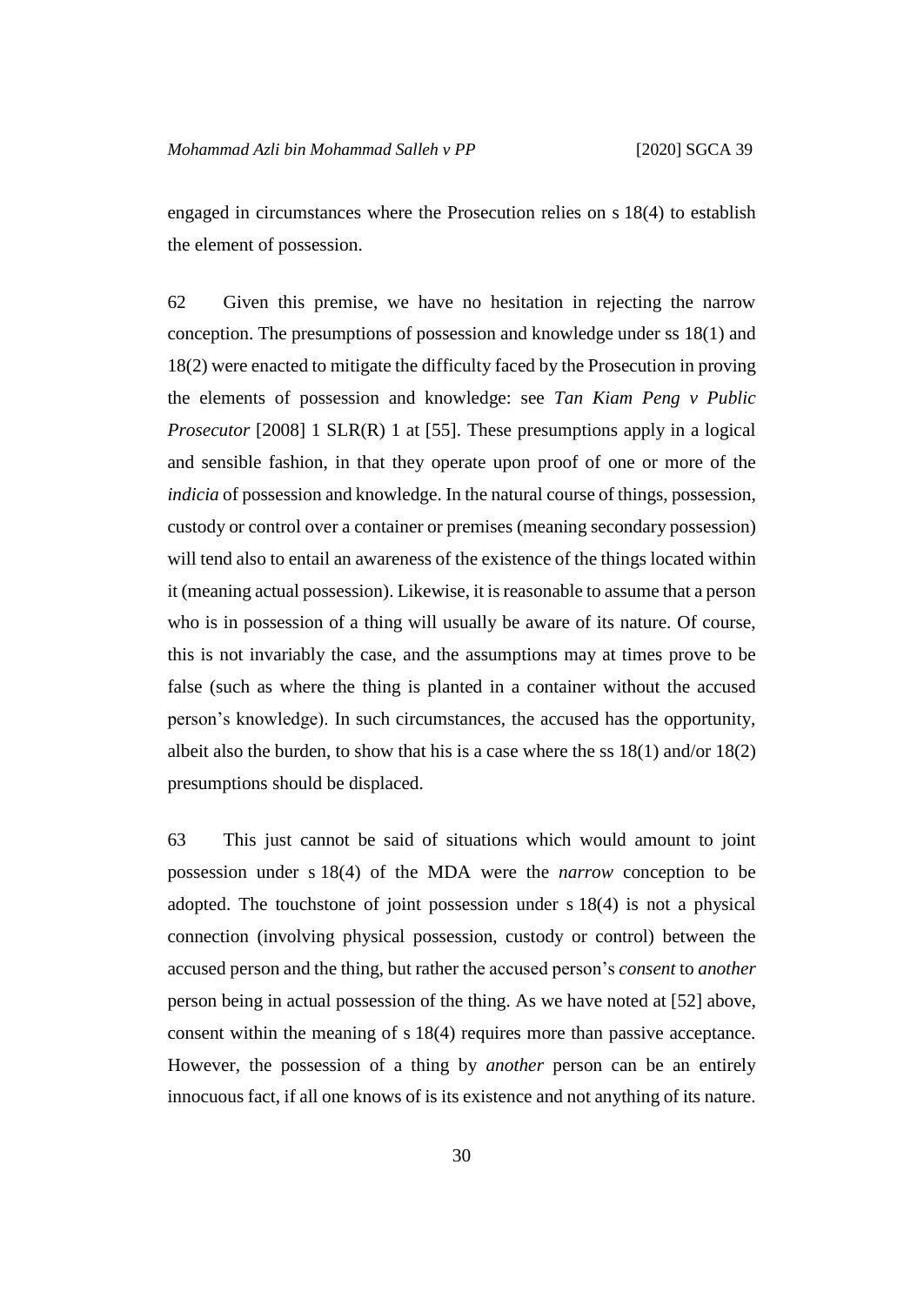Without being put on notice as to its relevant properties – such as the fact that it is illegal – there would be no basis on which the putative joint possessor could meaningfully exercise the choice *not* to "consent" to the actual possessor's possession. In other words, a meaningful degree of consent beyond mere acquiescence would not be possible if the narrow conception of s 18(4) knowledge were adopted.

64 This can be illustrated based on the factual matrix of the present case. Suppose it were true that Azli was merely a driver for private hire, and had agreed to drive Roszaidi from point to point on Roszaidi's instructions. Under the narrow conception, any object on Roszaidi's person during this journey could potentially also be in Azli's joint possession under s 18(4) of the MDA (if it turned out to be a controlled drug). Section 18(4) knowledge would be satisfied as long as Azli had perceived the existence of that object. The "consent" element of s 18(4) would also be satisfied: Azli's agreement to convey Roszaidi around, together with any objects that Roszaidi may bring into the car, would amount to "dealing" in these objects by delivering them from one place to another. Azli would also have a degree of "power or authority" over these objects, as he could refuse Roszaidi permission to bring those objects into his car. Azli could therefore be said to have known of and consented to Roszaidi's being in possession of these objects within the narrow conception of s 18(4) knowledge (if they turned out to be controlled drugs). Further, the presumption of knowledge under s 18(2) would then apply. Azli would also be trafficking in those drugs, because he was intentionally conveying them from one point to another. These difficulties are exacerbated by the fact that, as we have noted at [51] above, because s 18(4) is not a presumption but a definitional provision, there would be no question of rebutting it.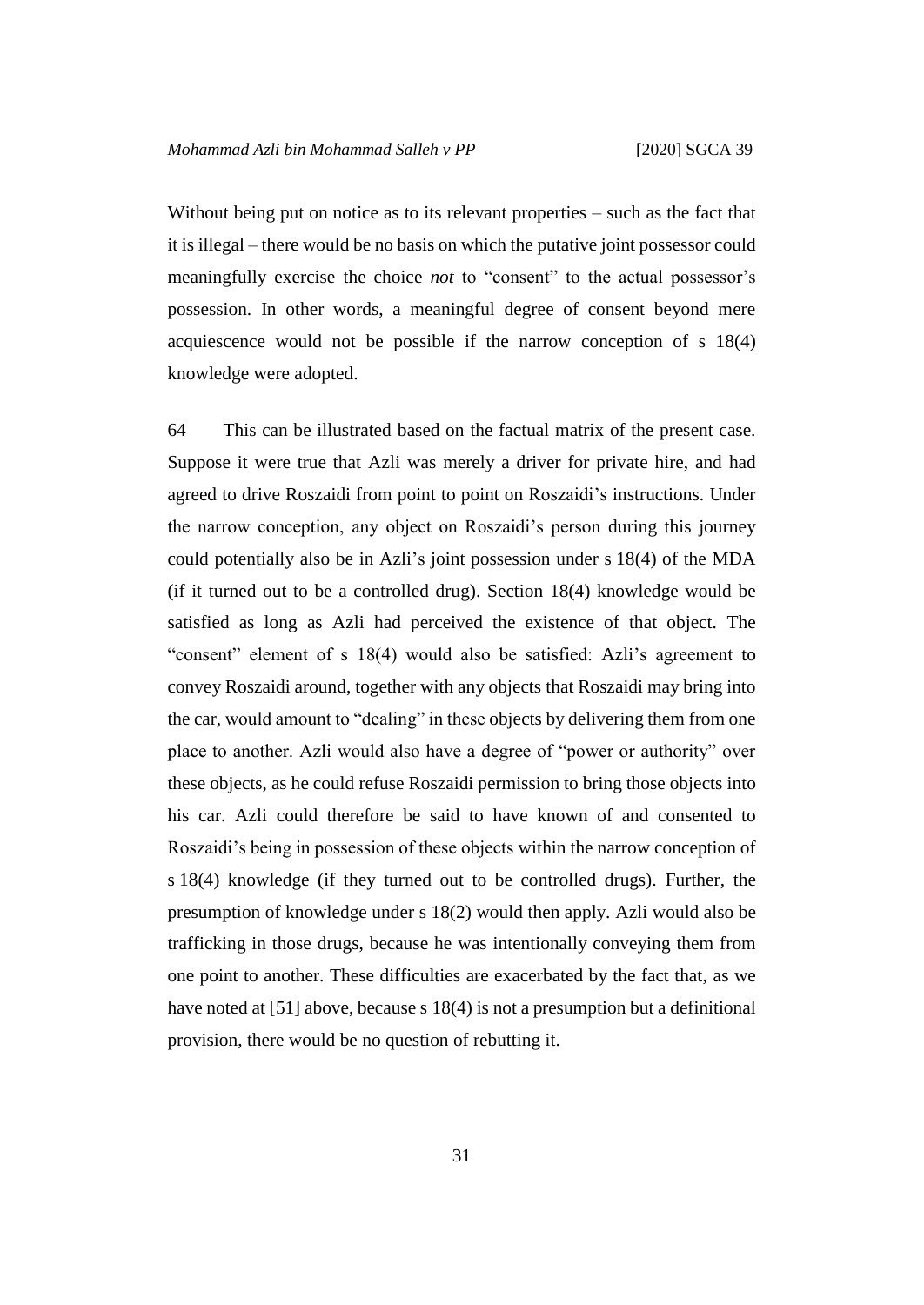65 It is no doubt true that it would be open to Azli in such a scenario to seek to rebut the s 18(2) presumption by showing that he had no knowledge of the nature of the drugs; and he might well succeed in this. However, he would bear the burden of proving this negative. In other words, as a result of the narrow conception, the Prosecution would be able to construct its entire case against Azli (in this scenario) on the basis of entirely innocuous facts – namely, that Azli had agreed to drive Roszaidi from point to point, and that he had known of the existence of the thing in Roszaidi's possession which turned out to be the drugs. On this interpretation of s 18(4), any driver who allowed a passenger to enter his car, visibly carrying an item or package which turned out to contain controlled drugs, would bear the burden of proving that he did *not* know that they were drugs in order to escape a trafficking charge. This plainly is untenable and leads us to the firm conclusion that the narrow conception cannot be the correct interpretation of s 18(4) knowledge.

66 The natural and intuitive answer to the scenario we have just outlined is that it is only meaningful to say that one knows of and consents to another being in possession of an object if one has at least some relevant knowledge of the nature of that object. What the relevant knowledge is depends on the basis upon which one could be said to exercise consent to another being in possession of that object. After all, knowledge is a prerequisite to consent since it is not possible to consent to something that one is unaware of. In our judgment, the aim of s 18(4) of the MDA is to fix with possession those who know of and consent to another person being in possession of controlled drugs, and therefore the relevant knowledge would be the fact that the object is a controlled drug. This corresponds to the intermediate conception. This must then be accompanied by "consent" in the sense that there is some dealing or participation in the manner described at [52] above.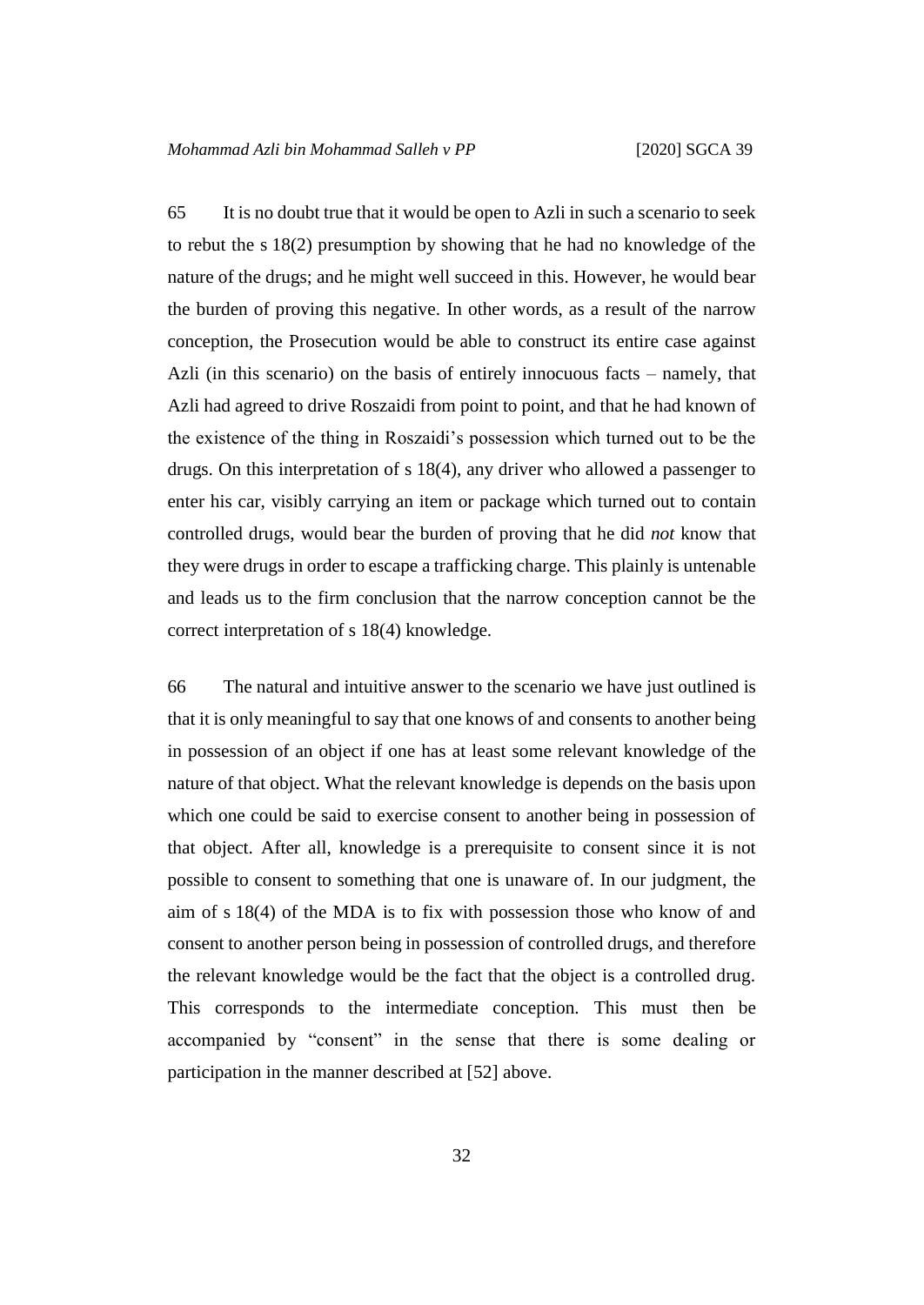67 For related reasons, we do not think that the broad conception should be adopted. First, possession of the drugs and knowledge of their nature are distinct elements when dealing with any offence under the MDA, and the jurisprudence of this court has emphasised the importance of not conflating them: see *Adili* ([50] *supra*) at [32], [35]. Significantly, s 18(4) of the MDA is concerned with the question of possession and not with the separate question of knowledge. Though we recognise that the concept of joint possession under s 18(4) is distinct from the core concept of possession which is centred on actual possession, we should be wary of expanding the concept of joint possession so broadly that it swallows up the element of knowledge altogether. It also seems to us to be unnecessary and inconsistent with the text of s 18(4) to hold that knowledge for the purpose of finding joint possession should extend to actual knowledge of the nature of the drugs. Instead, as we have explained at [55] above, the intermediate conception best accords with the plain meaning of s 18(4).

68 Further, as we have said at [51] above, joint possession is deemed to be legally equivalent to actual possession by virtue of s 18(4) of the MDA. The result of this equivalence is that all the usual consequences of a finding of actual possession would apply: principally, in the present context, that means the applicability of the presumption of knowledge under s 18(2). In our judgment, the intermediate conception brings the joint possessor under s 18(4) into (at least) a state of moral equivalence with an actual possessor. Indeed, the joint possessor who knows that the actual possessor is in possession of controlled drugs of some kind and consents to the same has plainly already been put on notice that he is getting involved in illicit drug activities by association with the actual possessor. This may be contrasted with the position of the actual possessor or a secondary possessor in respect of whom the s 18(1) presumption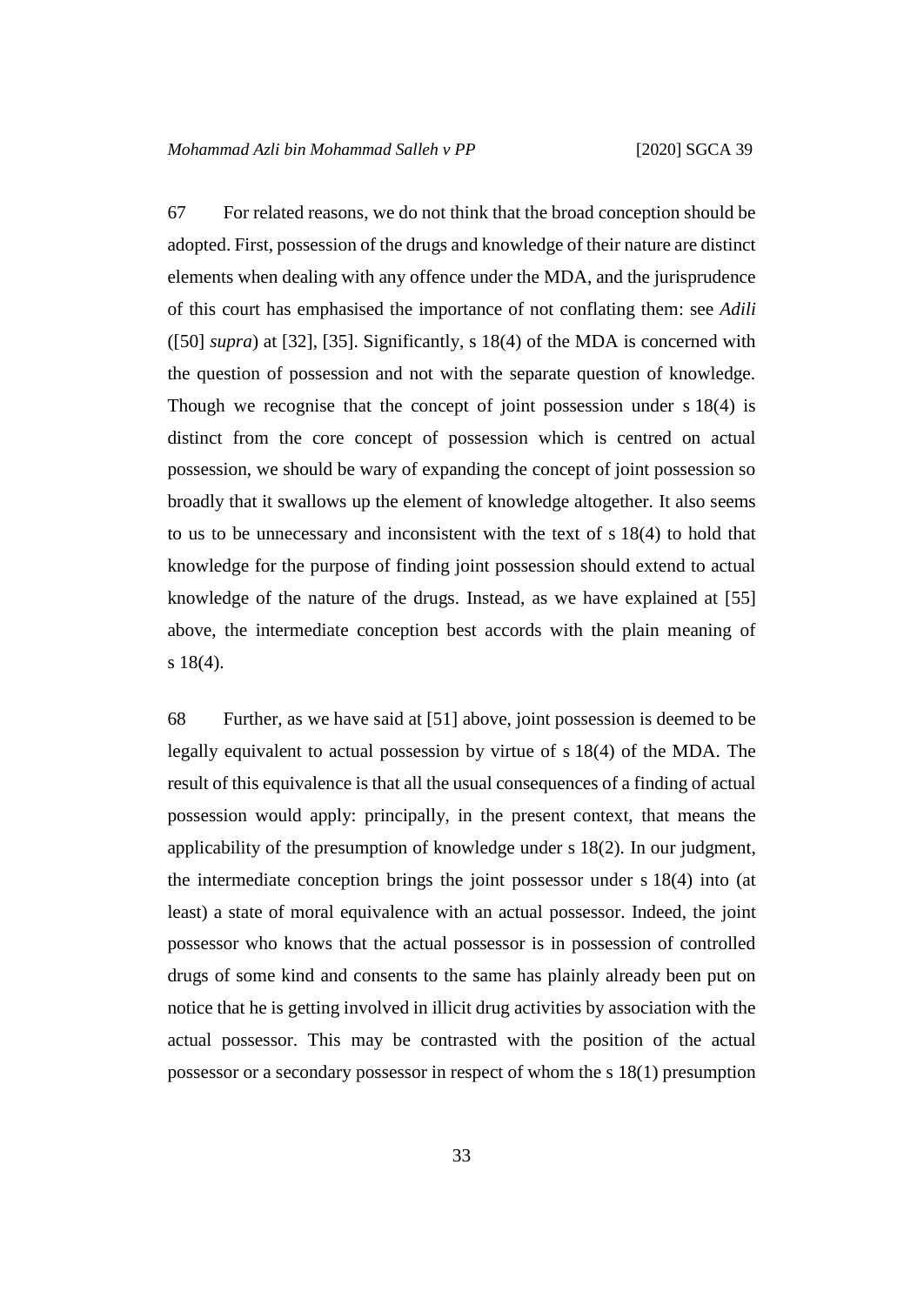applies, who is presumed to know of the nature of the drugs under s 18(2) merely on account of the fact of his possession. The concern expressed in *Ridzuan* (see [58] above) over an unduly narrow conception of knowledge would be adequately met, in our judgment, with the intermediate conception.

69 For completeness, we acknowledge that s 18(4) of the MDA is in material terms similar to s 4(3)(b) of the Criminal Code of Canada, RSC 1985, c C–46 (Can), which provides a statutory definition of joint possession in the general criminal law. However, in Canadian criminal law, *all* forms of possession require knowledge of the nature of the thing: see *R v Thompson* [2010] OJ No 2266 at [9]–[10]; *R v Morelli* [2010] 1 SCR 253 at [15]–[17]. That is not a feature of our law in the context of our legislation dealing with drugs and as we have noted at [67] above, our jurisprudence has emphasised the importance of not conflating these concepts. Thus, the fact that joint possession in Canada effectively adopts the broad conception of knowledge does not affect our view of s 18(4) of the MDA.

70 In short, in our judgment, "knowledge" under s 18(4) of the MDA requires knowledge that the thing is a controlled drug (in general). Such knowledge on the part of the joint possessor, coupled with his consent, places him in circumstances where the s 18(2) presumption would then fairly be applicable.

#### *Whether s 18(4) of the MDA requires possession at the time of arrest*

71 We now turn briefly to CM 16/2019, in which Azli submits that since s 18(4) of the MDA is phrased in the present tense ("has … in his possession"), unlike s 18(1) of the MDA ("proved to have had in his possession"), it should be construed as being limited to cases where the drugs are still in the possession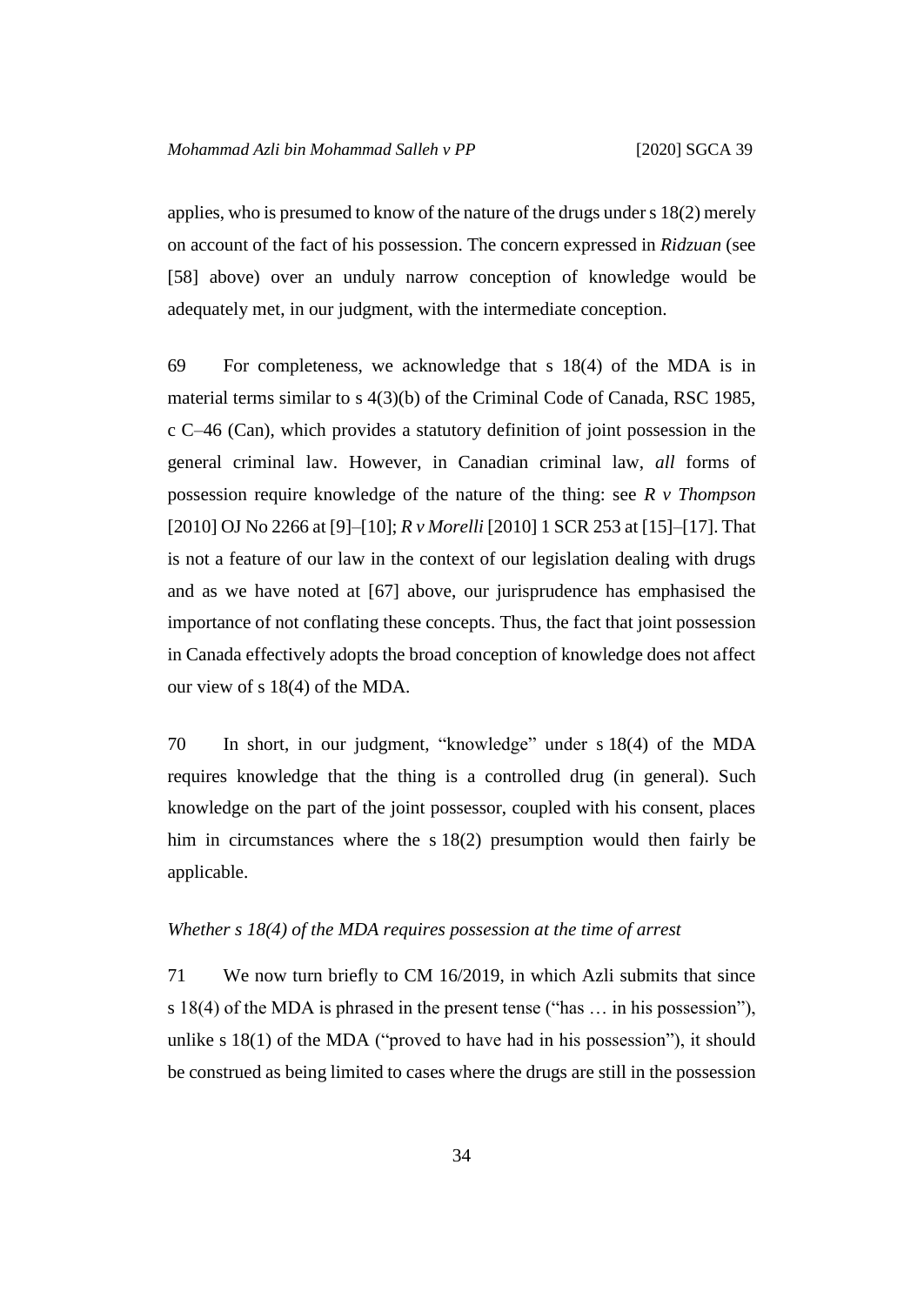of the actual possessor *at the time of arrest*. As Roszaidi was not in possession of the Drugs at the time of his arrest, and Azli was not with him at that point in any case, Azli submits that he cannot be said to be have been in joint possession under s 18(4).

72 This contention is easily answered by our earlier observation at [51] above that s 18(4) is a definitional provision, and not a rebuttable presumption. Section  $18(1)$  deals with evidential matters at trial – namely, the question of proof. From that frame of reference, the matters that are being proven are necessarily events in the past. On the other hand, s 18(4) simply *defines* joint possession; it is not directly concerned with evidence or proof at trial. There is therefore no reason for the s 18(4) definition to be expressed in the past tense. In so far as Azli's submission rests on the tense used in these provisions, this is without merit and can be readily rejected.

73 In any case, Azli's submission cannot be correct. The question of joint possession is concerned with whether possession may be found to exist on the basis of one party's knowledge of and consent to possession by another. Seen in this light, there is simply no principled reason for construing s 18(4) in the way Azli suggests. If Azli knew of and consented to Roszaidi being in possession of certain drugs for them to be delivered to a third party, it cannot make a difference that Roszaidi had parted company with the drugs and with Azli by the time he was arrested.

74 We therefore dismiss CM 16/2019, because there is no merit to this ground of appeal even if we were to grant leave for Azli to raise it.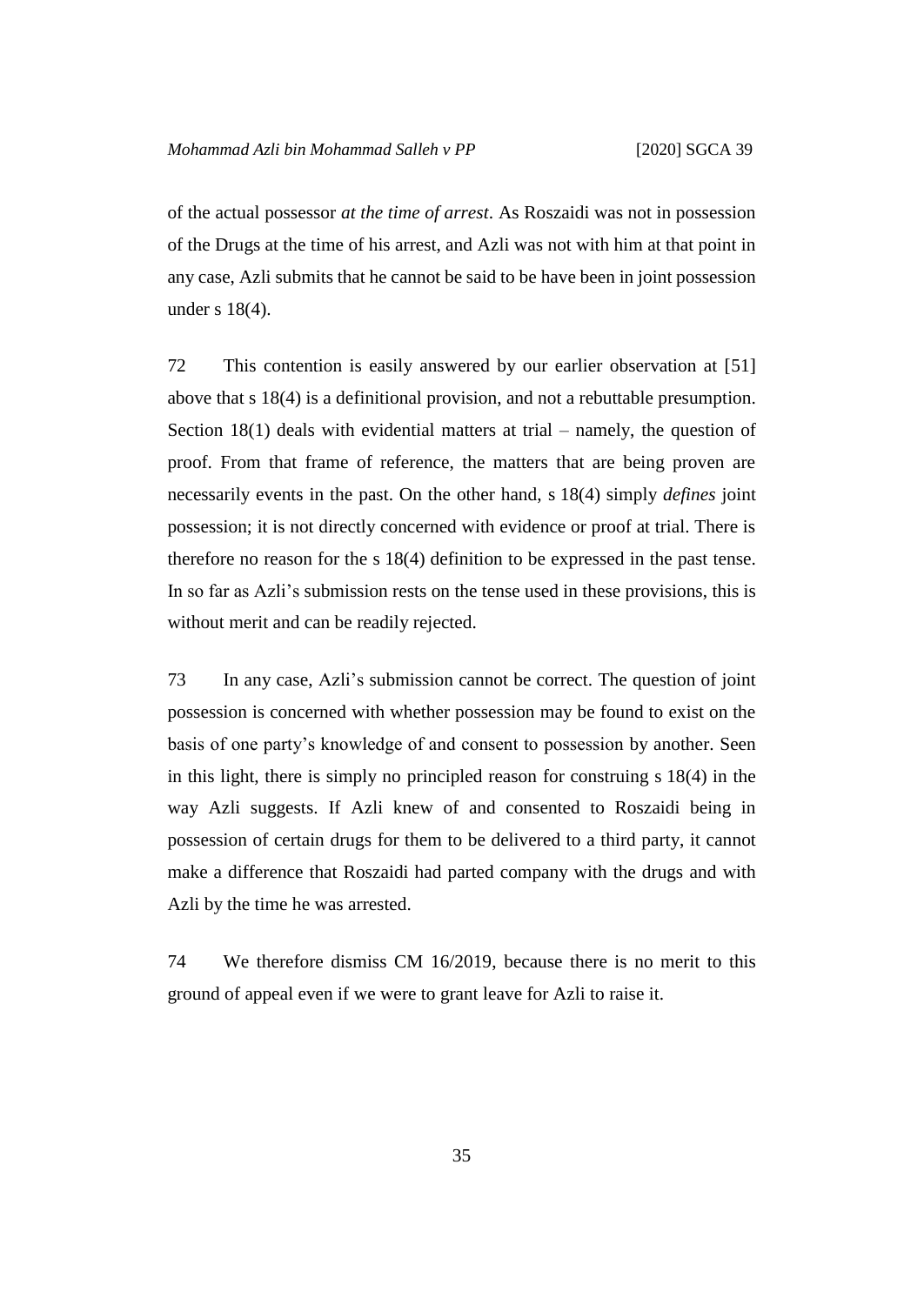#### *Whether Azli was in joint possession of the Drugs*

75 We return to the facts of the present case to consider whether Azli was in joint possession of the Drugs with Roszaidi. It follows from what we have said at [52] and at [70] above that for us to find that Azli was in joint possession of the Drugs, we would have to be satisfied that Azli knew that Roszaidi wanted Azli to drive him to transport controlled drugs and that Azli consented to this.

76 We first consider the Prosecution's case on Azli's knowledge. The Prosecution submits that Azli knew that he was driving Roszaidi around on 6 October 2015 to enable the latter to collect and deliver heroin as well as methamphetamine. The Prosecution rests its case upon the following: (a) Azli's admissions of knowledge in his contemporaneous and cautioned statements; (b) Roszaidi's evidence in his investigative statements implicating Azli; (c) Azli having accepted a bundle of methamphetamine from Roszaidi, allegedly with instructions to deliver it to someone; (d) Azli having bought the drug paraphernalia for Roszaidi on the latter's instructions; and (e) the fact that Azli would have overheard from Roszaidi's conversations in his car that he was going to collect and deliver the Drugs.

77 The Prosecution first places heavy reliance upon Azli's purported admissions in the statements taken from him shortly after his arrest. In his contemporaneous statement recorded in the early hours of 7 October 2015, Azli said:

- …
- A4 I met 'Begok' under block 921.
- Q5 For what?
- A5 To take thing.
- Q6 What thing?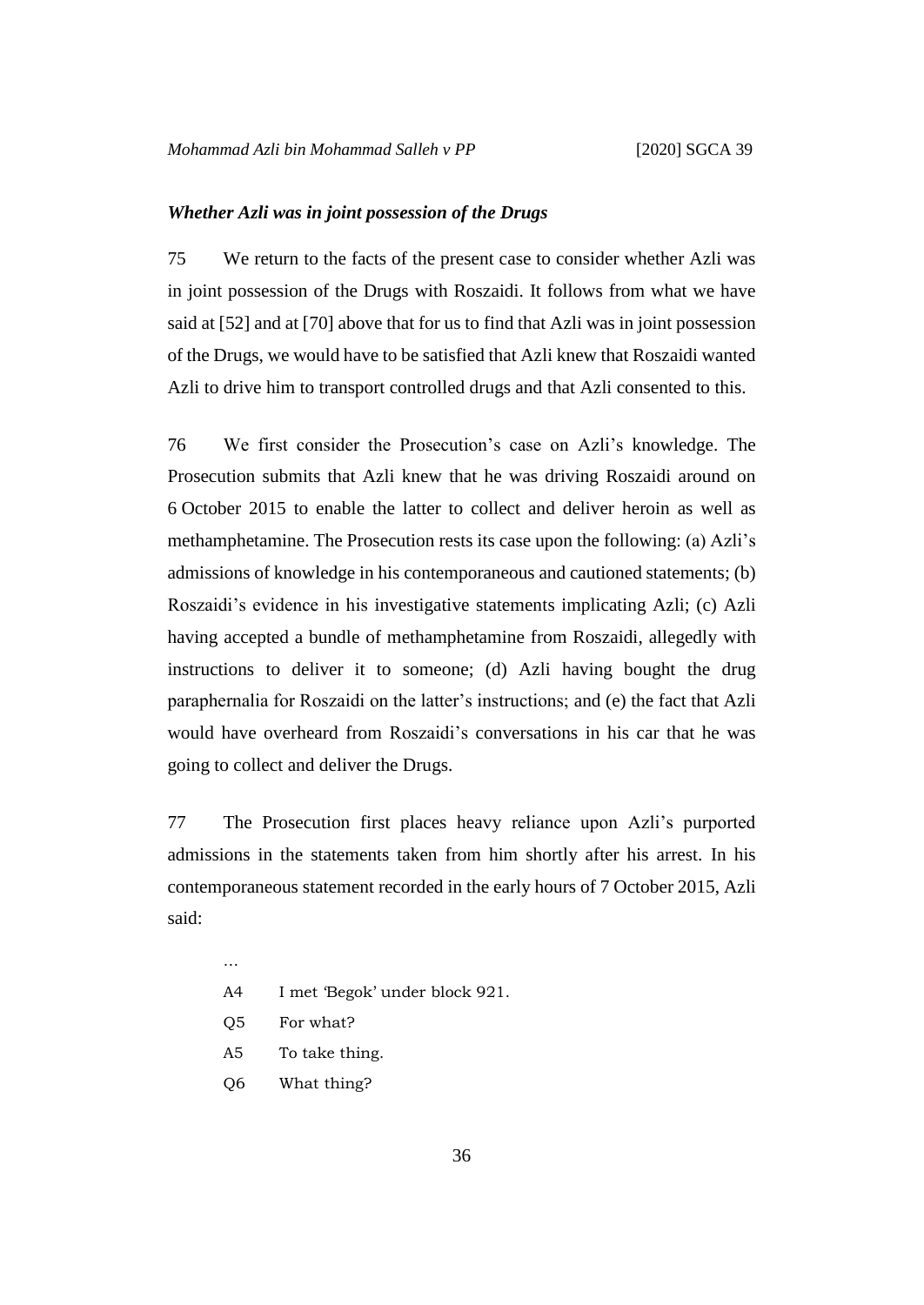- A6 *Sejuk and Panas*
- Q7 What is sejuk?
- A7 Drug meth
- Q8 What is panas?
- A8 I know drug but don't know what type. It's like sand.
- Q9 Who wants to take the thing?
- A9 'Begok'. He asked me for help because he knows I can drive and sometimes I got car that I rent from my cousin.
- Q10 Did 'Begok' pay a reward to you when you help him?
- A10 Yes. Range from \$100 to \$200.
- Q11 How many times have you helped 'Begok'?
- A11 Twice.
- …
- A20 'Begok' pass one plastic bag which I can't remember what is the colour to his wife at the roadside.
- Q21 After that?
- A21 We round the area one more time and 'Begok' alighted at the same place that we met his wife. But before drop 'Begok', *he has one more plastic bag to one of his customer at the temple*.
- …

[emphasis added; emphasis is original omitted]

Azli identified Roszaidi as 'Begok'.

78 Azli further stated in his cautioned statement, which was recorded later that same day:

… *[Roszaidi] did not tell me in advance about what he had plan yesterday*. I know he is involved in consuming drugs. I thought yesterday was just a quick meet-up with [Roszaidi's] friend *to collect ice* and then go back. I did not know he was dealing in a large amount of drugs. … [emphasis added]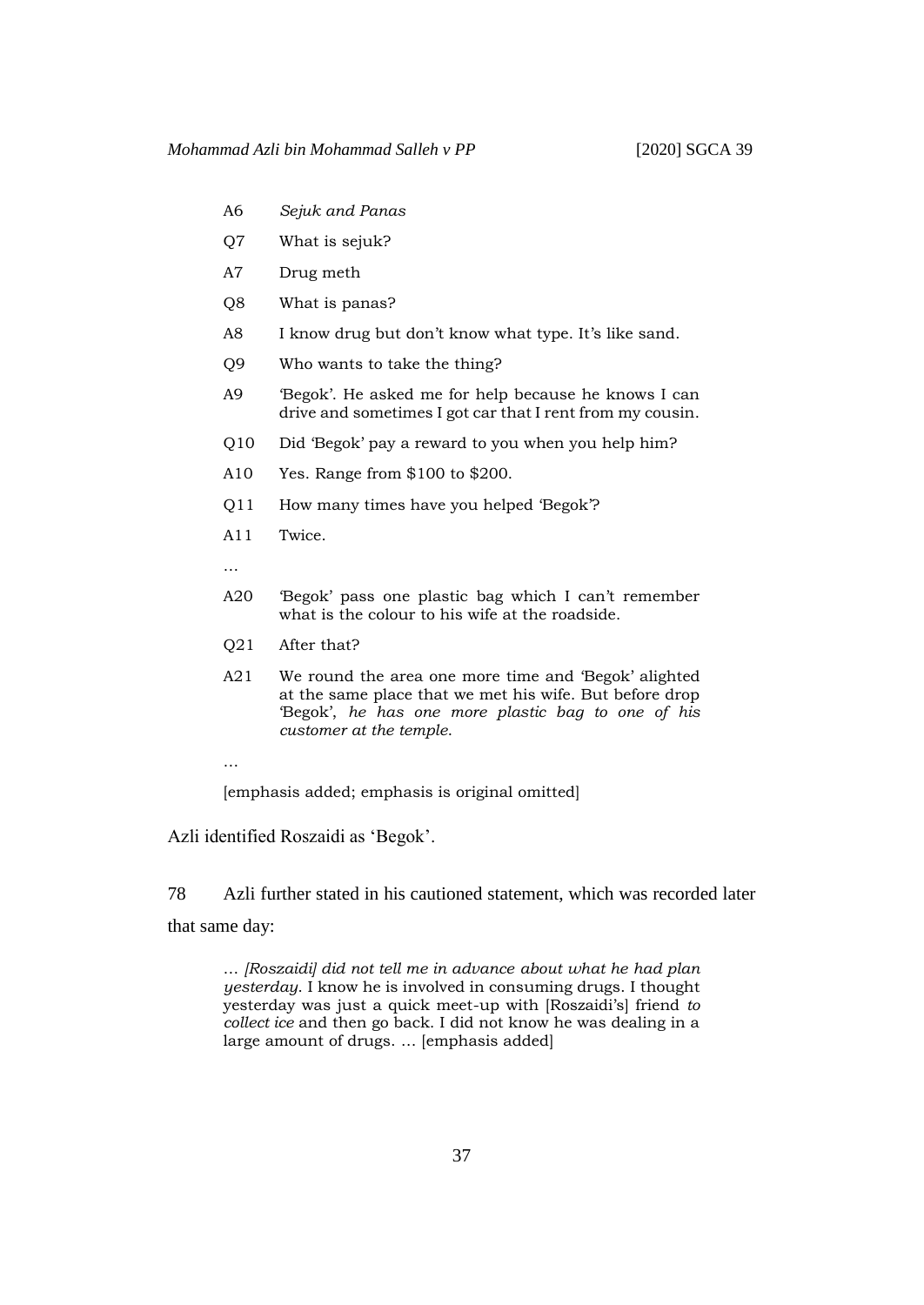79 These statements might appear to suggest that Azli did know beforehand that the venture with Roszaidi was to transport the Drugs. However, when Azli took the stand at the trial, he claimed, contrary to the impression one might glean from the statements, that he in fact had no knowledge at all at the material time that Roszaidi would be going to collect diamorphine or methamphetamine. Under cross-examination, Azli further denied having any knowledge that Roszaidi would be dealing in controlled drugs at all that day. Azli also contended that the contemporaneous statement was inaccurately recorded as far as his answer to Q6 (set out above at [77]) was concerned.

80 A key plank of Azli's explanation of these incriminating statements at the trial revolved around his story about a person he sometimes referred to as the "man in black". In his evidence-in-chief, Azli said that after Roszaidi had given the Drugs to Azidah that night, Roszaidi then asked him to drive to a Chinese temple. While the car was stopped next to the temple, a man wearing black entered the car and asked Roszaidi "where is Ice". According to Azli, this was the reason both for the account in his cautioned statement that he was driving Roszaidi that night "to collect ice", *and* for the reference in his contemporaneous statement to Roszaidi delivering "one more plastic bag to one of his customer [*sic*] at the temple". In short, if Azli's account of the "man in black" were true, this would suggest that he acquired the knowledge that Roszaidi was dealing in "ice" and delivering it to customers only *after* Roszaidi had given the Drugs to Azidah.

81 Problematically, however, Azli had not mentioned the existence of this "man in black" in any of his investigative statements. He first mentioned this fact in his interviews with an IMH psychiatrist which started on 23 October 2015. There is also no other evidence of the existence of this person, besides Roszaidi's belated corroboration of Azli's account at the trial itself, *after* Azli's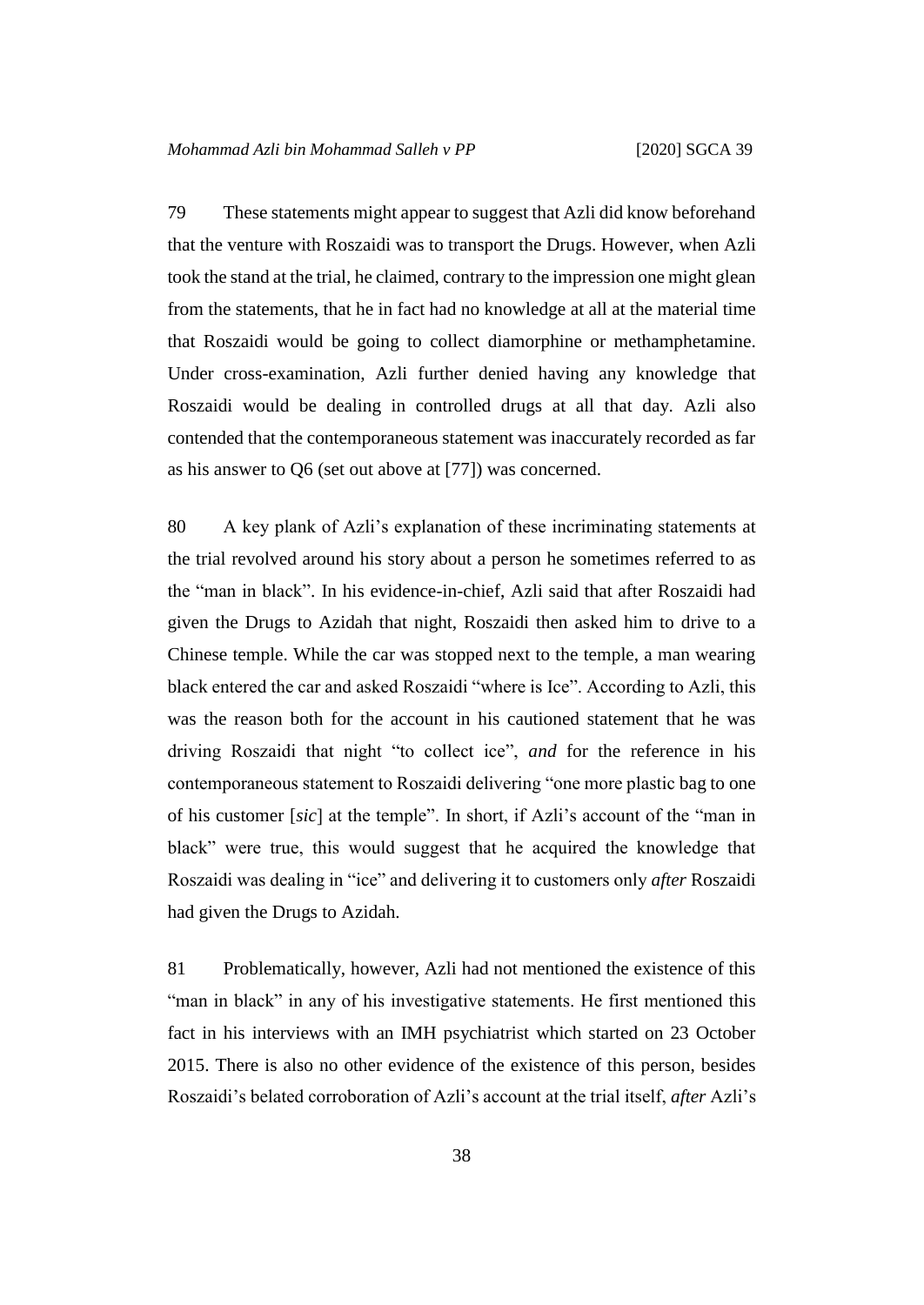testimony. Since the role of the "man in black" is relevant to explaining Azli's admissions in his statements, we would expect this to have been mentioned earlier, if such a person existed at all. We therefore reject Azli's story about the "man in black" as an afterthought.

82 As far as Azli's cautioned statement is concerned, it is therefore clear to us that Azli had admitted there to knowing that he had agreed to drive Roszaidi to *collect* controlled drugs, and specifically "ice". There is no other plausible way to make sense of his reference in his cautioned statement to a "meet-up … to collect ice and then go back". This plainly renders his attempts to portray himself as an unwitting chauffeur untenable. We therefore reject Azli's denial at the trial of any knowledge whatsoever that Roszaidi was seeking his assistance in connection with drug-related activities, and fall back instead on what he said in his cautioned statement.

83 That Azli also apparently knew at some point that Roszaidi had *delivered* drugs that night is evidenced in his contemporaneous statement, albeit less directly, with the reference there that we have already referred to, of Roszaidi delivering "one more plastic bag to one of his customer [*sic*] at the temple". However, the context of this answer in the contemporaneous statement shows that the "customer at the temple" came into the picture only after the Drugs were delivered to Azidah (see [77] above, particularly A20 and Q21). The contemporaneous statement does not shed light on whether Azli knew about Roszaidi's drug deliveries beforehand, or was simply narrating what had happened earlier that night without in any way intimating that he had known before he agreed to assist Roszaidi that events would transpire in that way.

84 Our conclusion that Azli did know, when he set off to drive Roszaidi around, that the latter was going to be involved in drug-related activities is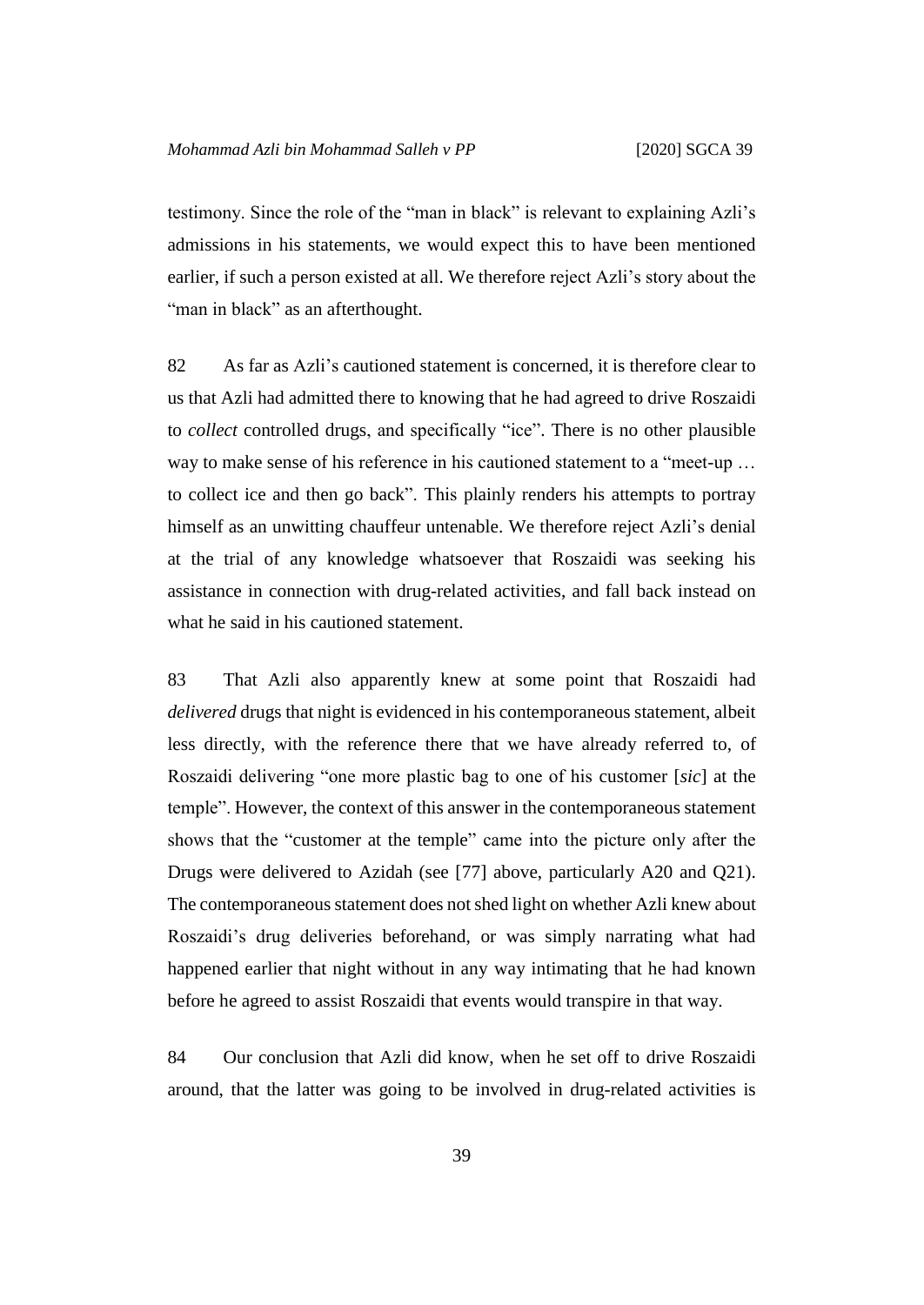further supported by the drug paraphernalia – a weighing scale and empty paper and plastic packets – which were found in Azli's car (see [7] above). In his investigative statements, Azli said that he had bought these items for Roszaidi on the latter's instructions. At trial, Azli changed his story and said that only the weighing scale was for Roszaidi; the remaining items were for his personal use. Even if this were to be believed, however, the weighing scale is still an incriminating piece of evidence because it is commonly used in drug-dealing activities. Azli denied that the weighing scale was meant for drug trafficking, but did not explain what else it could have been for, saying only that he did not know what Roszaidi intended to use it for. We find it incredible that Azli – who was himself an abuser of methamphetamine, and knew that Roszaidi consumed drugs – did not know that Roszaidi most probably wanted the weighing scale for use in connection with drug-related activities.

85 We conclude that Azli knew that the things Roszaidi brought into the car at Bulim Avenue on 6 October 2015 (which turned out to include the Drugs) were controlled drugs. The next question, then, is whether Azli had *consented* to Roszaidi's possession of controlled drugs. As we have pointed out at [52] above, a key facet of this analysis is the alleged joint possessor's degree of involvement in the actual possessor's possession.

86 Our recent decision in *Moad Fadzir* ([52] *supra*) is instructive. There, the first accused person, Moad Fadzir, had driven to a location to pay for and collect drugs, while the second accused person, Zuraimy, sat in the car next to him and liaised with the drug trafficker for directions. The evidence indicated that Moad Fadzir was the one with the plan to deal in drugs, while Zuraimy was just the middleman who would have had no part to play had Moad Fadzir been in direct contact with the trafficker (*Moad Fadzir* at [97]). For that reason, we upheld the trial judge's finding that Zuraimy did not consent to Moad Fadzir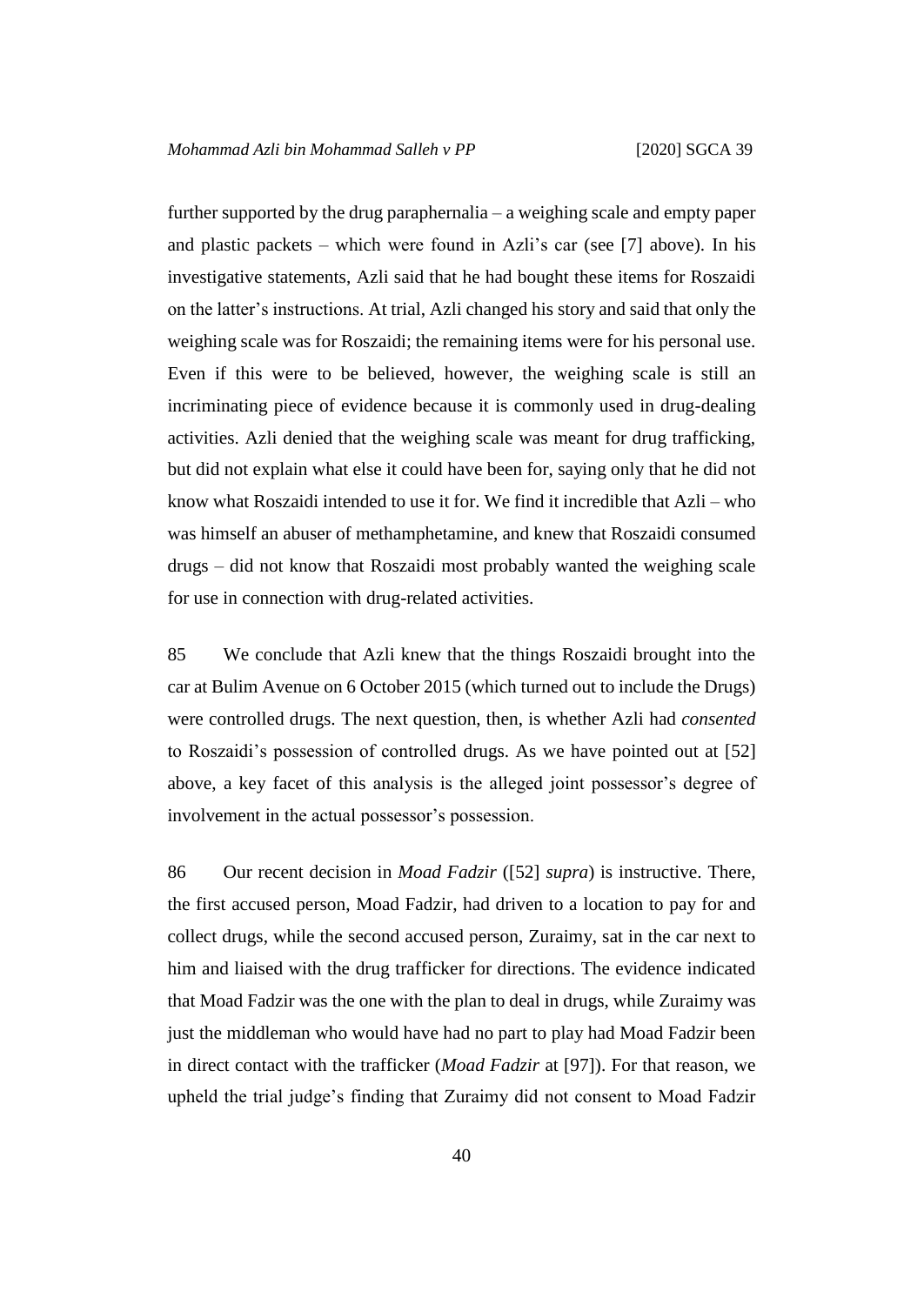being in possession of the drugs within the meaning of s 18(4) of the MDA, and therefore found Zuraimy not to be in joint possession of the drugs. That said, we expressed the view that Zuraimy's conduct failed only "marginally" to show such consent, especially since he *had* played a minor role in concealing the drugs in a bag (*Moad Fadzir* at [97]).

87 The present facts are somewhat different from those in *Moad Fadzir*. Our foregoing analysis of the evidence shows that it was at least with the *collection* of controlled drugs in mind that Roszaidi had engaged Azli's services that night, and Azli appreciated this when he agreed to drive Roszaidi around – at least to the extent that "ice" or methamphetamine was involved. In this case, the consignment that Roszaidi took delivery of included both the Drugs (meaning the heroin) and the methamphetamine. This was a consignment of controlled drugs. Azli knew and consented to Roszaidi being in possession of that consignment while he was being transported in Azli's car. Azli's acts were not the acts of a disinterested chauffeur or taxi driver who was indifferent to his passenger's plans or payload, and therefore whose involvement in the passenger's possession of any object collected during the journey could be said to be purely tangential. In these circumstances, we find that Azli was in joint possession of the consignment, which included the Drugs.

#### *Whether Azli knew the nature of the Drugs*

88 Having established that Azli was a joint possessor of the Drugs pursuant to s 18(4) of the MDA, we turn to consider whether he knew the nature of the Drugs. As will be recalled from the discussion at [47] above, this is the crux of the matter, because Azli's possession of the Drugs is not itself a basis for the abetment charge against him (see [45]–[46] above). Since the presumption of knowledge under s 18(2) of the MDA applies by virtue of Azli's possession of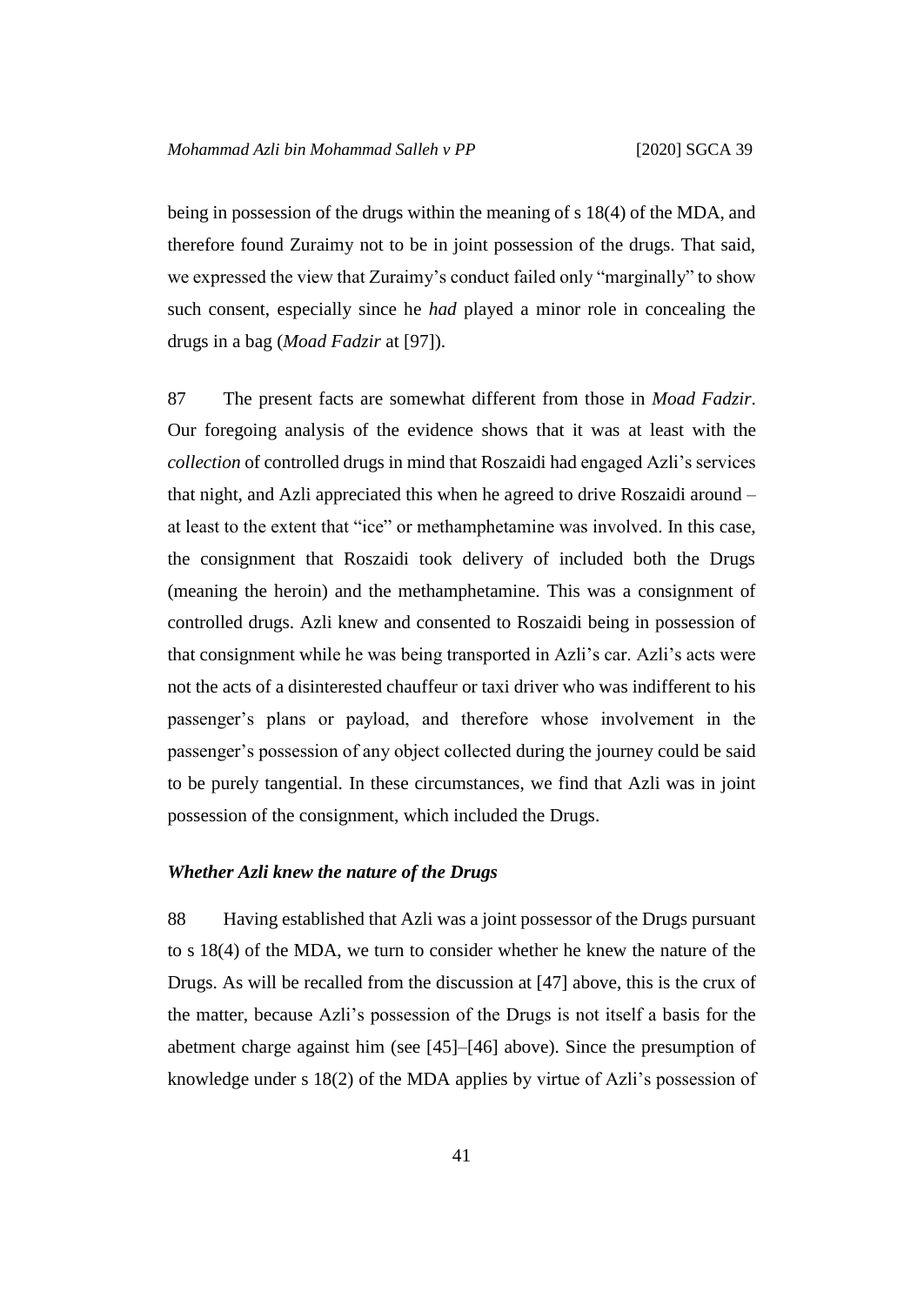the Drugs, Azli must rebut the presumption by showing that he did not have such knowledge.

89 We have outlined at [76] above the facts relied on by the Prosecution in support of its primary case, which was that Azli had actual knowledge that Roszaidi was in possession of *heroin* and *methamphetamine*. It relies on the same facts also to refute any attempt by Azli to rebut the s 18(2) presumption. In this connection, it places the heaviest reliance upon Azli's contemporaneous statement, where Azli could name the drugs Roszaidi collected as "Sejuk and Panas" (see [77] above) (referring to methamphetamine and heroin respectively). Azli testified that he knew about the methamphetamine because the "man in black" had asked Roszaidi for "Ice" (see [80] above). According to Azli, the recording officer then asked him, "How about with your friend?", to which Azli responded with a *question*: "Panas eh". It is not entirely clear to us what this was meant to signify. Azli contends that he had in fact asked a question but that this was recorded incorrectly, and as his *answer* rather than as a question. According to Azli, this was the only answer in his contemporaneous statement that was inaccurately recorded. Azli further testified that the first time that he knew heroin was involved was from a CNB officer at the scene of his arrest, whose identity Azli was unable to recall. According to Azli, in response to his denial of knowledge of the drugs, the CNB officer had said, "Don't pretend not to know, you help your friend to take heroin and Ice, right?"

90 We reject Azli's explanation that his answer was inaccurately recorded. We do not see how the question "How about with your friend?" would have induced Azli to say anything about "panas". The recording officer of the contemporaneous statement, SSgt Bukhari bin Ahmad, also testified that he had recorded Azli's answers "word-for-word". Furthermore, at the end of the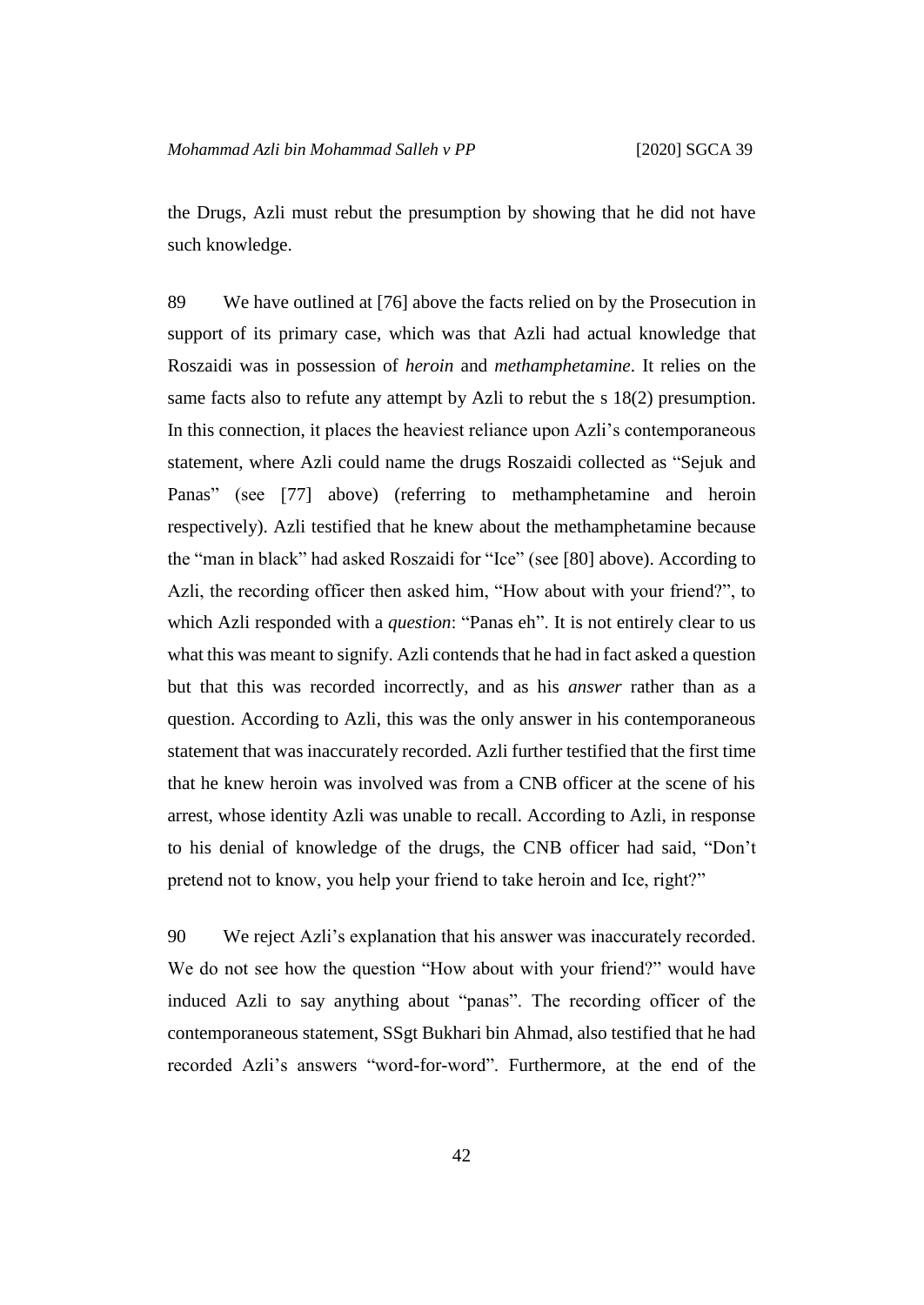recording of the statement, it was read back to Azli, and Azli signed at the top and bottom of every page.

91 As for Azli's explanation of how the unidentified CNB officer had informed him that heroin was involved, we approach this with caution. The transcript of Azli's testimony records him recounting the CNB officer as having referred to "heroin". On the other hand, the word Azli was recorded as using in his contemporaneous statement is "panas". It would seem odd that Azli would volunteer a different name for the drug than what he had been told, given his self-professed lack of familiarity with heroin. However, we do not rely on this because Azli's testimony at trial was given through an interpreter, and we were not told the actual words Azli had used to describe what he had supposedly heard the unidentified CNB officer say. Moreover, this apparent inconsistency was never put to Azli in cross-examination.

92 However, although we reject Azli's contention that his contemporaneous statement was not recorded accurately, and also reject his contention at trial that he had *no knowledge at all* that Roszaidi would be engaged in drug-related activities when he agreed to drive him, it is nonetheless incumbent on us to examine whether Azli had other lines of defence open to him on the state of the evidence, such as it was. The fact that we have rejected his contention that he had no knowledge at all that controlled drugs were involved plainly does not, in and of itself, lead to the conclusion that Azli must therefore have known that the Drugs were heroin.

93 We digress here to touch on a point made by this court in *Public Prosecutor v Mas Swan bin Adnan and another appeal* [2012] 3 SLR 527 ("*Mas Swan*") at [68], that it remains incumbent upon the court to consider any available defence that could reasonably be made out on the evidence. There, a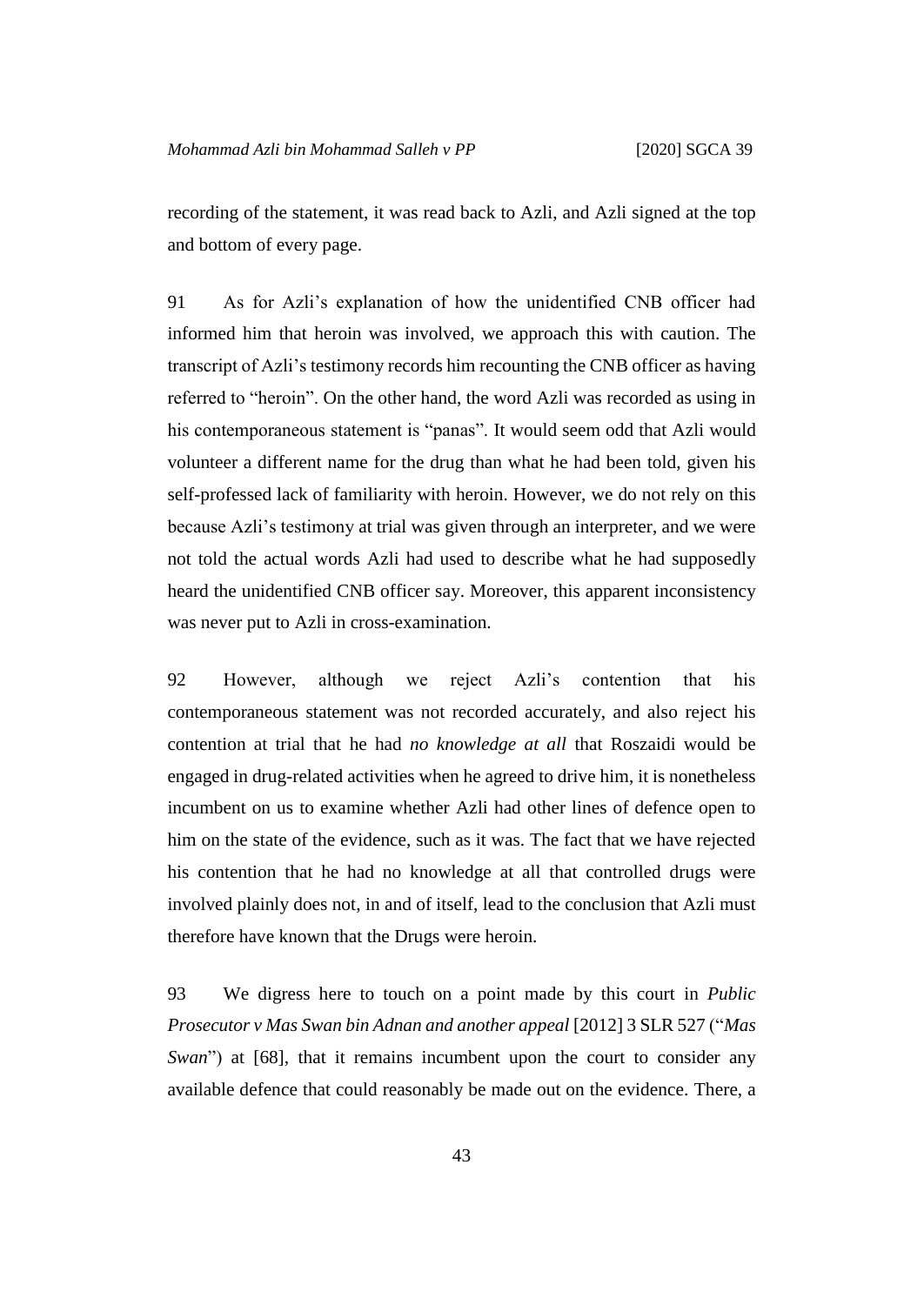couple, Mas Swan bin Adnan ("Mas Swan") and Roshamima binti Roslan ("Roshamima") were tried on a joint charge of importing 123 packets containing 21.48g of diamorphine into Singapore by car. These packets were packed in three bundles, which were hidden in the car. At trial, Mas Swan contended that he knew that the three bundles were in the car because Roshamima had told him so; but Mas Swan also claimed that Roshamima had told him the bundles contained only ecstasy pills. Roshamima on the other hand denied any such conversation having taken place between her and Mas Swan, and maintained that she was wholly unaware of the existence of the three bundles in the car. The High Court Judge accepted Mas Swan's evidence and acquitted him of the charge of importing diamorphine, and consequently convicted Roshamima because she had run a defence that admitted of only two possibilities: either she was ignorant of the existence of the bundles and should be acquitted, or she was lying and should be convicted. This was so on the facts because Roshamima had never advanced any other possible case (see *Mas Swan* at [63]).

94 This court reviewed a considerable body of case law and held that a trial judge should not shut his mind to the possibility of an alternative defence that might reasonably be available to the accused person even if that defence had never been put forward and even if it were seemingly inconsistent with the primary defence advanced. The court put it in these terms at [68]:

… The fact that Roshamima adopted an "all or nothing" defence should not have deprived her of any other available defence that could reasonably be made out on the evidence. It was not unreasonable of Roshamima not to rely on the Alternative Defence at the trial because relying on that defence would inevitably have impacted on the cogency or strength of her primary defence, which, if accepted by the Judge, would have resulted in her being acquitted of the capital charge faced by her …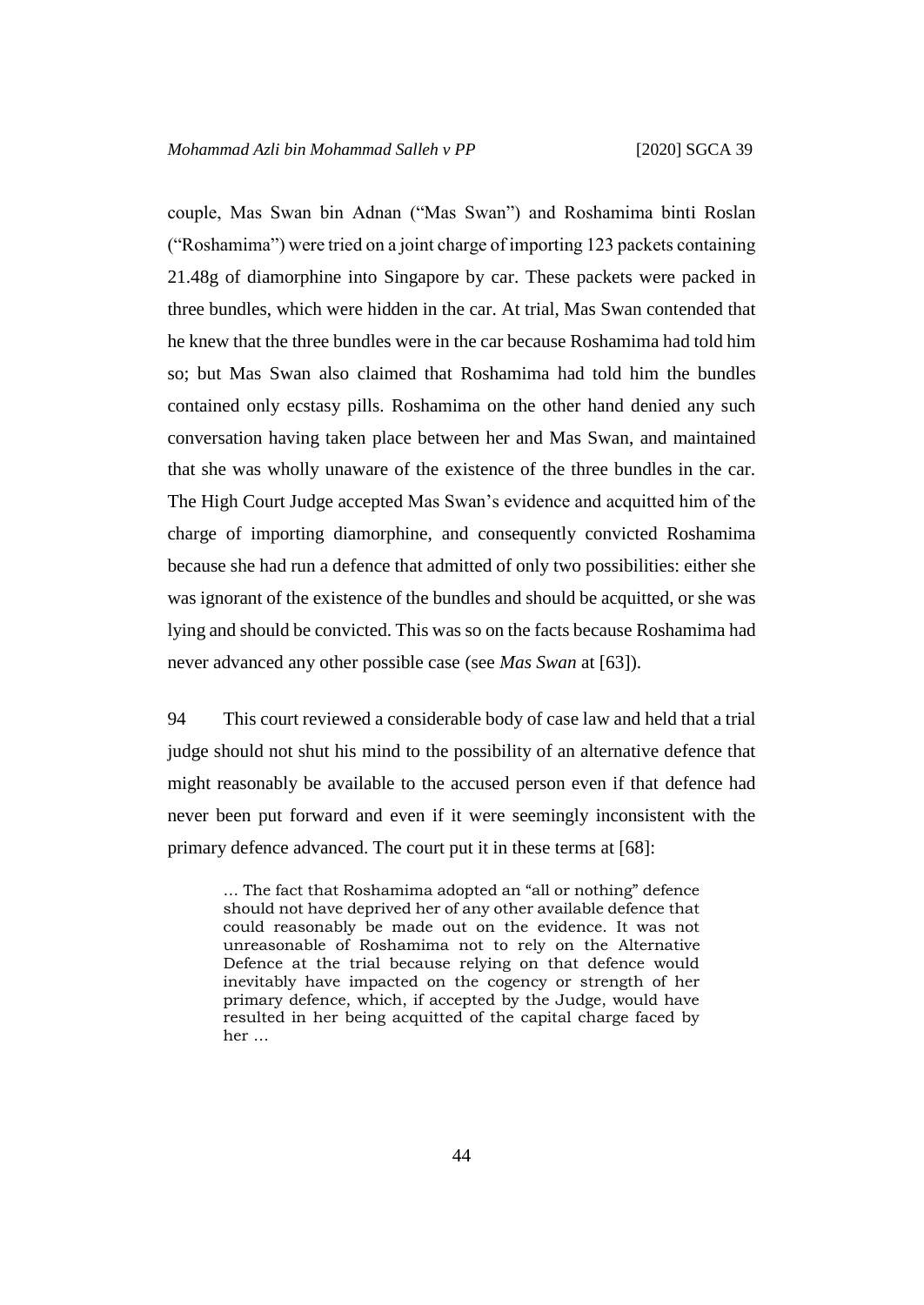95 While we accept the correctness of the principle, with respect, we consider that there must be some limits to its application – a point that becomes clear when seen in the context of the particular facts of *Mas Swan*. It is true that by accepting Mas Swan's version of the events, the High Court Judge there had necessarily rejected Roshamima's contentions that (a) she was ignorant of the existence of the three bundles; and (b) she had never told Mas Swan that the bundles contained ecstasy pills. We further accept that the fact that Roshamima was lying on these points did not necessarily mean that she must have known therefore that the bundles contained diamorphine. The High Court Judge there was criticised for not having considered whether Roshamima had told Mas Swan that the bundles contained ecstasy pills because she genuinely believed that to be so (see *Mas Swan* at [78]). But, with respect, it seems to us that this overlooks the significance of the presumption under s 18(2) of the MDA and the fact that no evidence or submission was ever advanced by Roshamima to rebut it. To put it another way, her entire defence rested on her contention that she was not in *possession* of the bundles because she was allegedly ignorant of their existence. She never ran a case in respect of the separate element of *knowledge* and the specific issue of whether, if she were found to be in possession, she *knew* what it was that she was in possession of. Yet, once it was established that she was in *possession* of the bundles, then by virtue of s 18(2) she was presumed to *know* its contents. The court in *Mas Swan* said the following on this point at [77]:

In the present case, the [trial judge] accepted Mas Swan's defence that he believed what Roshamima had told him. That, in our view, would be evidence that Roshamima might have had the same belief, *ie*, that the three bundles contained ecstasy, which was what Mas Swan believed. In the light of this finding concerning Mas Swan's belief, it was necessary, in our view, for the Judge to go one step further and consider: (a) whether Roshamima had the same belief; and (b) if she had, whether such belief was sufficient to rebut the s 18(2) presumption against her.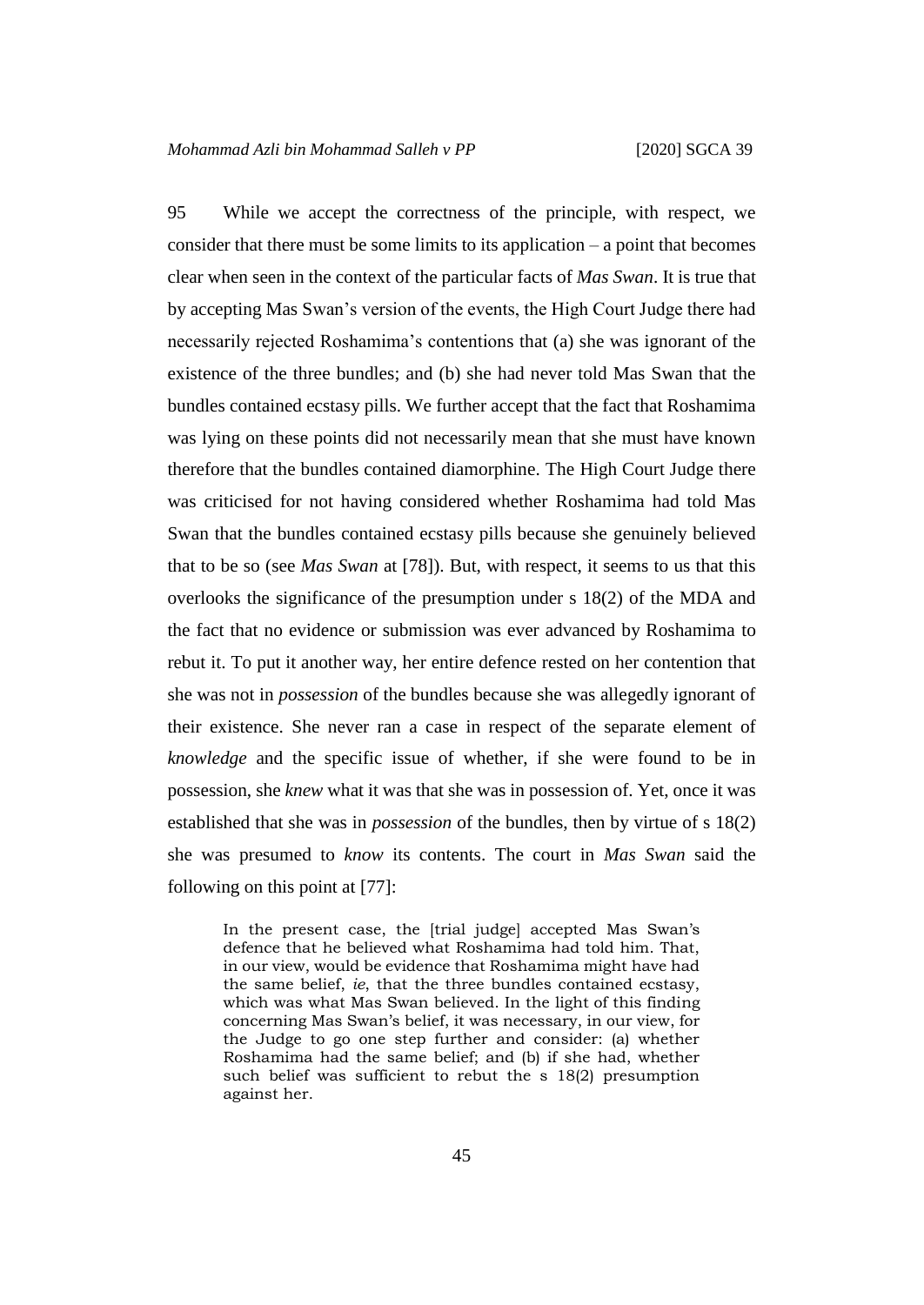96 With respect, while we accept that a trial judge should consider alternative defences that might reasonably be available to the accused person, even if these are inconsistent with the primary case run by the defence, *this must be constrained by reference to the available evidence*. We find it difficult to see how the trial judge in *Mas Swan* could possibly have considered Roshamima's knowledge of what was in the bundles given that she never ran any case on knowledge at all, and more importantly, given that there was no evidence at all on *her* state of knowledge. The only evidence that was before the court was the testimony of Mas Swan to the effect that Roshamima did know there were three bundles in the car and she had told Mas Swan that they contained ecstasy pills. Mas Swan did not even testify as to whether he had reason to believe that Roshamima believed that to be true, and she certainly ran no such case. Given the operation of the s 18(2) presumption, we find it difficult to see how the court could have found that the presumption had been rebutted in the absence of any evidence: see *Obeng Comfort v Public Prosecutor* [2017] 1 SLR 633 at [39]. With respect, in our judgment, had the court been troubled by this, as it evidently was, the more appropriate course would have been to remit the matter to the trial judge for any further evidence to be taken and tested. Finally, we note in passing that a similar need to qualify the seeming breadth of the holding in *Mas Swan* was also noted by this court in *Mohd Suief bin Ismail v Public Prosecutor* [2016] 2 SLR 893 at [30]–[32].

97 *Mas Swan* was concerned with a particular set of circumstances arising in a joint trial, where two (or conceivably more) co-accused persons give conflicting accounts on a particular issue, and the trial judge's resolution of that issue affects possible defences that might avail the co-accused persons. Although the principle is not limited to such circumstances, where a particular finding of fact may have a bearing on the defence, the trial judge would do well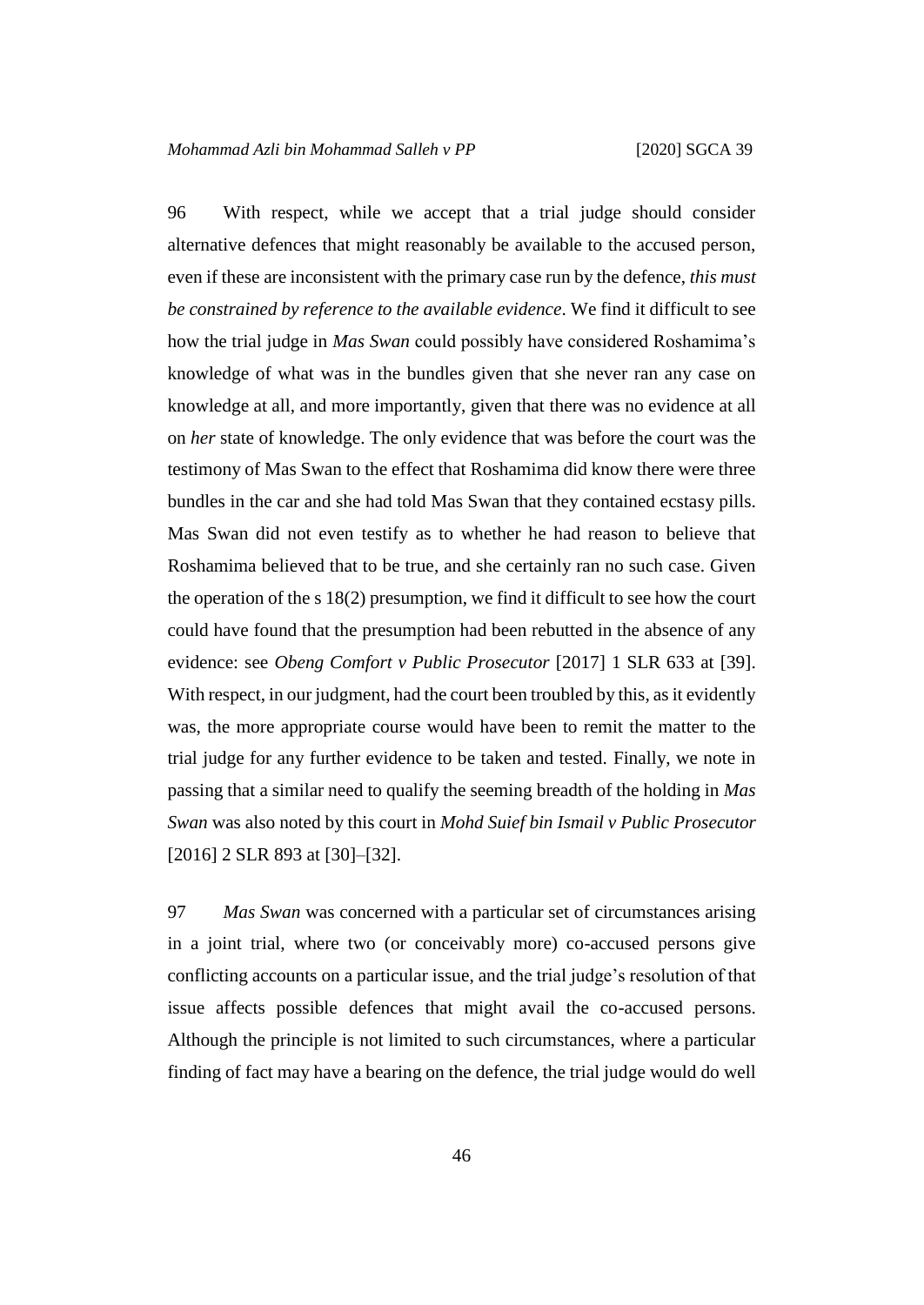to consider informing the parties and their counsel of the court's finding on the specific point and inviting each accused person affected by it to intimate whether he wishes to raise any other defences prior to concluding the matter.

98 In any event, this is not a difficulty we are faced with in this case. While we have rejected Azli's case that he had no knowledge at all of Roszaidi having any intention to collect controlled drugs on the day in question, we have done so based on Azli's own explicit reference to collecting "ice" in his cautioned statement as his reason for driving Roszaidi that night (see [78] above). This is indeed the evidentiary basis upon which we have found that Azli was in joint possession of the Drugs (see [82] above), and we cannot then ignore that evidence when considering whether he is able to rebut the presumption under s 18(2) of the MDA.

99 The crucial question, however, is whether Azli knew more than the fact that Roszaidi would transport controlled drugs; specifically, that the Drugs were *heroin*. We return here to Azli's answer in his contemporaneous statement, "Sejuk and Panas" (see [77] above), which is the *only* evidence from Azli capable of suggesting that he knew heroin was involved. In our judgment, this statement does not bear the clarity that the Prosecution hopes to distil from it. As we pointed out to Mr Hay in the course of the hearing, the question "What thing?" and Azli's answer "Sejuk and Panas" are silent as to the *time* at which Azli acquired the knowledge of the nature of the drugs. The only conclusion that can safely be drawn from this answer is that Azli knew this by the time his contemporaneous statement was recorded. Importantly, it is not possible to rule out the possibility that Azli acquired his knowledge about the heroin *after* the acts of trafficking had concluded.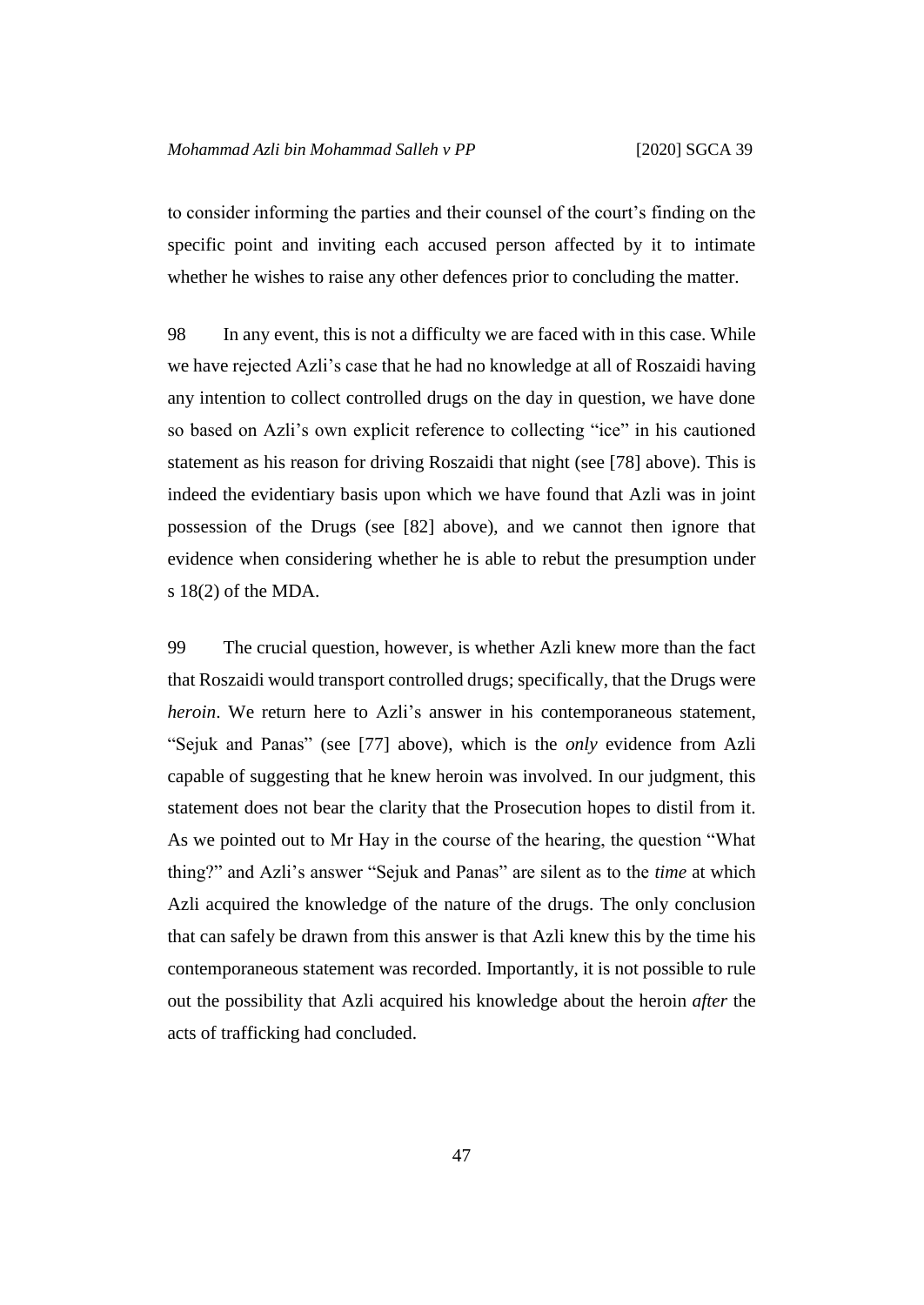100 The ambiguity of the contemporaneous statement is highlighted by the fact that later that same day, as we have already noted, Azli had positively stated his belief that Roszaidi was *only dealing in methamphetamine*, by saying in his cautioned statement that he thought the journey "was just a quick meet-up … to collect ice" (see [78] above). More importantly, Azli had also said in the cautioned statement that Roszaidi did not "tell [him] in advance … what he had plan[ned] yesterday". This was a clear disavowal of any interpretation of Azli's earlier contemporaneous statement that would attribute to Azli knowledge *at the time of the offence* that the Drugs were heroin. Instead, reading Azli's contemporaneous and cautioned statements together, the more plausible interpretation of the answer "Sejuk and Panas" is that it referred, at least in part, to Azli's knowledge at the time of the recording of the contemporaneous statement and not at the time when he was facilitating Roszaidi's actions.

101 In our judgment, faced with these two statements, it was open to the investigating officers to have clarified any perceived discrepancy directly with Azli in the investigative statements that followed. Yet, in the four subsequent statements recorded from Azli which are in evidence, not once was Azli asked to clarify this point. We do not think this affords the court an acceptable basis for finding the requisite knowledge, especially when the case comes down in its essence to just these statements. Similarly, at trial, while the Prosecution put to Azli that the answers in his contemporaneous statement were recorded accurately, it did not challenge Azli on the correct interpretation of the answer "Sejuk and Panas", nor did it challenge Azli on his reference only to "ice" in his cautioned statement. The Prosecution in effect simply asks the court to interpret Azli's words in his contemporaneous and cautioned statements in a manner prejudicial to him. It is untenable for us to prefer such an interpretation when (a) these statements are seen as a whole; and (b) for whatever reason, the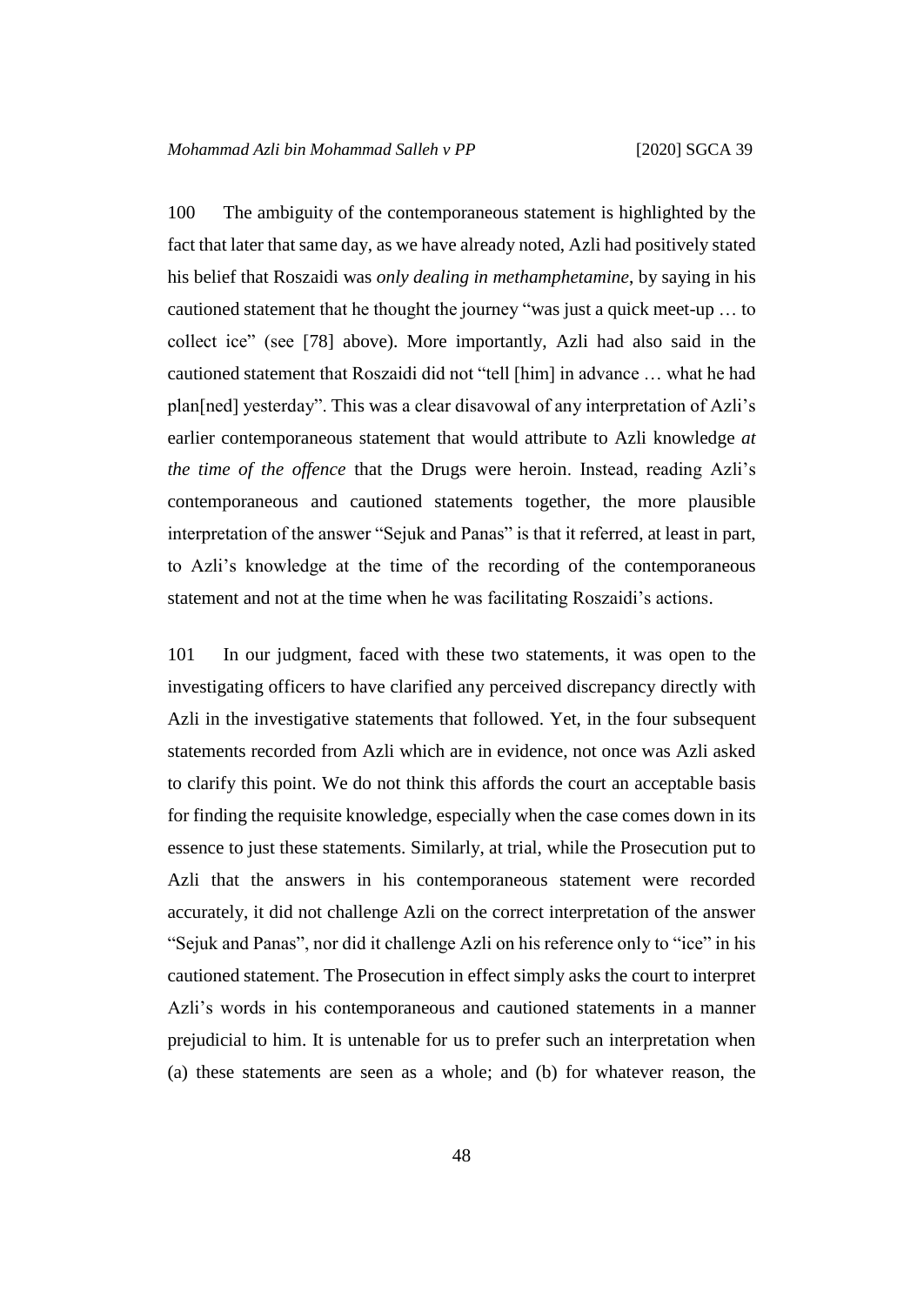investigating authorities saw fit not to clarify the evident discrepancy between what the Prosecution contends is the correct interpretation of Azli's contemporaneous statement and what Azli explicitly stated shortly thereafter in his cautioned statement. In these circumstances, if there is an ambiguity, it plainly has to be resolved in Azli's favour. That would lead us to the conclusion that what he said in his contemporaneous statement described his knowledge at the time that statement was recorded. This was not inconsistent with what he said in his cautioned statement which made it clear that he did not know beforehand what else Roszaidi was planning.

102 The Prosecution also relies on some other pieces of evidence that we have alluded to at [76] and [89] above. The first of these is *Roszaidi's* evidence in his statements to show that Azli knew that the Drugs were heroin. In the course of several investigative statements, Roszaidi said that there had been an arrangement between Azli and himself for Azli to drive him around to collect drugs. In his long statement recorded on 12 October 2015, Roszaidi said that he had told Azli in mid-2015 that he had a "job" to "collect 'obat' and give it to someone else", and asked Azli to drive him around. According to Roszaidi, Azli knew that "obat" referred to heroin because Azli himself was a heroin abuser. Azli then drove Roszaidi on these "jobs" on five or six occasions. Roszaidi subsequently clarified that the first time Azli did this for him was in July 2015, and on that occasion, he had collected "air-batu" (referring to methamphetamine) and "obat".

103 The difficulty with relying on Roszaidi's incrimination of Azli in these statements is that Roszaidi's position has taken two abrupt turns. In his cautioned statement recorded shortly after his arrest, Roszaidi had said, "My friend that drove the car is only a driver." (see [13] above). Although this is not strictly incompatible with the position that Azli knew the nature of the Drugs,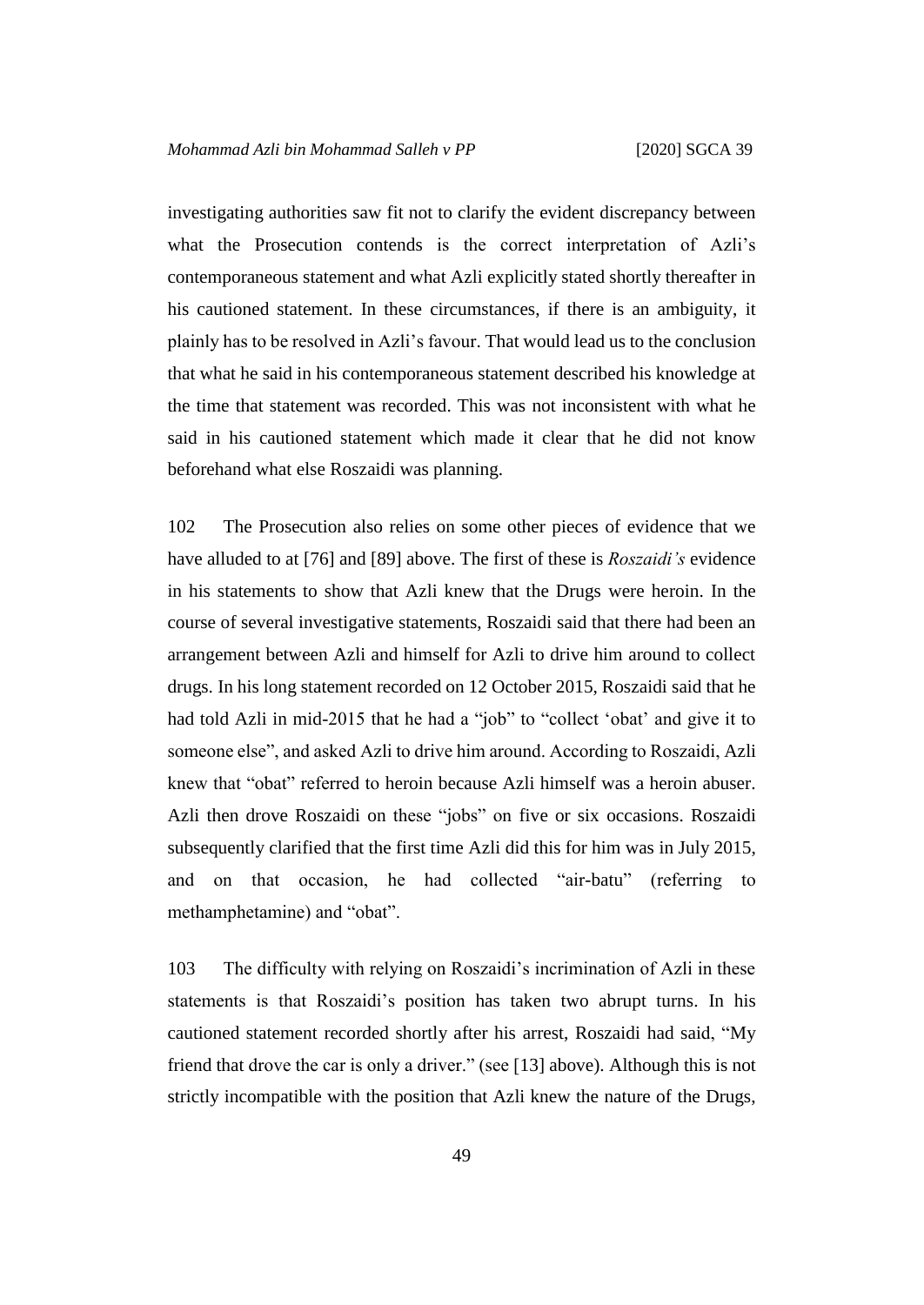on its plain reading it strongly suggests that Azli did not fully know or appreciate the true nature of what was going on. After then giving the incriminating account outlined in the preceding paragraph, Roszaidi gave another investigative statement on 10 November 2016, in which he resiled from his incriminating statements against Azli. Instead, Roszaidi said that "my friend [Azli] do[es] not know anything about the case. My friend is just the driver." This also reinforces the likely meaning of Roszaidi's words in his cautioned statement. At trial, Roszaidi explained that he had falsely implicated Azli during the investigations because he was "stressed". The Judge rejected this explanation as a "belated attempt to absolve Azli of criminal liability" (GD at [16]), though it is unclear why Roszaidi would have done that if it were not true.

104 We also note that while Roszaidi's incriminating account was that Azli's involvement in drug trafficking began in July 2015, there is scant evidence to support this. There is no record of any communication between Azli and Roszaidi prior to 28 September 2015. This is in part because the phone records obtained from their respective telecommunications service providers only started from 6 September 2015, and it could therefore only really be suggested that there was no record of any communication between Azli and Roszaidi from 6 to 28 September 2015. Nevertheless, even this pointed to a lack of positive evidence to support Roszaidi's account. Further, Roszaidi's claim was that he knew that Azli understood what he meant when he said he was collecting "obat" *because* Azli himself was a heroin abuser (see [102] above). However, there is no evidence that Azli has ever abused heroin, as opposed to methamphetamine. Roszaidi's assertion that he had previously smoked heroin together with Azli was also withdrawn by him on the stand.

105 What is clear is that Roszaidi's evidence in the course of investigations has taken two abrupt and inexplicable turns: from absolving Azli of liability to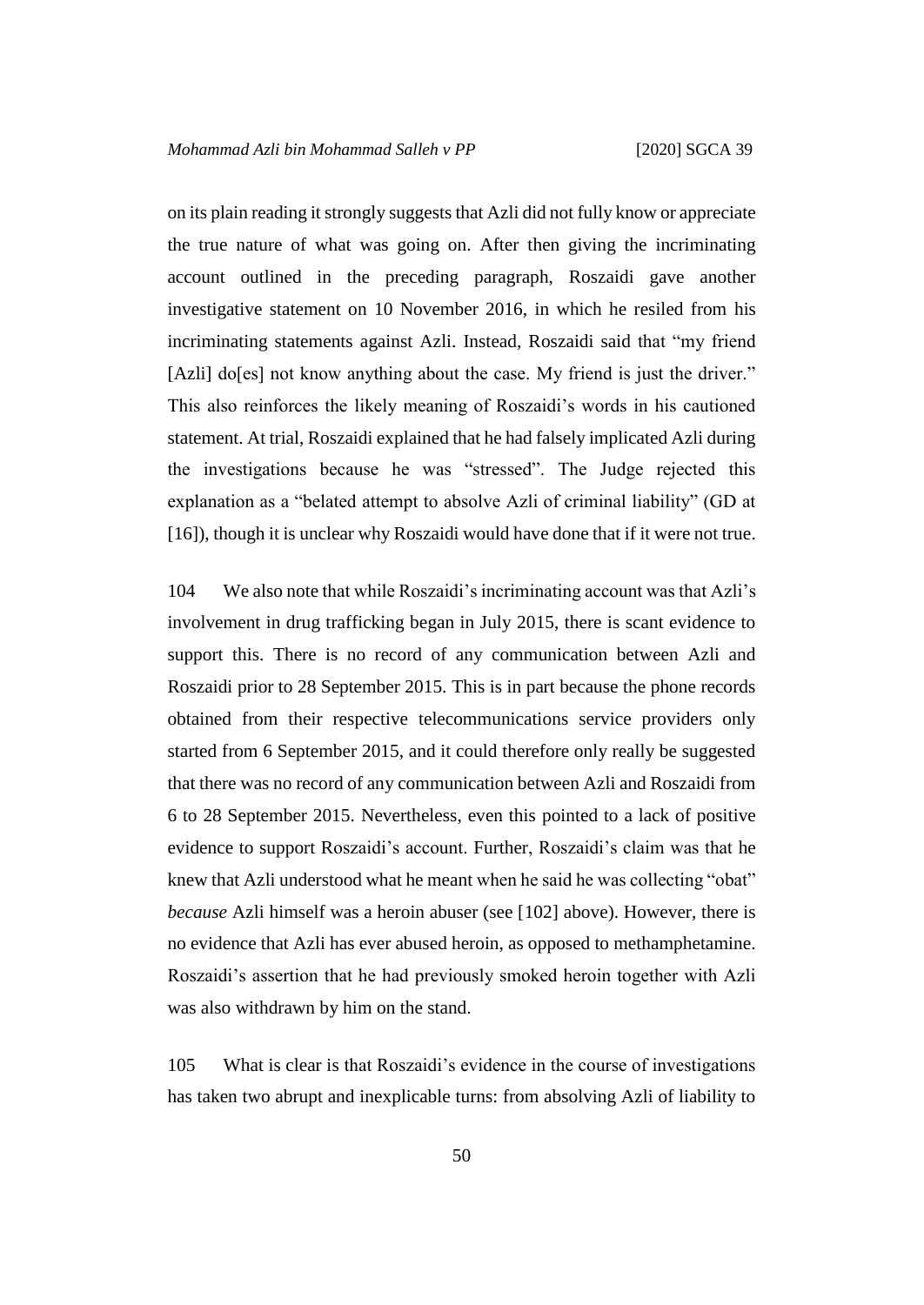implicating him, and back to absolving him again. Although we certainly do not take Roszaidi's explanation of his conduct at face value, in our judgment the only safe conclusion to draw, whatever the reasons for these about-turns, is that Roszaidi's evidence against Azli is simply unreliable. To say that Roszaidi must have been telling the truth only when he was implicating Azli would be to assume what the Prosecution has to prove. Roszaidi's statements therefore cannot be used to establish that Azli knew the nature of the Drugs.

106 A further piece of evidence from Roszaidi's investigative statements that the Prosecution relies upon is his account of telling Mirwazy, while they were in the back seat of Azli's car on 6 October 2015, that he was going to collect methamphetamine and heroin. The Prosecution argues that since this conversation took place in the small confined space of the car, Azli must have overheard it. Although Roszaidi appeared to affirm his account at trial, his testimony was that he only told Mirwazy he was going to collect "drugs", and not that he mentioned any specific drugs. When Roszaidi's account was put to Azli in cross-examination, Azli said that he did not hear anything of the sort. When Mirwazy came on the stand, he also expressly denied that such a conversation had taken place. It would therefore be unsafe to conclude that Azli had overheard Roszaidi telling Mirwazy in the car that he was going to collect *heroin*, since it is unclear whether a conversation in these terms had even occurred in the first place.

107 As for the Prosecution's submissions regarding the methamphetamine and drug paraphernalia found in Azli's car, these pieces of evidence cannot help the Prosecution's case when the question is not whether Azli knew that Roszaidi was dealing in controlled drugs in general or methamphetamine in particular, but whether Azli knew that the Drugs were *heroin*.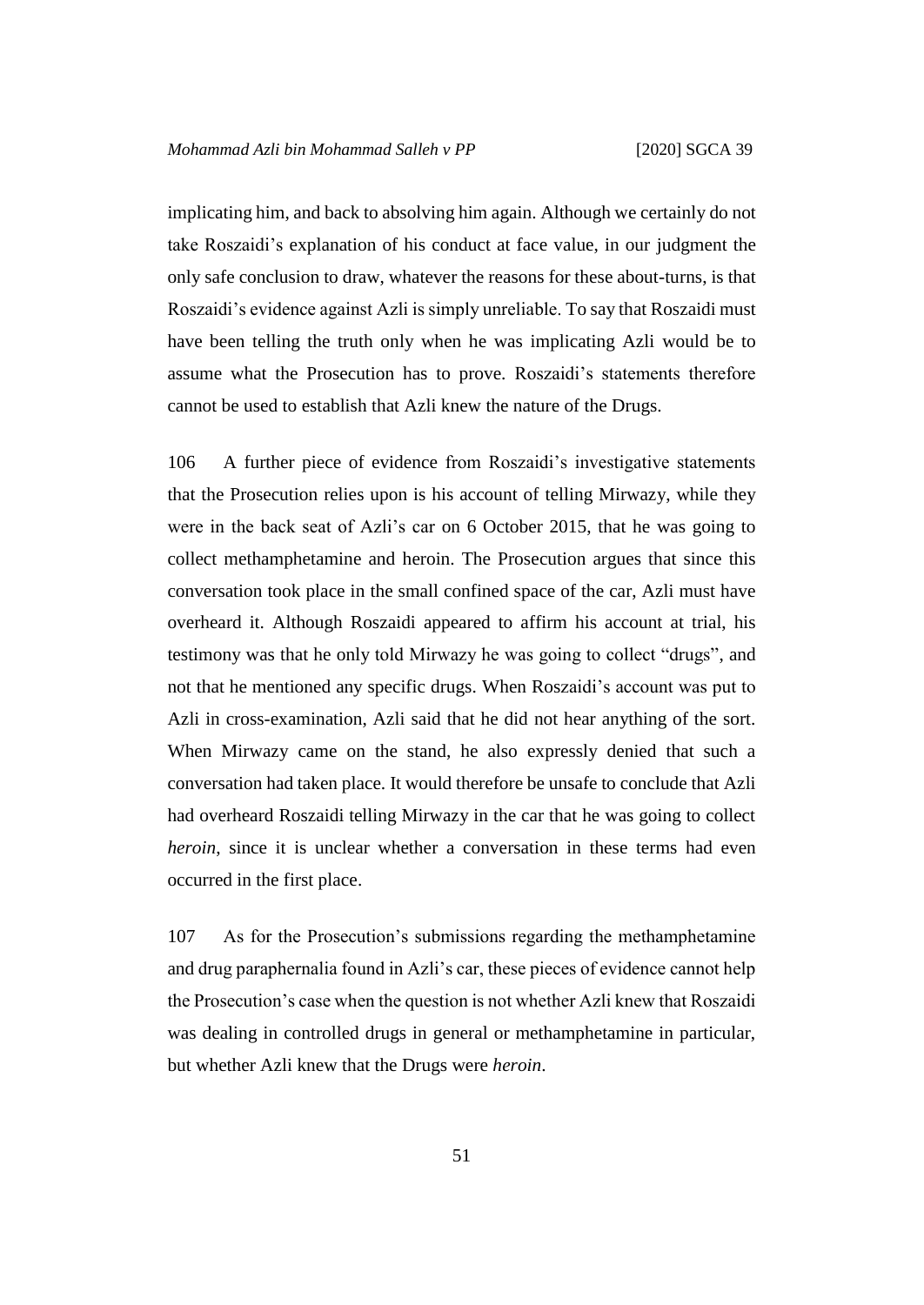108 On the foregoing evidence, we are satisfied that Azli has rebutted the presumption under s 18(2) that he knew, before or while he was engaged in the venture of transporting the Drugs with Roszaidi, that the Drugs were diamorphine. We rely on his cautioned statement as the evidence of what he did know at the material time, and in the absence of any countervailing evidence showing that he in fact knew that Roszaidi would be involved in collecting or delivering diamorphine, we find that he has rebutted the presumption under s 18(2). For the same reasons, we also find that the Prosecution has failed to prove that Azli had actual knowledge that the Drugs were heroin. On the evidence, the most that can be said is that he believed that Roszaidi was going to collect and transport methamphetamine on the night of the offence.

109 Finally, we return to the further basis on which the Judge had concluded that the element of knowledge was satisfied in relation to Azli: the Judge found that Azli had the opportunity to verify the nature of the Drugs, but deliberately declined to do so (see [10] above). This alludes to a finding that Azli was wilfully blind as to the nature of the Drugs (see *Adili* ([50] *supra*) at [51]). However, we have found on the evidence that Azli believed Roszaidi was dealing specifically in methamphetamine and there is simply no evidence to support a finding that Azli would have suspected that the Drugs, which at the material times were in Roszaidi's possession, were in fact heroin. Wilful blindness is not applicable on the present facts.

#### *Conclusion on Azli's appeal*

110 We have found that s 18(4) of the MDA is satisfied in relation to Azli, because he knew of and consented to Roszaidi bringing controlled drugs into his car and proceeded to transport Roszaidi on this basis. Azli is therefore presumed to know the nature of the Drugs pursuant to s 18(2) of the MDA.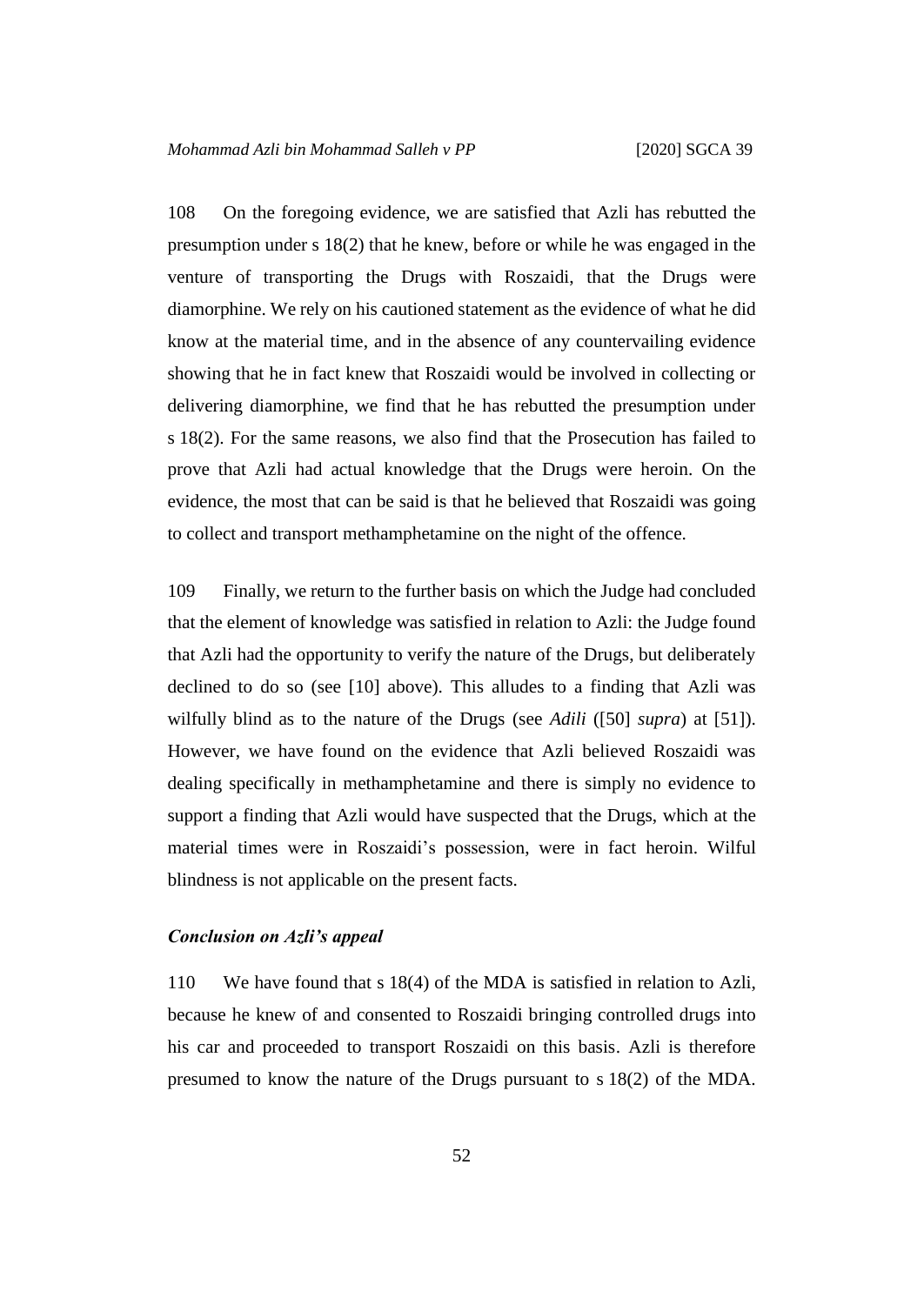However, we have found that Azli has rebutted the s 18(2) presumption. For the same reasons, there is no evidentiary basis for a finding that Azli had actual knowledge of or was wilfully blind to the nature of the Drugs.

111 As a result, the Prosecution has not established the element of knowledge against Azli. For the same reason, no lesser offence involving diamorphine, such as that of possession of a controlled drug, can be made out against him: see *Adili* at [35]. We therefore allow Azli's appeal and acquit him of the charge.

112 For completeness, we should also mention that there is one further element of the offence of abetment by intentionally aiding (set out at [46] above) which the Prosecution has also failed to satisfy. That is the need to establish, that beyond having knowledge of the nature of the Drugs, Azli was aware that *Roszaidi intended to traffic in diamorphine* (see also *Ramesh a/l Perumal* ([11] *supra*) at [115]). It should be noted that the case against Azli was one of purely accessorial liability. If Azli had failed to rebut the presumption of knowledge under s  $18(2)$ , he would have been liable for the offence of possession of a controlled drug, namely diamorphine. But to make him liable as an accessory to trafficking is a wholly different matter. It would have been necessary to show that Azli knew that Roszaidi was engaging him for assistance not only to collect diamorphine but that he was also doing this for the purpose of trafficking. The only piece of evidence that pointed directly to this conclusion was Roszaidi's account in his statements (see [102] above), which we have found to be unreliable (see [105] above). The remaining evidence demonstrates, at best, only that Azli knew of Roszaidi's involvement in drug trafficking in general, as opposed to his having known of and agreed to assist Roszaidi in trafficking in diamorphine at the material time of the offence. We refer here, for example, to the drug paraphernalia Azli had procured for Roszaidi (see [84] above), and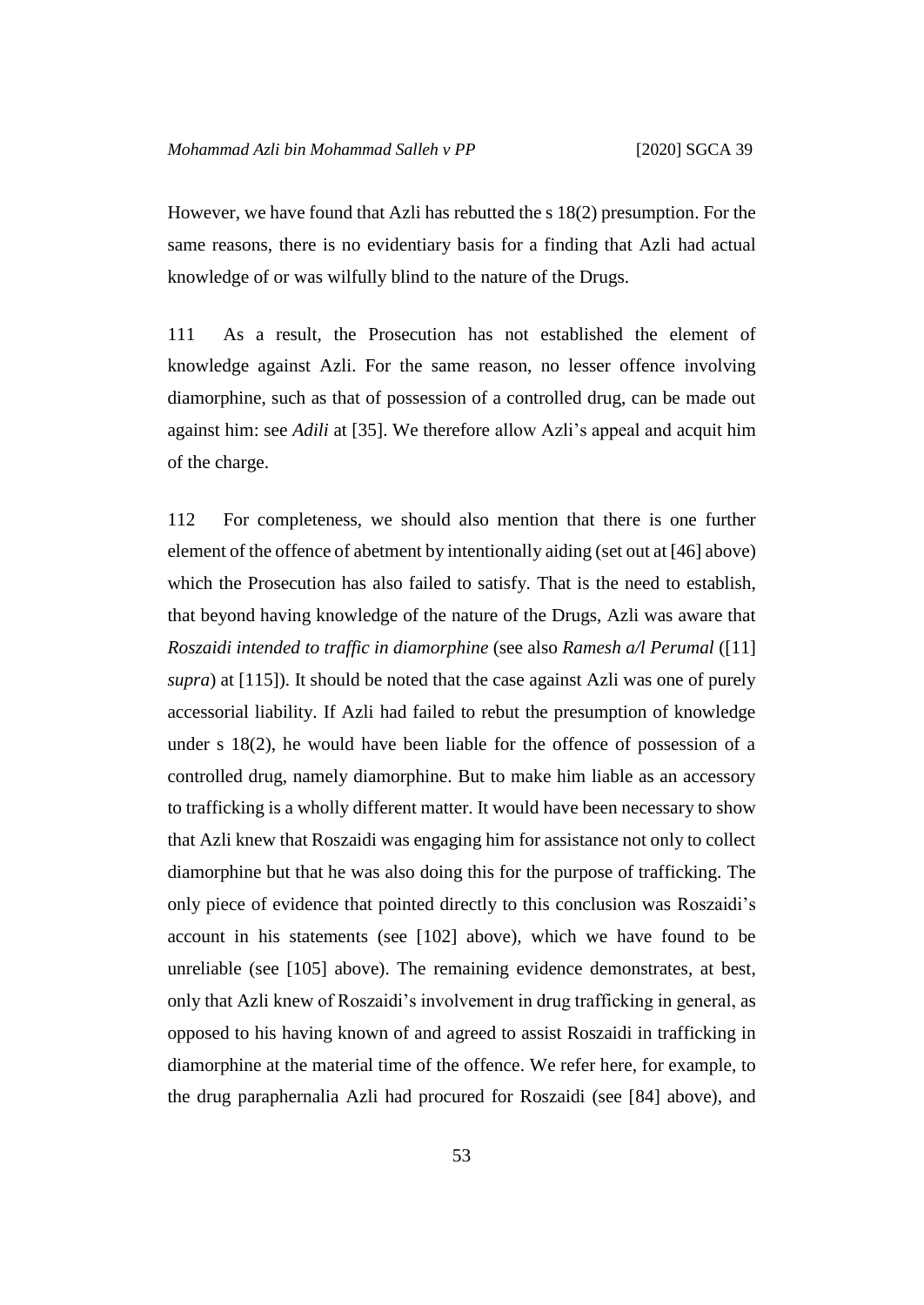Azli's reference to Roszaidi's "customer" (see [77] above), the significance of which is in any case doubtful (see [83] above). As such, the Prosecution has failed to prove that Azli knew at the material times that Roszaidi intended to traffic in the Drugs. For this reason also, Azli's conviction cannot stand.

113 There is no charge before us concerning Azli's involvement with the methamphetamine. As there has therefore been no consideration of the facts pertaining to the methamphetamine, we do not think it appropriate to consider amending the charge against Azli. It is a matter for the Prosecution to consider whether it wishes to pursue any charge in that respect and we say nothing more on that.

Sundaresh Menon Andrew Phang Boon Leong Judith Prakash Chief Justice Judge of Appeal Judge of Appeal

Tay Yong Kwang Steven Chong Judge of Appeal Judge of Appeal

d True Copy Private Secretary to The Honourable the Chief Justice Supreme Court Singapore

Cheong Jun Ming Mervyn (Advocatus Law LLP), Lau Kah Hee (Derrick Wong & Lim BC LLP) and Melvin Loh (Continental Law LLP) for the appellant in Criminal Appeal No 1 of 2019 and the